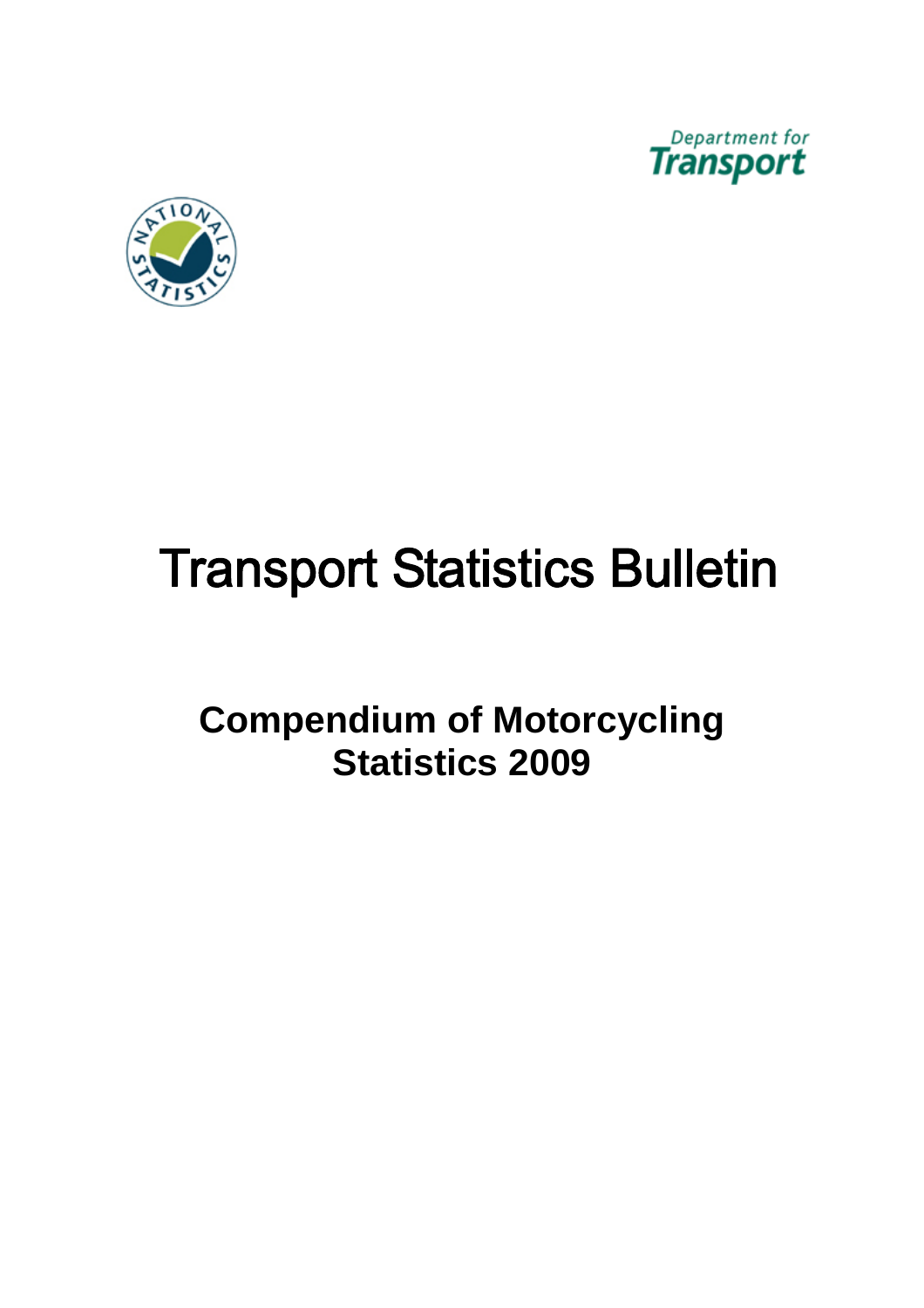#### **A National Statistics publication produced by Transport Statistics: DfT**

National Statistics are produced to high professional standards set out in the Code of Practice for Official Statistics. They undergo regular quality assurance reviews to ensure that they meet customer needs. They are produced free from any political interference.

Contact Points: For general enquiries call the National Statistics Customer Contact Centre at: Room 1015, Office for National Statistics, Cardiff Road, Newport NP10 8XG, telephone: 0845 601 3034 fax: 01633 652747, Email: [info@statistics.gov.uk](mailto:info@statistics.gov.uk) 

You can also obtain National Statistics through the internet – go to [www.statistics.gov.uk](http://www.statistics.gov.uk/). For information relating to Transport Statistics go to [www.dft.gov.uk/pgr/statistics](http://www.dft.gov.uk/pgr/statistics/) 

*© Crown copyright 2009* 

*Copyright in the typographical arrangement rests with the Crown.* 

*This publication may be reproduced free of charge in any format or medium for research, private study or for internal circulation within an organisation. This is subject to it being reproduced accurately and not used in a misleading context. The material must be acknowledged as Crown copyright and the title of the document/publication specified. This publication can also be accessed at the Department's website. For any other use of this material please apply for a Click-Use Licence at [www.opsi.gov.uk/click-use/index.htm](http://www.opsi.gov.uk/click-use/index.htm), or by writing to OPSI at the Information Policy Team, Office of Public Sector Information, Kew, Richmond, Surrey TW9 4DU or e-mail to [licensing@opsi.gov.uk](mailto:licensing@opsi.gov.uk)* 

Further information and queries concerning this publication should be directed to: SLAM4, 2/29 Great Minster House, 76 Marsham Street, London SW1P 4DR +44(0)20 7944-3180, Fax +44 (0)20 7944-2165, E-mail: vehicles[.stats@dft.gsi.gov.uk](mailto:roadfreight.stats@dft.gsi.gov.uk) 

Brief extracts from this publication may be reproduced provided the source is fully acknowledged. Proposals for the reproduction of larger extracts should be addressed to the Department at the following address:

Department for Transport (DfT),

Transport Statistics, 2/29, Great Minster House, 76 Marsham Street, London SW1P 4DR 020 7944-4846, Fax: 020 7944-2165, E-mail: taj.gul@dft.gsi.gov.uk

Printed in the United Kingdom on material containing 100% post-consumer waste.

- 
- Symbols and conventions: (i) Unless otherwise stated, all tables refer to Great Britain.
	- (ii) Metric units are generally used.

**Units**: Figures are shown in italics when they represent percentages, indices or ratios.

**Rounding of figures**: In tables where figures have been rounded to the nearest final digit, there may be an apparent slight discrepancy between the sum of the constituent items and the total as shown.

| <b>Conversion factors:</b> | 1 kilometre = $0.6214$ mile    | 1 tonne = $0.9842$ ton    |
|----------------------------|--------------------------------|---------------------------|
|                            | 1 tonne-km $= 0.6116$ ton-mile | 1 gallon = $4.546$ litres |
|                            | 1 billion = $1.000$ million    | 1 litre = $0.220$ gallons |

**Symbols**: The following symbols have been used throughout.

|                          | $=$ not available                                     |           | $=$ not applicable                |
|--------------------------|-------------------------------------------------------|-----------|-----------------------------------|
| $\overline{\phantom{a}}$ | $=$ Negligible (less than half the final digit shown) | 0         | $=$ Nil                           |
| $\star$                  | = Sample size too small for reliable estimates.       | <b>OW</b> | $=$ of which                      |
|                          | $=$ subsequent data is disaggregated                  |           | $=$ subsequent data is aggregated |
|                          | $=$ break in the series                               | P.        | = provisional data                |
|                          | $=$ forecast expenditure                              | e         | $=$ estimated outturn             |
| n.e.s                    | = not elsewhere specified                             | TSO       | = The Stationery Office           |
|                          |                                                       |           |                                   |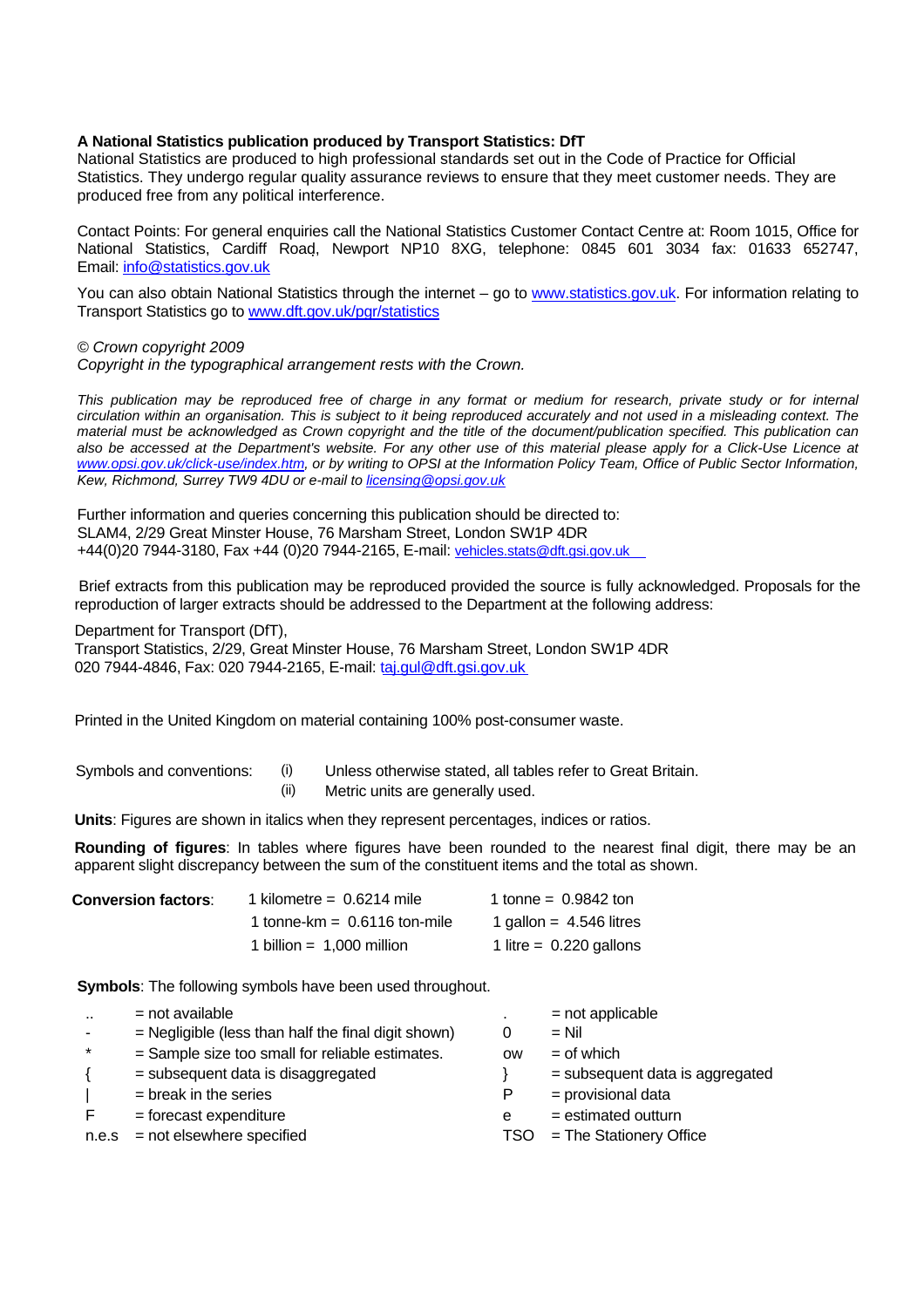#### **Introduction**

This compendium is designed to be a comprehensive source of statistics on motorcycles and motorcycling in Great Britain, and updates the last edition published in 2008.

By drawing together different sources of information, we hope to provide a reference work for those with an interest in motorcycling. The compendium comprises four parts. First we consider motorcyclists; second we look at the machines that they own; third, we consider the journeys that are made and finally, the safety of riders. For convenience, the term 'motorcycle' is used throughout as a general term to refer to any two-wheeled motor vehicle, except where the context distinguishes between motorcycles, scooters etc.

A variety of data sources have been used for this compendium. Not all data sources have been updated since the 2008 publication of the motorcycling compendium, and so some tables remain unchanged from that publication. Many of the sources are within the Department and its agencies, though some come from other bodies (source acknowledged). Statistics in the compendium are designated National Statistics unless indicated otherwise on individual tables or charts.

This publication appears on the Department for Transport's website.

#### **Sources of further information**

Further information on the statistics included in this report can be found at:

Department for Transport:

The Departmental website is [www.dft.gov.uk](http://www.dft.gov.uk/) 

<u>http://www.dft.gov.uk/pgr/statistics/datatablespublications/</u><br>Motorcycle Industry Association: Transport statistics are available at

[www.mcia.co.uk](http://www.mcia.co.uk/) 

Comments, suggestions and enquiries regarding this publication are welcome and can be made to: Paul Syron, Vehicle Licensing Statistics, Zone 3/9 Great Minster House, 76 Marsham Street, London SW1P 4DR

Email: vehicles.stats@dft.gsi.gov.uk Tel: 020 7944 3077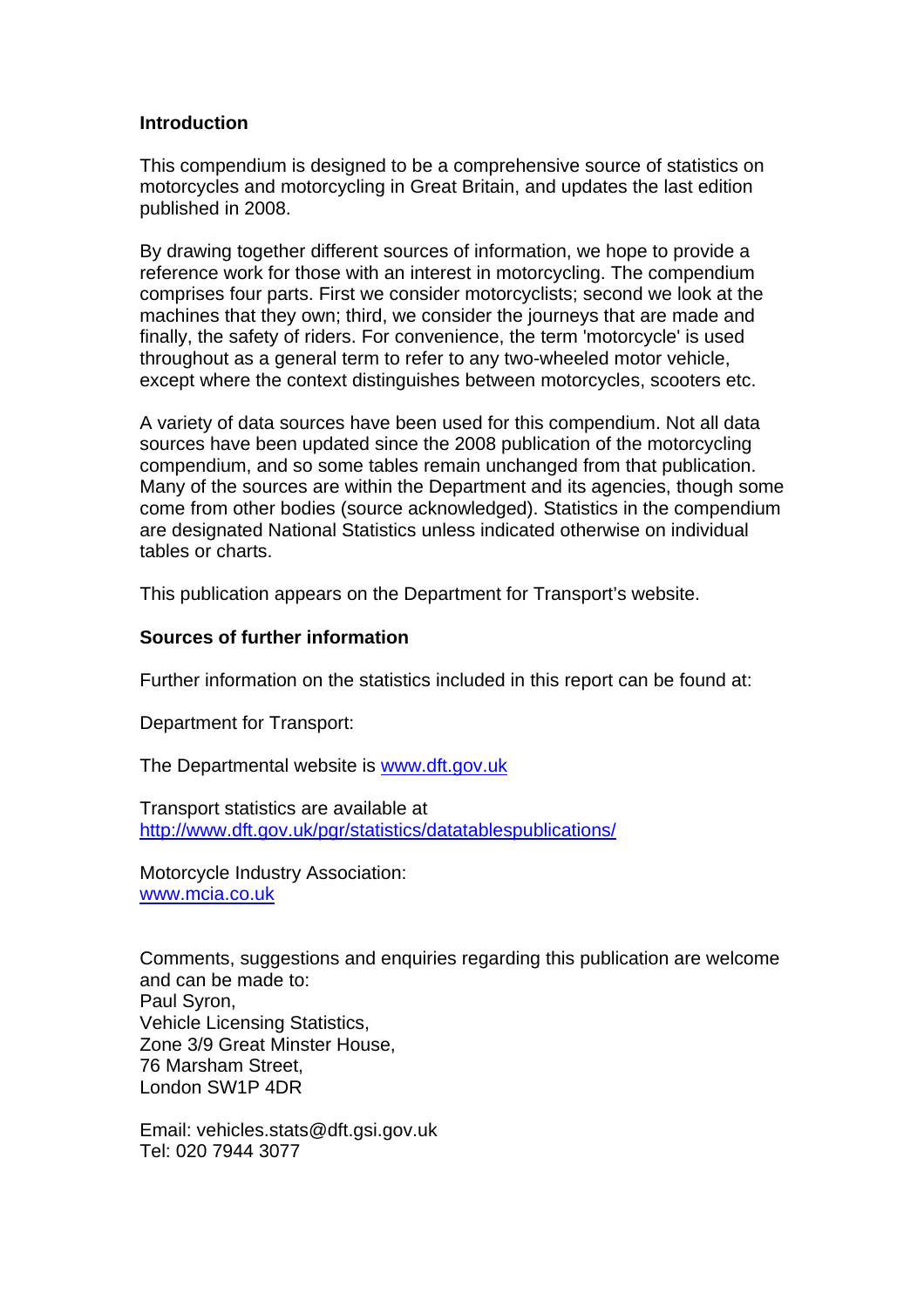## **Key findings**

#### **Motorcyclists**

- The proportion of households with at least one motorcycle has remained relatively steady since the 1990s at just under 3 per cent. This is lower than the almost 5 per cent of households that had at least one motorcycle in 1985/86.
- Forty six per cent of motorcycles were owned by people aged between 35 and 49.
- The number of motorcycling tests carried out in 2008/09 was 105 thousand. This has risen by more than a quarter since 1998/09. Eight five per cent of the tests were taken by men.

#### **Motorcycles**

- There were about 1.3 million licensed motorcycles in Great Britain in 2008 including those that are exempt from vehicle excise duty. This is the highest it has been since the 1980s.
- Of the licensed motorcycles in 2008 the most common engine size was between 501 and 700 cc. Roughly one in ten motorcycles have an engine size of 50 cc or smaller.
- The highest rate of motorcycle ownership in 2008 was in the South East of England. With 30 motorcycles per 1,000 people this was about twice the rate in the lowest region, Scotland.
- Great Britain has one of the lowest motorcycle ownership rates in Europe. In 2007, of the pre-2004 EU member states, only the Republic of Ireland had a lower ownership rate.
- In 2008 it is estimated that 3.6 per of the active motorcycle stock were unlicensed. This fell from 9.8 per cent in 2007.
- 142 thousand motorcycles were registered for the first time in 2008. This is 3 per cent fall from 2007 and a 4.7 per cent fall from 1998. Almost a third of the new motorcycle registrations were of scooters, and one-quarter were of Sports-style motorcycles.
- Of all the motorcycles licensed in 2008, 31 per cent were still owned by their first keeper and 22 per cent by their second. Only 9 per cent have had six or more previous keepers.
- Over 1 million motorcycles underwent an MOT test in 2008/09. Of these, 81 per cent passed – a figure that has remained relatively stable for the past decade.
- The most common components that caused a motorcycle to fail its MOT in 2008/09 were lights and brakes.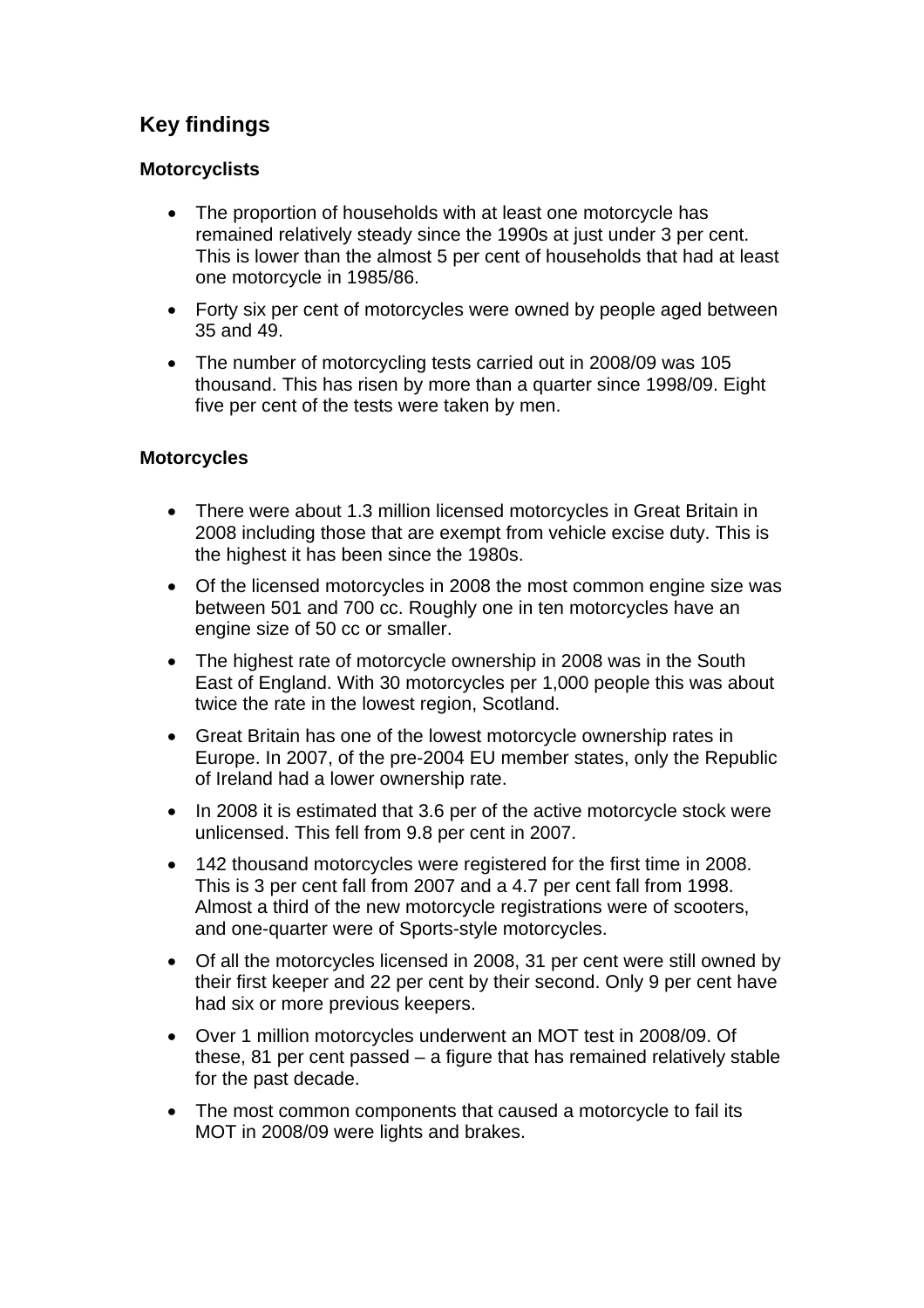#### **Journeys made by motorcycle**

- The distance driven by motorcycles in 2008 was 5.1 billion vehicle kilometres. This was a drop of 8 per cent from 2007. Over the same period there was a 0.8 per cent fall in overall traffic. This was the first time all motor vehicle traffic has fallen since 1979.
- The distance driven by motorcycles is highly seasonal. Distance driven for the months of April through to September was considerably above the year average while the winter months, especially January, February and March, were significantly lower.
- In comparison to car trips in 2006-2008, more motorcycle trips were for commuting purposes, though the average distance travelled per commuting trip was 2.3 miles lower.
- The number of trips per week made by a motorcycle driver has decreased from 11 in 1985/86 to 8 in 2008. This figure has remained at a similar level since 1995/97. However, since 1985/86 the average distance driven per week and the average amount of time spent driving per week has increased.

#### **Motorcycling safety**

- The risk of death or serious injury for a motorcyclist is considerably greater than for other road users. In 2008, a motorcycle rider had a relative risk of being killed or seriously injured per kilometre driven that was 57 times higher than for car drivers.
- The overall casualty rate for motorcycles has improved since 1998. In 2008 the number of deaths or serious injuries was 1,131 per billion kilometres driven. A decade earlier it was 23 per cent higher.
- Over 60 per cent of all deaths or serious injuries to drivers of motorcycles with an engine size of 50cc or smaller are drivers under the age of 20 in 2008. The total number of drivers killed or seriously injured in 2008 was 10 per cent lower than in 2007 with the greatest decrease taking place for the 16 year old drivers.
- Almost half of all casualties that were killed or seriously injured on a motorcycle in 2008 occurred on A roads; one-third occurred on C roads or unclassified roads.
- The highest rate of motorcycle casualties occurred during February and the summer months of June and July.
- In 2008, of the motorcycle drivers tested following an accident, 1.4 per cent failed a breathalyser test. This was unchanged from 2007 and was lower than the 2.7 per cent of all road users as a whole.
- The two most common factors contributing to motorcycle accidents in 2008 were *failure to look properly* and *loss of control*. Each contributed to 15 per cent of accidents.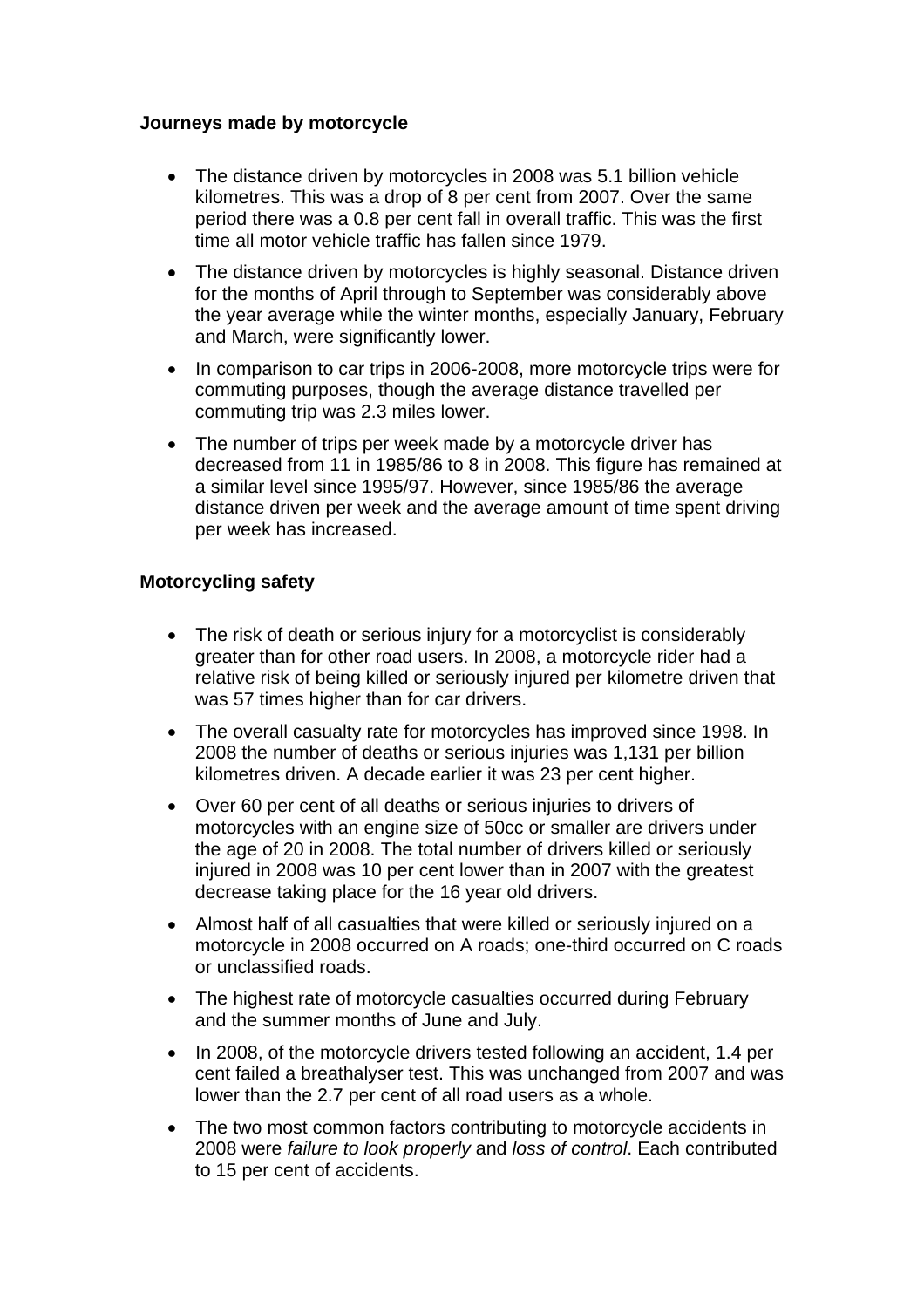#### **Compendium of Motorcycling Statistics: 2009**

#### **Chapter 1: Motorcyclists**

**Chart 1.1: Motorcycle ownership: households with at least one motorcycle, Great Britain, 1985/86-2007/08** 

- **Chart 1.2: Motorcycle ownership: Average weekly spending on motorcycling, United Kingdom, 1995/96-2005/06**
- **Table 1.3: Motorcyclists: age profile, Great Britain, average 2006-2008**
- **Chart 1.4: Motorcycle training: Number of motorcycling tests and pass rate, 1998/99-2008/09**
- **Table 1.5: Motorcycle training: practical test pass rates, 2008/09**

#### **Chapter 2: Motorcycles**

**Chart 2.1: Motorcycle stock: Great Britain, quarterly 1994-2008 Table 2.2: Motorcycle stock: licensed stock by engine size, Great Britain, 1998-2008 Table 2.3: Motorcycle stock: licensed by Government Office region: 1998-2008 Chart 2.4: Vehicle Excise Duty evasion, Great Britain, 2007-2008 Table 2.5: Motorcycle stock in different countries, 1997 and 2007 Chart 2.6: New motorcycle registrations: by style, United Kingdom, 2008 Table 2.7: New motorcycle registrations: by engine size, Great Britain, 1998-2008 Table 2.8: New motorcycle registrations: Top 10 models, United Kingdom, 2008 Table 2.9: Number of motorcycle previous keepers by year of registration, Great Britain, 2008 Chart 2.10: Motorcycle MOT tests: number and pass rate, Great Britain, 1998/99-2008/09 Table 2.11: Motorcycle MOT tests: common causes of failure, 1998/99-2008/09** 

#### **Chapter 3: Journeys Made**

**Chart 3.1: Motorcycle traffic, Great Britain, 1998-2008** 

- **Chart 3.2: Motorcycle traffic: by month, Great Britain, average 2004-2008**
- **Chart 3.3 Motorcycle travel: trips by day of the week, Great Britain, average 2006-2008**
- **Table 3.4a: Motorcycle travel: number and length of trips by purpose,**

 **Great Britain, average 2006-2008** 

- **Table 3.4b: Car travel: number and length of trips by purpose, Great Britain, average 2006-2008 Table 3.5: Motorcycle travel: trends, Great Britain: 1985/1986-2008**
- **Chart 3.6: Motorcycle travel: average annual distance travelled per motorcycle by engine size, Great Britain, average 2006-2008**
- **Table 3.7: Motorcycle travel: Speed distributions by type of road, Great Britain, 2008**

#### **Chapter 4: Motorcycle Safety**

- **Chart 4.1: Reported road casualties: relative risk of different forms of transport, Great Britain, 2008**
- **Chart 4.2: Reported road casualties: KSI rates by type of rider/driver, Great Britain, 1998-2008**
- **Table 4.3: Reported motorcyclist casualties: injuries by type of vehicle and age of casualty, Great Britain, 2008**
- **Table 4.4: Reported motorcyclist casualties: KSI by age and totals by sex, Great Britain, 1994-2008**
- **Table 4.5: Reported motorcyclist casualties: KSI by road class, Great Britain, 1994-2008**
- **Chart 4.6: Reported motorcycle casualties: KSI by day of week (indexed), Great Britain, 2008**
- **Chart 4.7: Reported motorcycle casualties: KSI by time of day (indexed), Great Britain, 2008**
- **Chart 4.8: Reported motorcyclist casualties: KSI number and rate by month of year (indexed), Great Britain, 2008**
- **Table 4.9: Reported motorcyclist casualties: by severity, type of accident and other party involved in accident with the motorcycle, Great Britain, 2008**
- **Table 4.10: Reported motorcyclist breath tests and failure rates, England and Wales, 2008**
- **Table 4.11: Contributory factors: vehicles by vehicle type, Great Britain, 2008**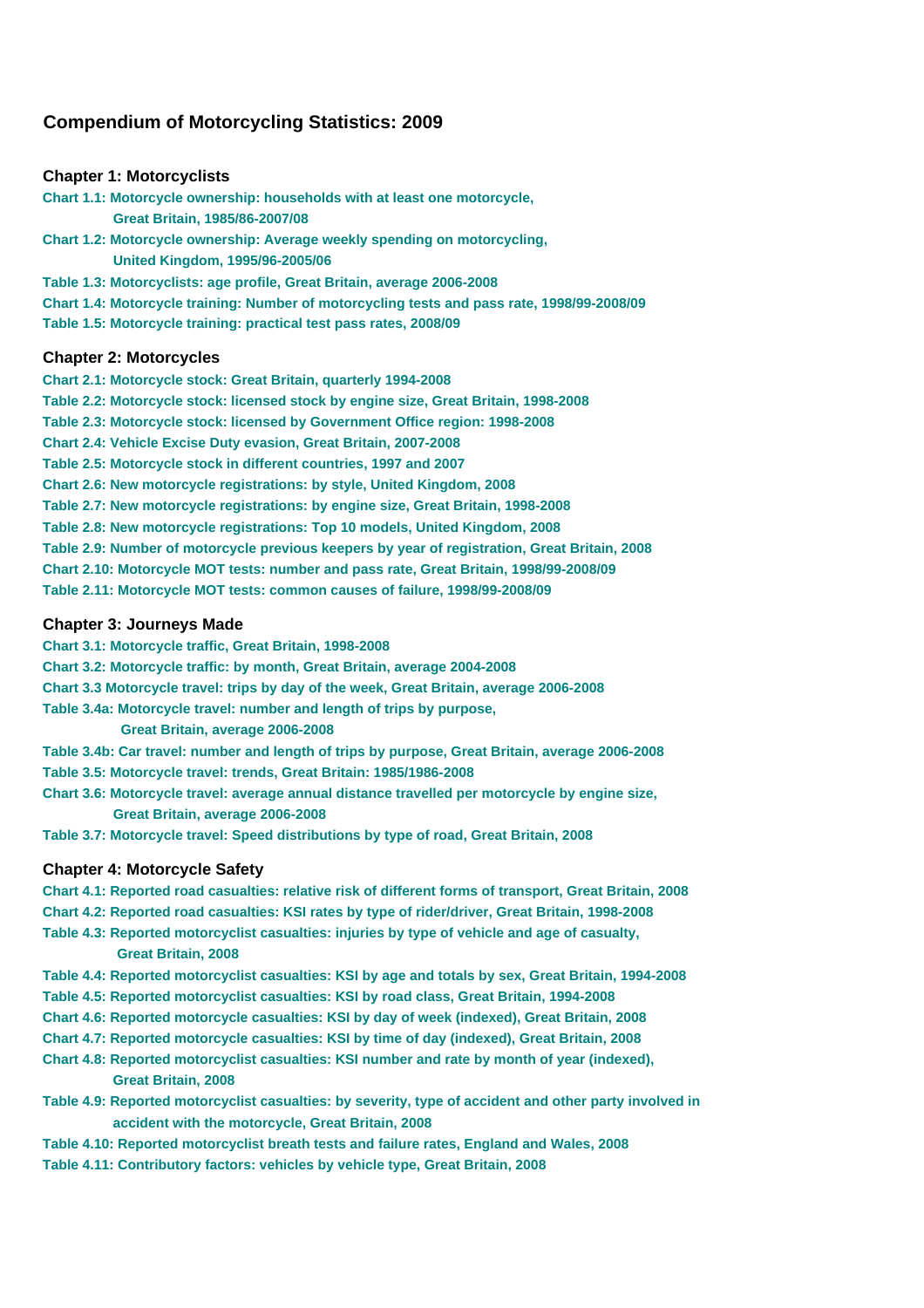

### **Chart 1.1: Motorcycle ownership: households with at least one motorcycle, Great Britain, 1985/86 - 2007/08**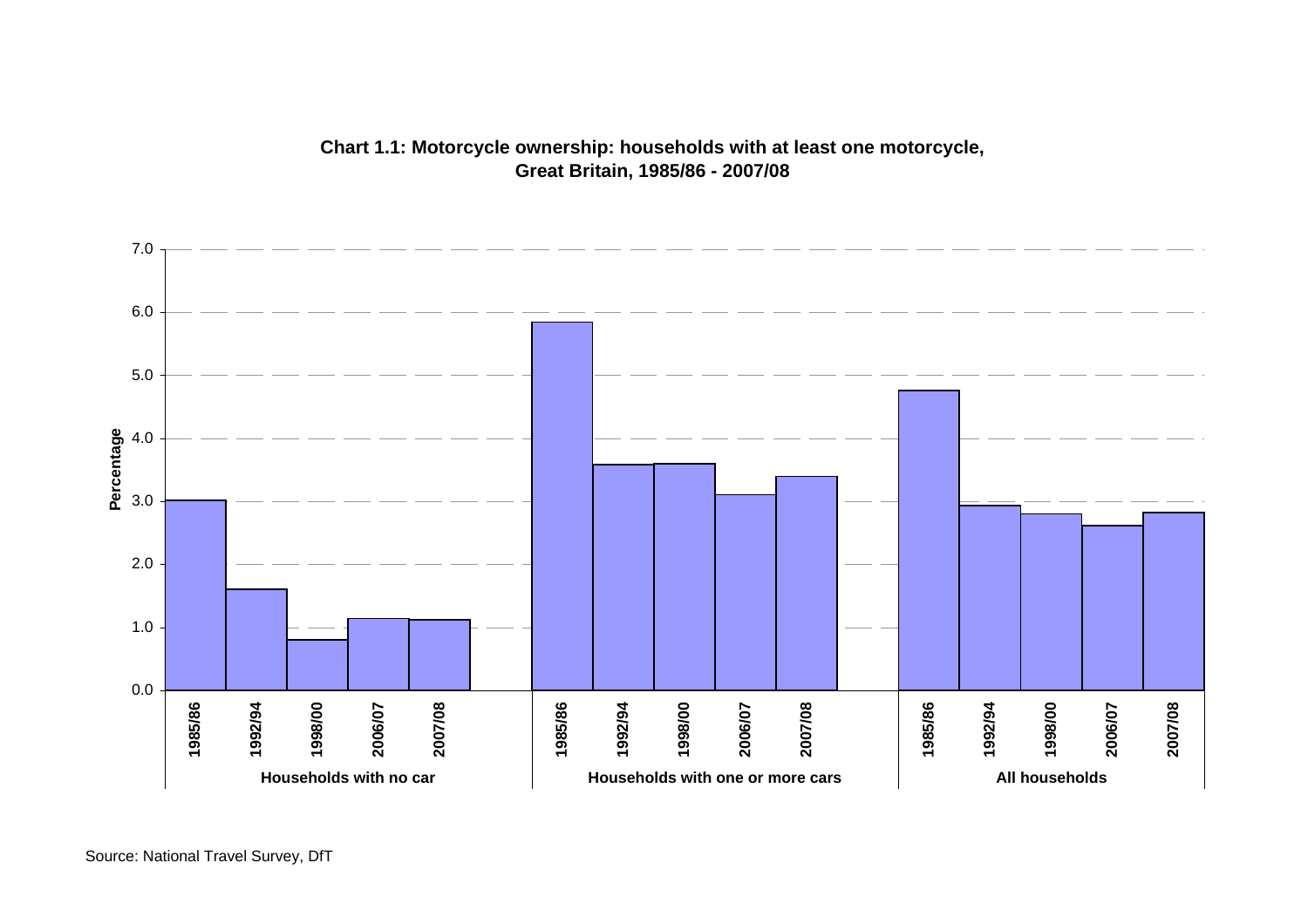|                                  |         | <b>Percentage</b> |
|----------------------------------|---------|-------------------|
| Households with no car           | 1985/86 | 3.0               |
|                                  | 1992/94 | 1.6               |
|                                  | 1998/00 | 0.8               |
|                                  | 2006/07 | 1.1               |
|                                  | 2007/08 | 1.1               |
| Households with one or more cars | 1985/86 | 5.8               |
|                                  | 1992/94 | 3.6               |
|                                  | 1998/00 | 3.6               |
|                                  | 2006/07 | 3.1               |
|                                  | 2007/08 | 3.4               |
| All households                   | 1985/86 | 4.8               |
|                                  | 1992/94 | 2.9               |
|                                  | 1998/00 | 2.8               |
|                                  | 2006/07 | 2.6               |
|                                  | 2007/08 | 2.8               |

## **Table 1.1: Motorcycle ownership: households with at least one motorcycle, Great Britain, 1985/86-2007/08**

**Source: National Travel Survey, DfT**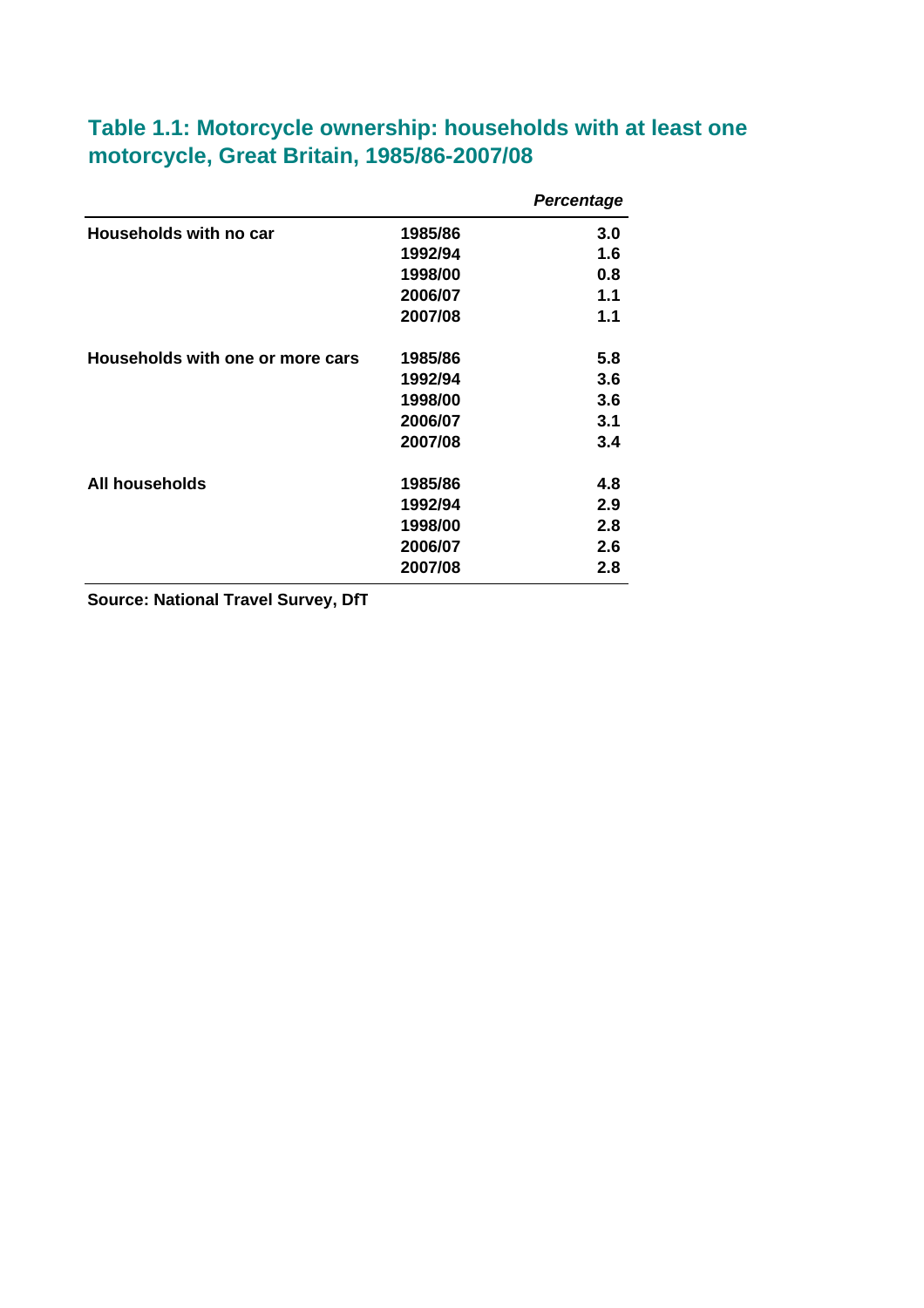

## **Chart 1.2: Motorcycle ownership: Average weekly household spending on motorcycling, United Kingdom, 1996/97-2005/06**

Source: The Expenditure and Food Survey, Office for National Statistics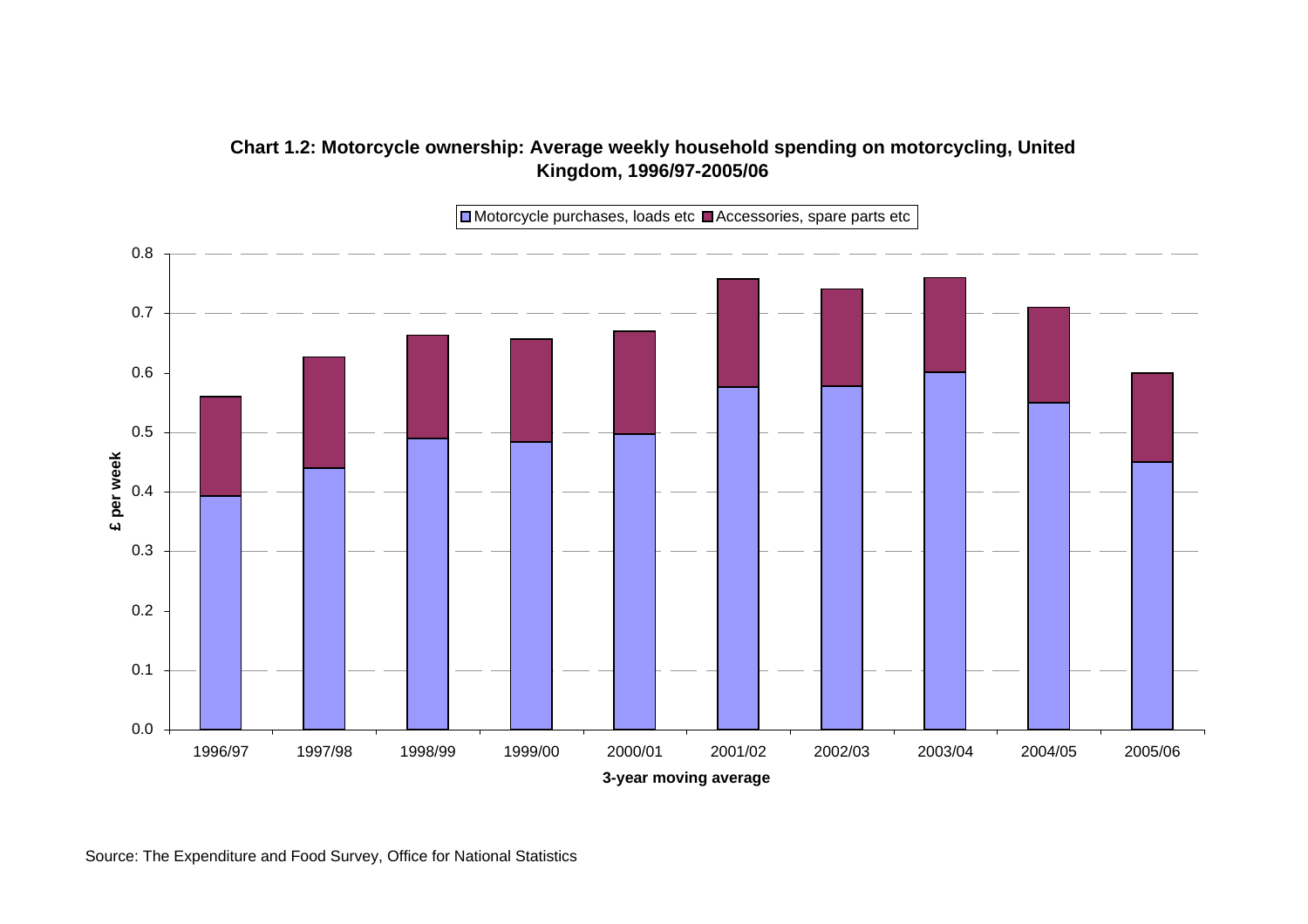## **Table 1.2: Motorcycle ownership: Average weekly spending on motorcycling, United Kingdom, 1996/97-2005/2006**

|                                 |         |      |      |                                                                         |      |      |      |      |      | <b>Pounds</b> |
|---------------------------------|---------|------|------|-------------------------------------------------------------------------|------|------|------|------|------|---------------|
|                                 | 1996/97 |      |      | 1997/98 1998/99 1999/00 2000/01 2001/02 2002/03 2003/04 2004/05 2005/06 |      |      |      |      |      |               |
| Motorcycle purchases, loads etc | 0.39    | 0.44 | 0.49 | 0.48                                                                    | 0.50 | 0.58 | 0.58 | 0.60 | 0.55 | 0.45          |
| Accessories, spare parts etc    | 0.17    | 0.19 | 0.17 | 0.17                                                                    | 0.17 | 0.18 | 0.16 | 0.16 | 0.16 | 0.15          |

*Source: The Expenditure and Food Survey, Office for National Statistics*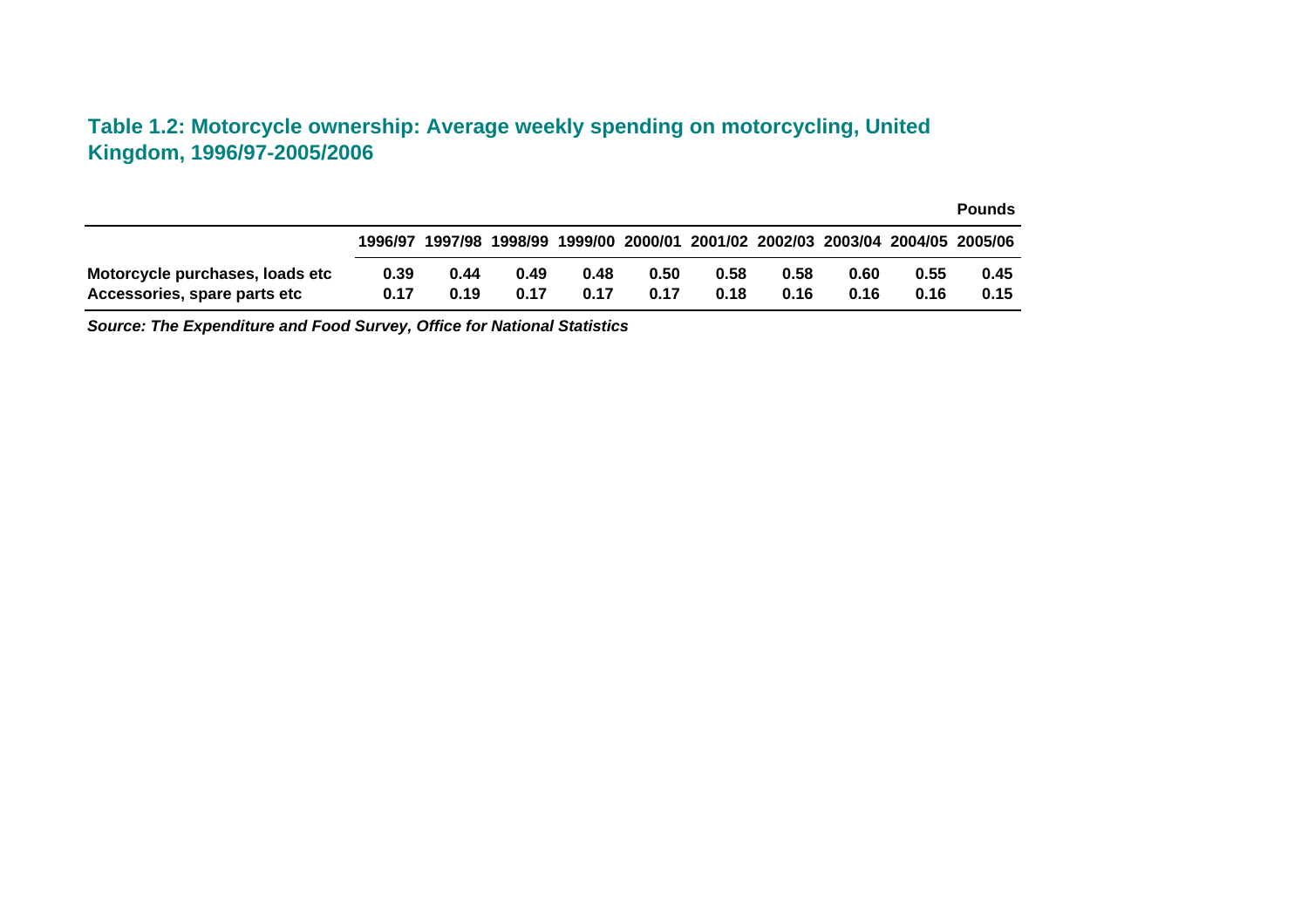|              | Percentage |
|--------------|------------|
| Age group    |            |
| $16 - 19$    | 11         |
| 20-24        | 7          |
| $25 - 29$    | 6          |
| 30-34        | 7          |
| $35 - 39$    | 14         |
| 40-44        | 14         |
| 45-49        | 18         |
| 50-54        | 9          |
| 55-59        | 8          |
| 60+          | 7          |
| All aged 16+ | 100        |

## **Table 1.3: Motorcyclists: age profile, Great Britain, average 2006-2008**

*Source: National Travel Survey, DfT*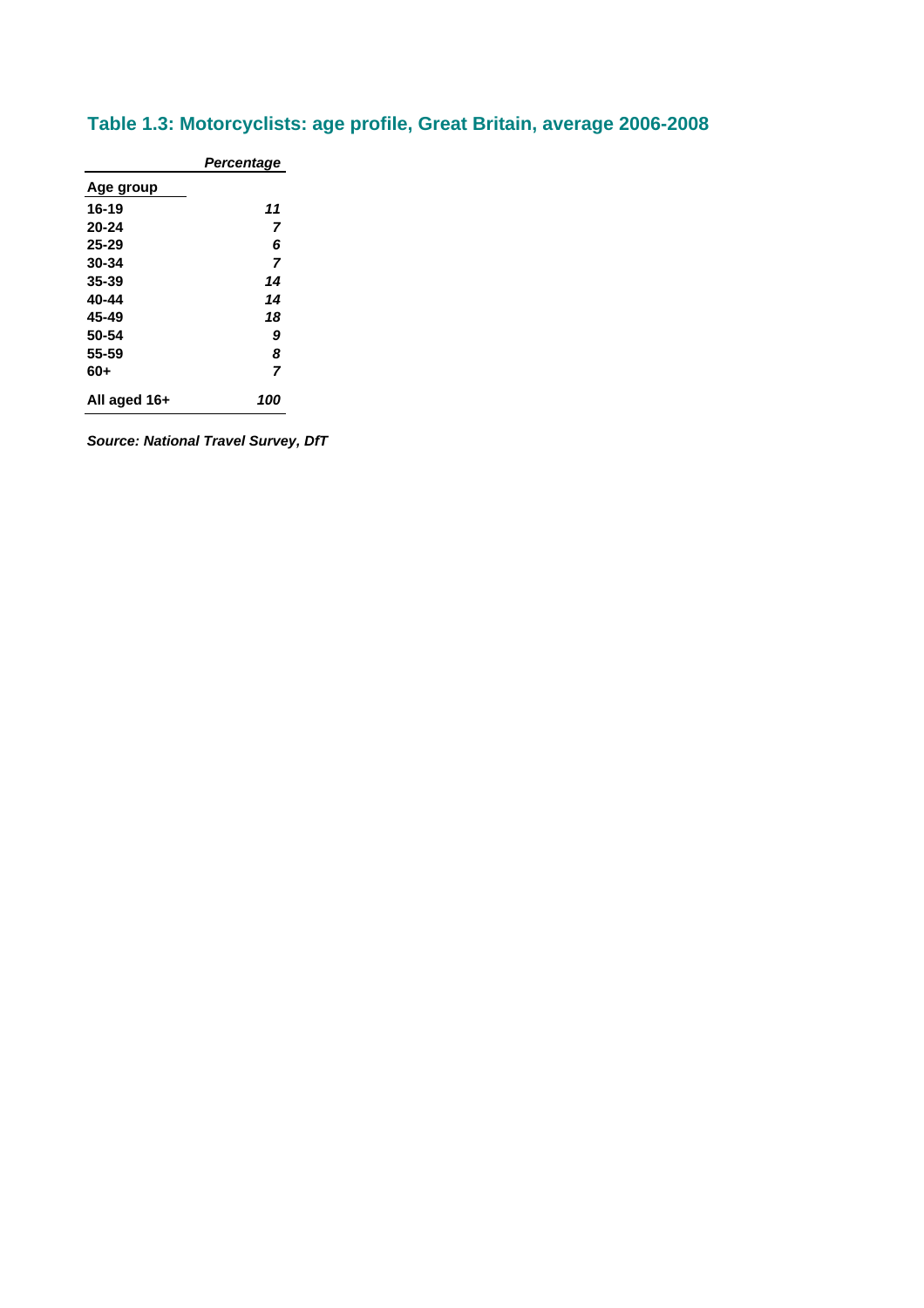

#### **Chart 1.4: Motorcycle training: Number of tests and pass rate; 1998/99 - 2008/09**

The data used to create this chart are outside the scope of National Statistics. Source: Driving Standards Agency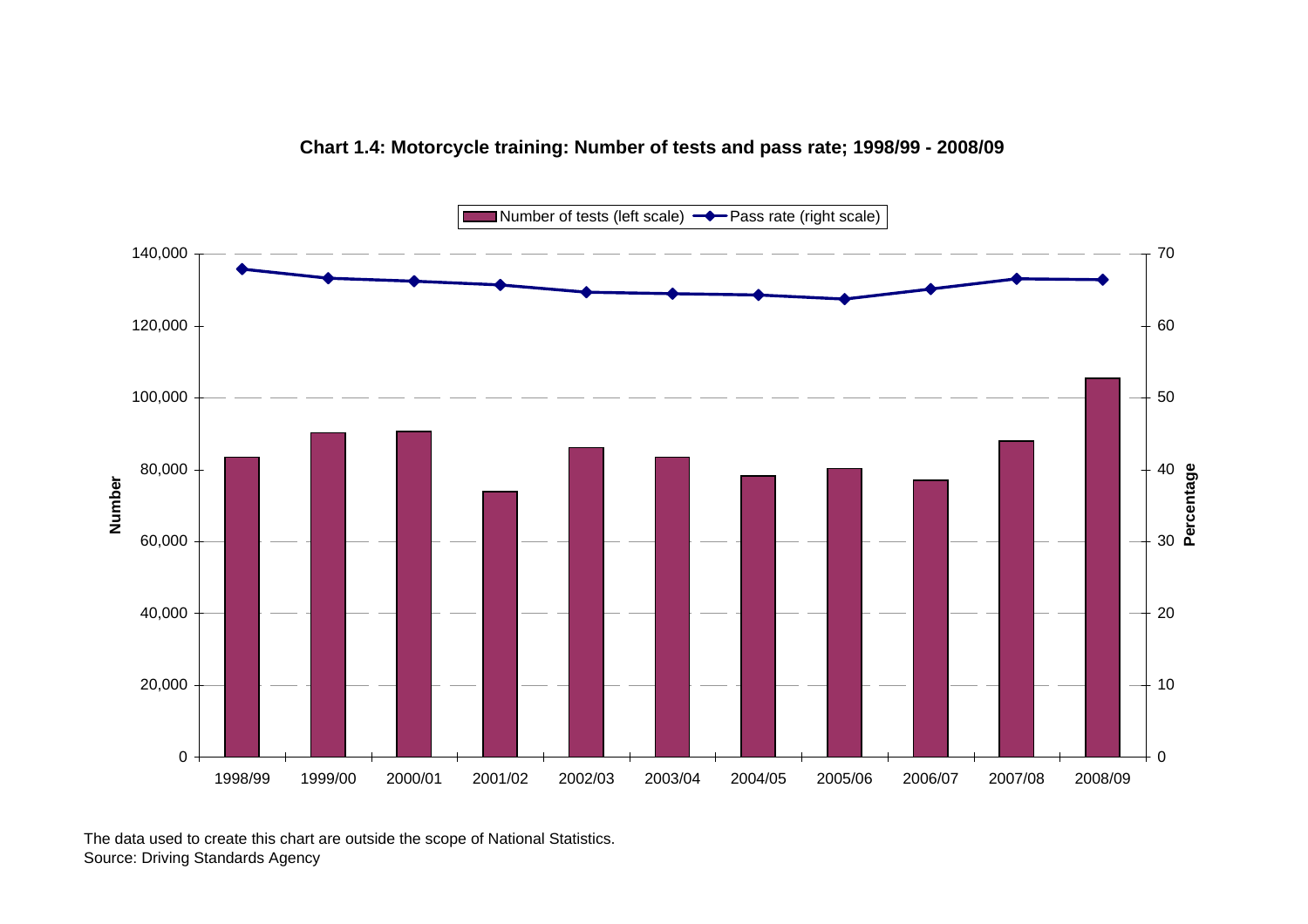#### **Table 1.4: Motorcycle training: Number of motorcycling tests and pass rate, 1998/99-2008/09**

|                 |         |         |         |         |         |         |         |         |         | Number / percentage |         |
|-----------------|---------|---------|---------|---------|---------|---------|---------|---------|---------|---------------------|---------|
|                 | 1998/99 | 1999/00 | 2000/01 | 2001/02 | 2002/03 | 2003/04 | 2004/05 | 2005/06 | 2006/07 | 2007/08             | 2008/09 |
| Number of tests | 83,408  | 90.248  | 90.656  | 73.922  | 86.103  | 83,451  | 78.241  | 80.271  | 77.019  | 87.962              | 105.362 |
| Pass rate       | 67.9    | 66.6    | 66.2    | 65.7    | 64.7    | 64.5    | 64.3    | 63.7    | 65.1    | 66.5                | 66.4    |

*The figures used to create this table are outside the scope of National Statistics Source: Driving Standards Agency*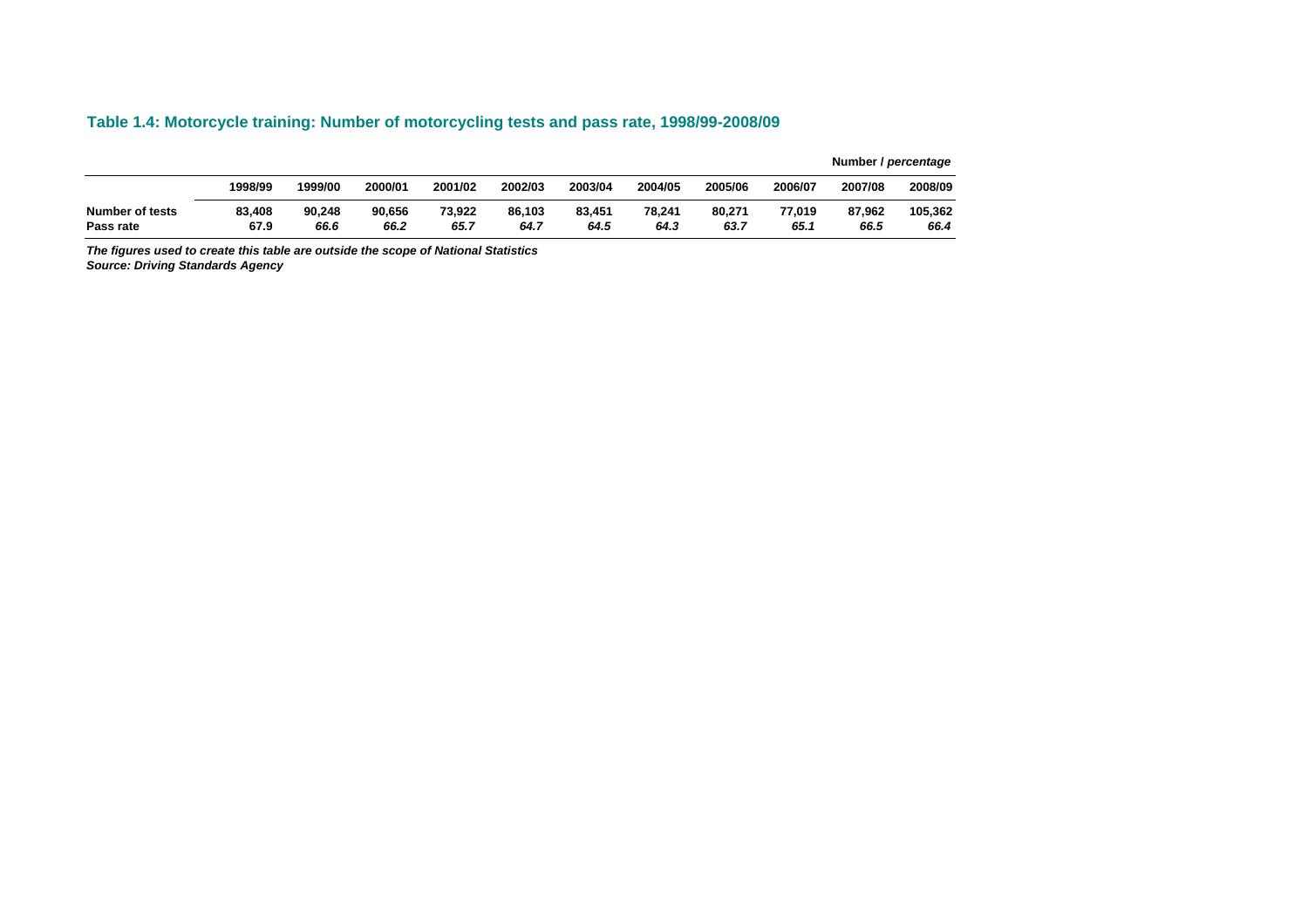|           |                                 |                             |                                 |                      | Number / percentage |  |  |  |
|-----------|---------------------------------|-----------------------------|---------------------------------|----------------------|---------------------|--|--|--|
|           | <b>Female</b>                   |                             |                                 | <b>Male</b>          |                     |  |  |  |
| Age       | Number of<br>tests<br>conducted | <b>Proportion</b><br>passed | Number of<br>tests<br>conducted | Proportion<br>passed | All                 |  |  |  |
| $21$      | 961                             | 59                          | 10,490                          | 66                   | 66                  |  |  |  |
| $21 - 25$ | 2,187                           | 60                          | 17,976                          | 73                   | 71                  |  |  |  |
| 26-30     | 2,527                           | 59                          | 15,681                          | 71                   | 69                  |  |  |  |
| $31 - 35$ | 2,114                           | 59                          | 11,730                          | 70                   | 68                  |  |  |  |
| 36-40     | 2,649                           | 56                          | 11,634                          | 70                   | 67                  |  |  |  |
| $41 - 45$ | 2,487                           | 51                          | 9,658                           | 68                   | 64                  |  |  |  |
| 46-50     | 1,450                           | 48                          | 6,442                           | 63                   | 60                  |  |  |  |
| $51 - 55$ | 660                             | 43                          | 3,513                           | 58                   | 55                  |  |  |  |
| 56-60     | 197                             | 43                          | 1,913                           | 52                   | 51                  |  |  |  |
| 60+       | 56                              | 16                          | 1,037                           | 43                   | 42                  |  |  |  |
| All       | 15,288                          | 55                          | 90,074                          | 68                   | 66                  |  |  |  |

**Table 1.5: Motorcycle training: practical test pass rates, 2008/09** 

*The figures in this table are outside the scope of National Statistics Source: Driving Standards Agency*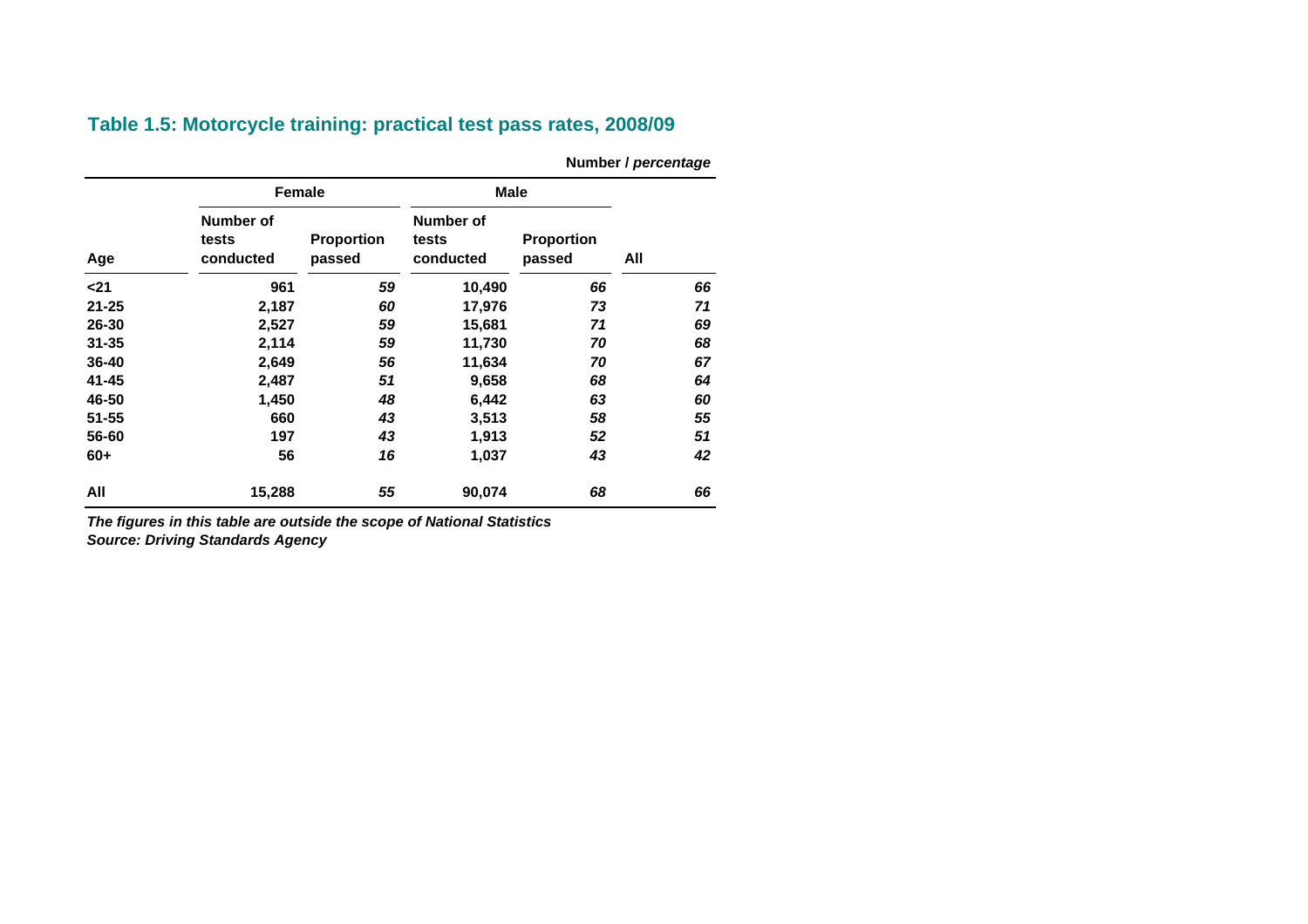

## **Chart 2.1: Motorcycle Stock: Great Britain, quarterly 1994 - 2008**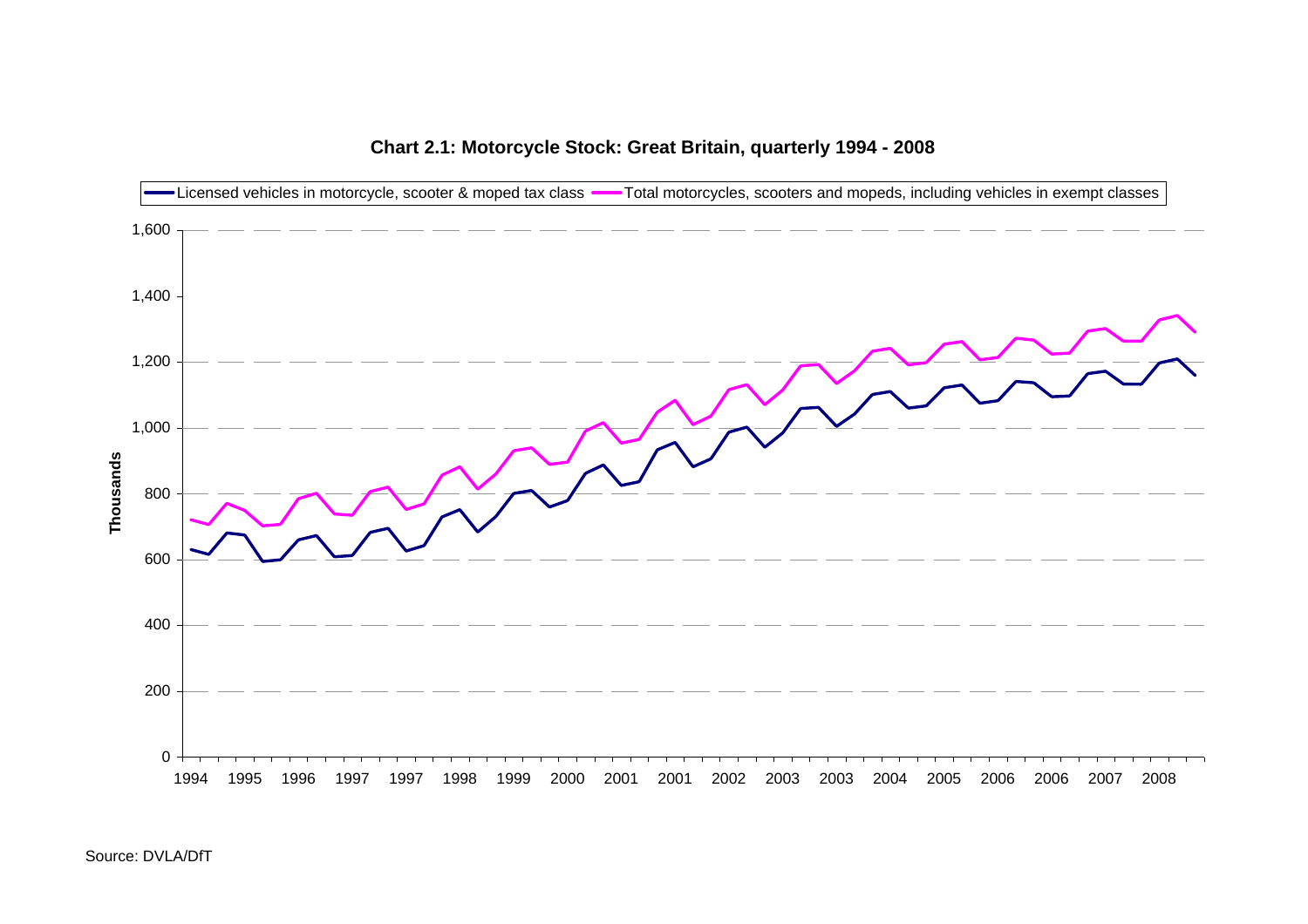## **Table 2.1: Motorcycle stock: Great Britain, quarterly 1994- 2008**

**Licensed vehicles in Total motorcycles, scooters and motorcycle, scooter & moped mopeds, including vehicles in tax class exempt classes 1994 Q4 630.4 720.9 1995 Q1 615.8 706.5 1995 Q2 680.7 771.0 1995 Q3 674.8 749.6 1995 Q4 594.0 702.5 1996 Q1 599.3 706.8 1996 Q2 659.7 784.9 1996 Q3** 672.7 672.7 801.4 **1996 Q4 608.5 738.8 1997 Q1 612.7 734.8 1997 Q2 682.7 806.3 1997 Q3 695.2 820.3 1997 Q4 626.0 752.4 1998 Q1 642.4 769.2 1998 Q2 729.5 856.2 1998 Q3 751.5 881.6 1998 Q4 683.9 813.8 1999 Q1 730.4 859.4 1999 Q2** 800.7 **800.7** 800.7 **1999 Q3** 809.8 **809.8** 939.7 **1999 Q4** 889.4 **2000 Q1 779.3 896.0 2000 Q2 861.9 990.6 2000 Q3 887.2 1,015.8 2001 Q4 825.2 953.7 2001 Q1 836.5 965.2 2001 Q2 933.3 1,047.7 2001 Q3 955.7 1,083.9 2002 Q4 881.7 1,010.0 2002 Q1 906.2 1,035.5 2002 Q2 987.2 1,116.1 2002 Q3 1,002.4 1,131.4 2003 Q4 941.0 1,070.0 2003 Q1 984.6 1,114.7 2003 Q2 1,058.9 1,188.6 2003 Q3 1,062.4 1,192.5** 

**Thousands**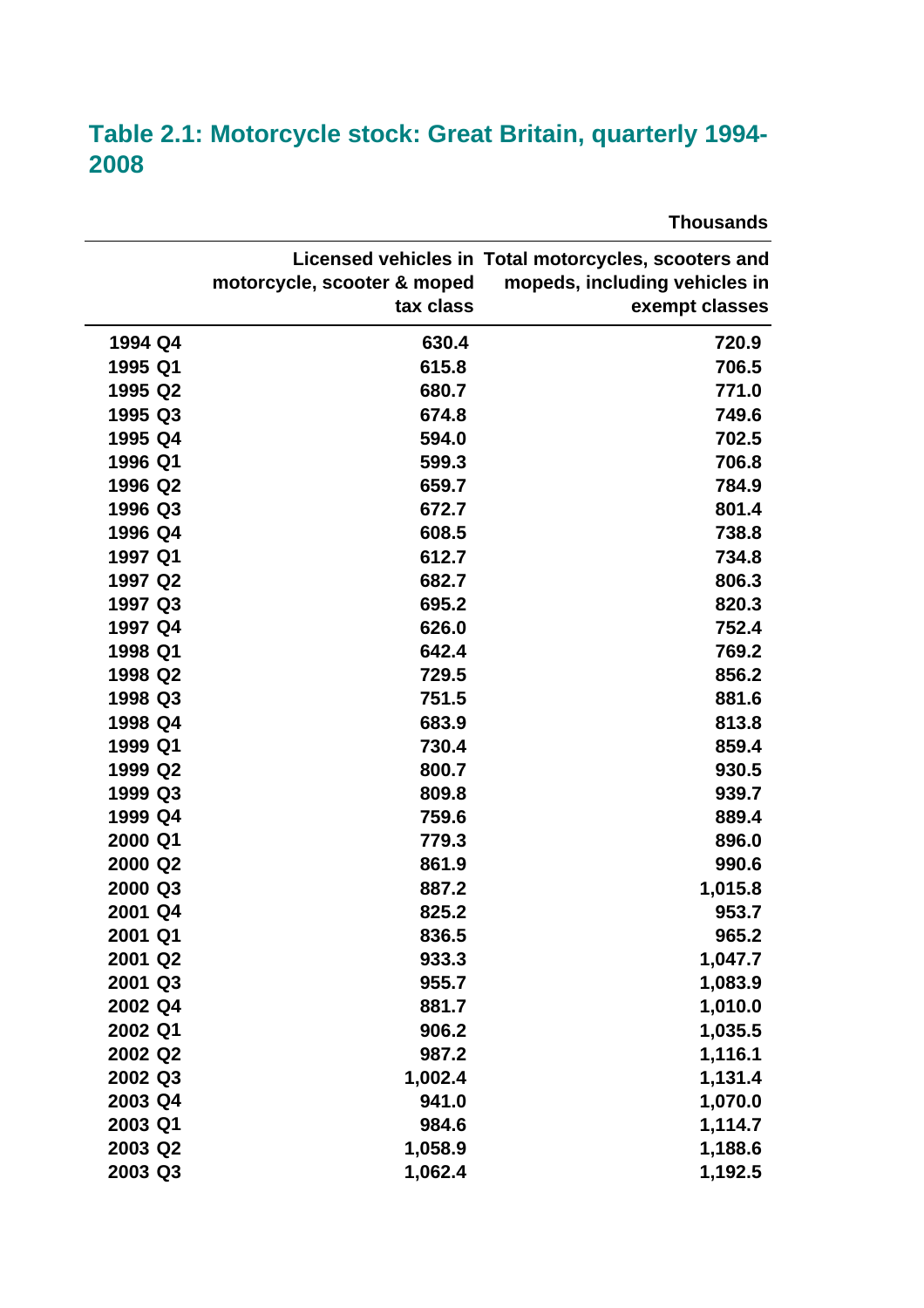| 2003 Q4 | 1,004.7 | 1,134.7 |
|---------|---------|---------|
| 2004 Q1 | 1,042.1 | 1,173.2 |
| 2004 Q2 | 1,101.6 | 1,232.9 |
| 2004 Q3 | 1,110.6 | 1,242.0 |
| 2004 Q4 | 1,059.9 | 1,191.2 |
| 2005 Q1 | 1,066.7 | 1,198.0 |
| 2005 Q2 | 1,122.0 | 1,254.2 |
| 2005 Q3 | 1,130.3 | 1,262.0 |
| 2005 Q4 | 1,075.0 | 1,206.4 |
| 2006 Q1 | 1,082.8 | 1,214.2 |
| 2006 Q2 | 1,140.9 | 1,272.2 |
| 2006 Q3 | 1,136.9 | 1,266.8 |
| 2006 Q4 | 1,094.5 | 1,224.3 |
| 2007 Q1 | 1,097.0 | 1,227.0 |
| 2007 Q2 | 1,165.0 | 1,294.0 |
| 2007 Q3 | 1,172.0 | 1,302.0 |
| 2007 Q4 | 1,133.0 | 1,263.0 |
| 2008 Q1 | 1,132.7 | 1,263.1 |
| 2008 Q2 | 1,196.8 | 1,327.7 |
| 2008 Q3 | 1,209.6 | 1,341.2 |
| 2008 Q4 | 1,159.1 | 1,290.7 |
|         |         |         |

*Source: DVLA/DfT*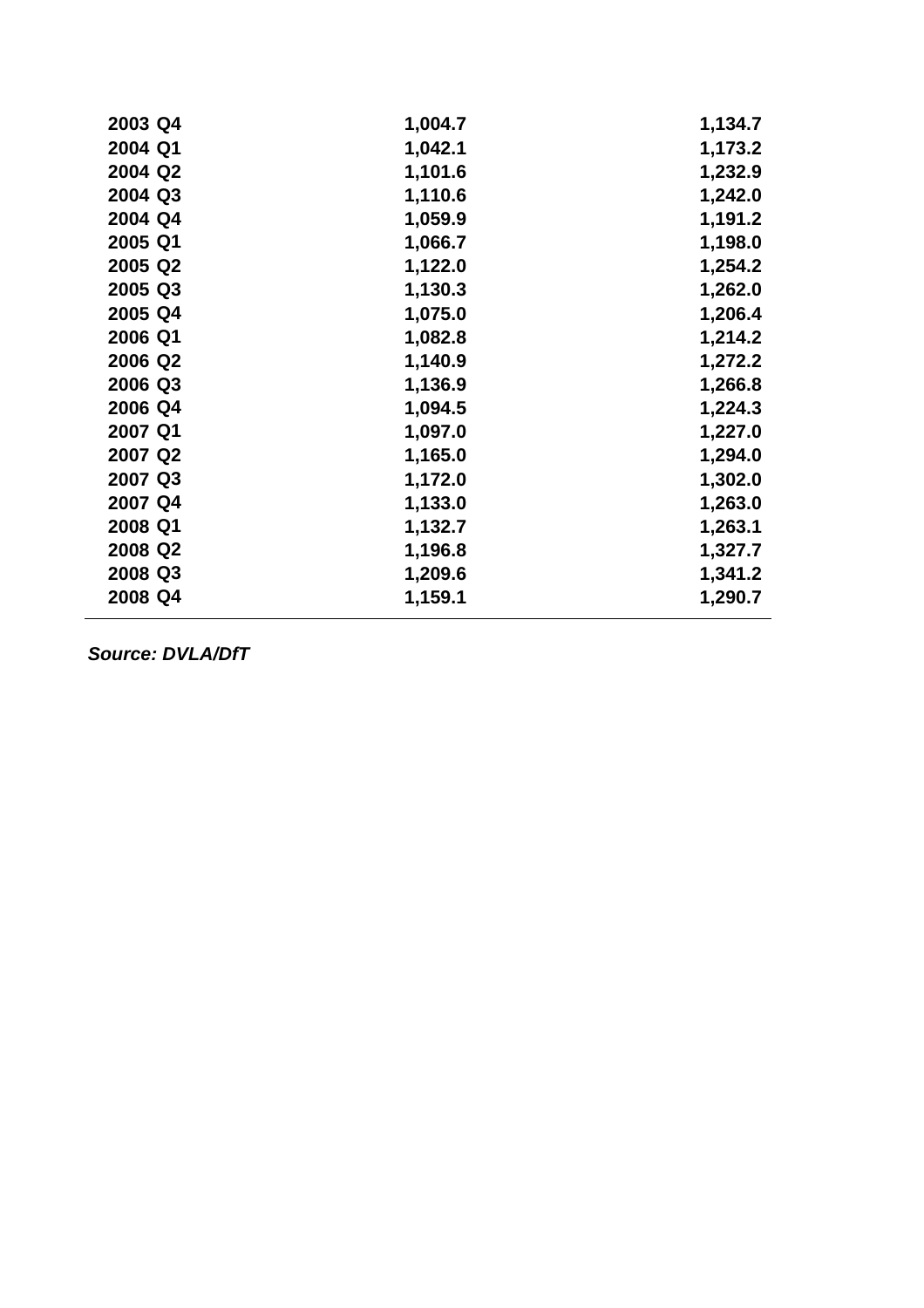## **Table 2.2: Motorcycle stock: licensed stock by engine size, Great Britain, 1998-2008**

|                              |      |      |      |       |       |       |       |       |       |       | Thousands / years |
|------------------------------|------|------|------|-------|-------|-------|-------|-------|-------|-------|-------------------|
| Engine size, cc              | 1998 | 1999 | 2000 | 2001  | 2002  | 2003  | 2004  | 2005  | 2006  | 2007  | 2008              |
| Less than 51                 | 113  | 128  | 151  | 165   | 166   | 170   | 172   | 163   | 154   | 150   | 148               |
| $51 - 150$                   | 160  | 165  | 177  | 190   | 195   | 201   | 209   | 213   | 220   | 234   | 247               |
| $151 - 500$                  | 195  | 196  | 193  | 189   | 198   | 203   | 205   | 201   | 198   | 197   | 198               |
| $501 - 700$                  | 134  | 158  | 174  | 187   | 210   | 232   | 245   | 250   | 256   | 264   | 267               |
| $701 - 1,000$                | 149  | 167  | 176  | 186   | 197   | 212   | 231   | 236   | 244   | 253   | 256               |
| Over 1,000                   | 63   | 75   | 82   | 92    | 104   | 116   | 130   | 142   | 152   | 166   | 175               |
| <b>Total</b>                 | 814  | 889  | 954  | 1,010 | 1,070 | 1,135 | 1,191 | 1,206 | 1,224 | 1,263 | 1,291             |
| Average fleet age<br>(years) | 8.8  | 10.4 | 9.8  | 9.5   | 9.4   | 9.4   | 9.6   | 9.8   | 10.0  | 10.2  | 10.4              |

**Note - total includes those vehicles with unknown engine size.** 

*source: DVLA/DfT*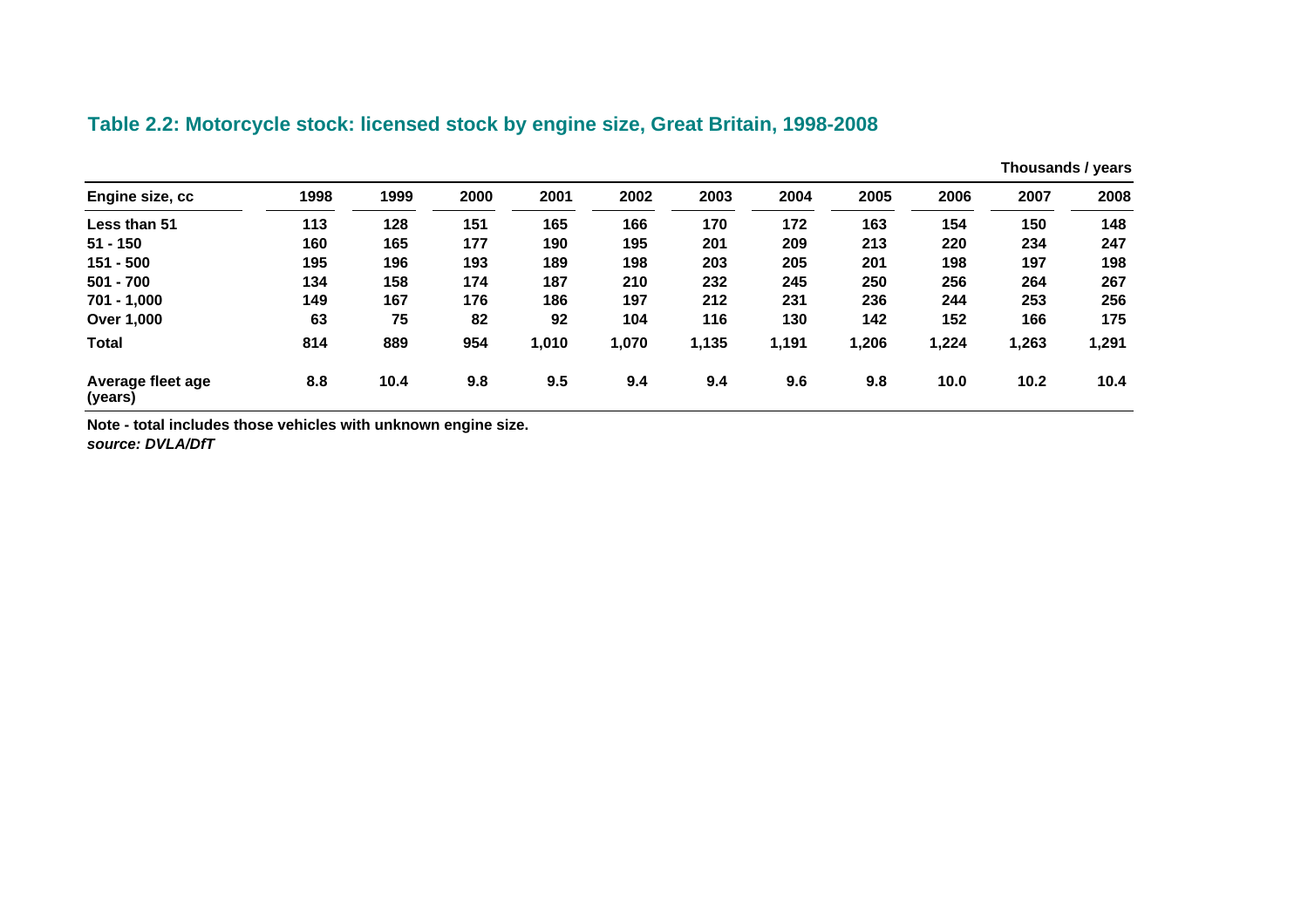## **Table 2.3: Motorcycle stock: licensed by Government Office region: 1998-2008**

**Thousands** 

|                         | 1998 | 1999 | 2000 | 2001 | 2002 | 2003  | 2004  | 2005  | 2006  | 2007  | 2008  | Rate per<br>1,000<br>population<br>$(2008)^{1}$ |
|-------------------------|------|------|------|------|------|-------|-------|-------|-------|-------|-------|-------------------------------------------------|
| <b>North East</b>       | 22   | 25   | 29   | 31   | 33   | 36    | 39    | 40    | 41    | 42    | 43    | 16.7                                            |
| <b>North West</b>       | 75   | 83   | 91   | 95   | 100  | 107   | 112   | 114   | 114   | 118   | 121   | 17.7                                            |
| <b>Yorks &amp; Humb</b> | 64   | 71   | 78   | 83   | 90   | 96    | 100   | 101   | 102   | 105   | 107   | 20.5                                            |
| <b>East Midlands</b>    | 67   | 74   | 81   | 86   | 93   | 99    | 104   | 105   | 106   | 109   | 110   | 24.9                                            |
| <b>West Midlands</b>    | 69   | 73   | 79   | 85   | 92   | 98    | 101   | 104   | 104   | 107   | 109   | 20.1                                            |
| <b>East of England</b>  | 99   | 106  | 113  | 118  | 124  | 130   | 136   | 136   | 137   | 141   | 145   | 25.3                                            |
| London                  | 89   | 98   | 106  | 110  | 110  | 114   | 115   | 118   | 120   | 123   | 126   | 16.6                                            |
| <b>South West</b>       | 141  | 153  | 163  | 173  | 182  | 192   | 200   | 202   | 204   | 209   | 215   | 25.7                                            |
| <b>South East</b>       | 103  | 110  | 117  | 124  | 129  | 137   | 145   | 146   | 148   | 154   | 157   | 30.1                                            |
| <b>All England</b>      | 728  | 793  | 856  | 905  | 955  | 1,008 | 1,052 | 1,066 | 1,077 | 1,109 | 1,133 | 22.0                                            |
| <b>Scotland</b>         | 36   | 41   | 45   | 47   | 52   | 56    | 60    | 62    | 66    | 70    | 73    | 14.0                                            |
| <b>Wales</b>            | 30   | 33   | 35   | 38   | 41   | 45    | 49    | 51    | 53    | 55    | 57    | 19.1                                            |
| <b>Region Unknown</b>   | 19   | 22   | 17   | 20   | 22   | 25    | 31    | 28    | 29    | 29    | 28    |                                                 |
| <b>Great Britain</b>    | 814  | 889  | 954  | 1010 | 1070 | 1135  | 1,191 | 1,206 | 1,224 | 1,263 | 1,291 | 21.7                                            |

*Source: DVLA/DfT* 

**1. Rate per 1,000 population is calculated using mid 2008 population estimates**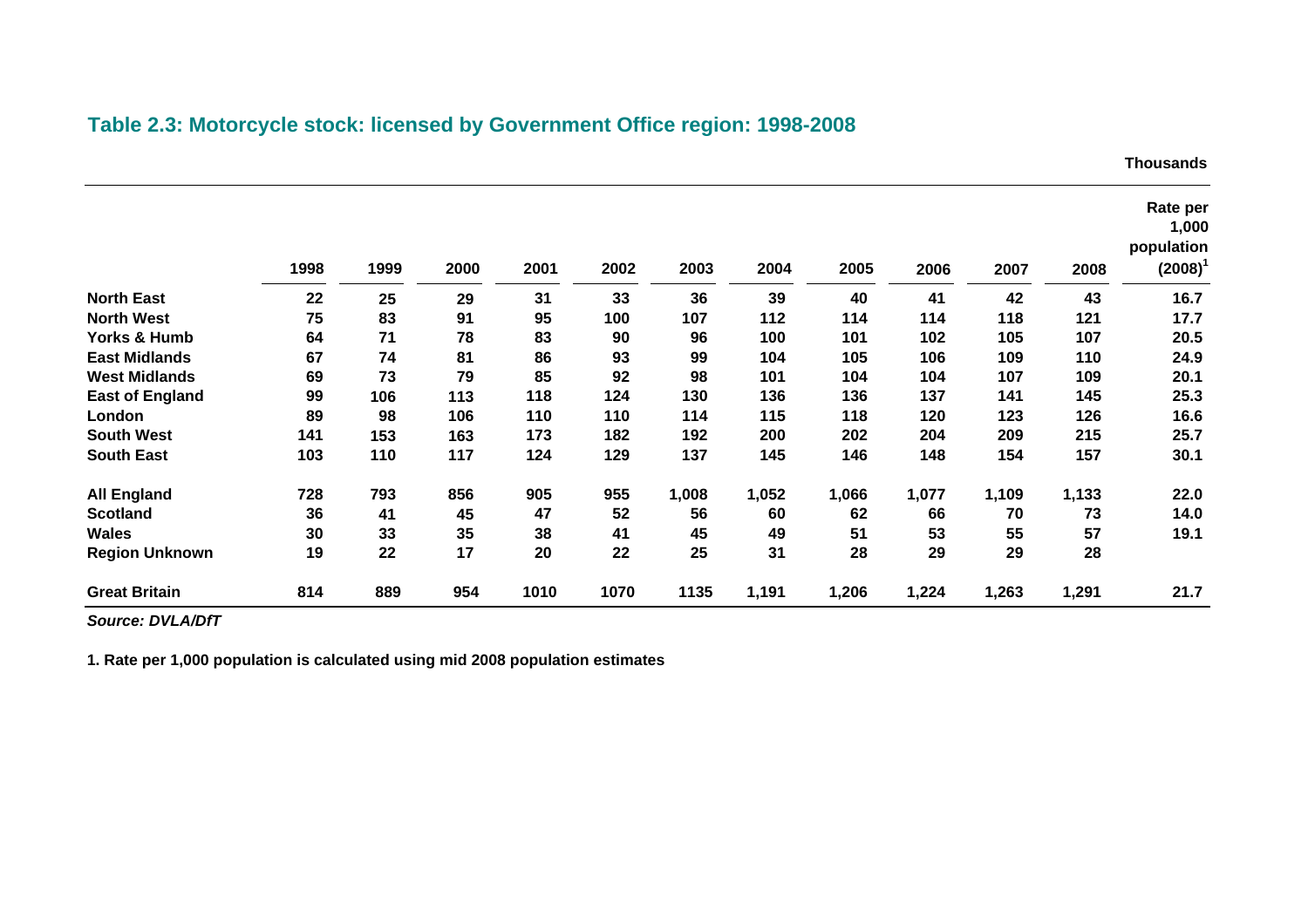## **Table 2.4: Rate of unlicensed vehicles in active Great Britain stock, by tax class, 2007-2008**

|                                |      | <b>Percentage</b> |
|--------------------------------|------|-------------------|
|                                | 2007 | 2008              |
| <b>Private and Light Goods</b> | 1.4  | 0.9               |
| Goods                          | 1    | 0.7               |
| <b>Motorcycles</b>             | 9.8  | 3.6               |
| Bus                            | 0.8  | 0.6               |
| <b>Exempt</b>                  | 0.9  | 0.7               |
| <b>Other</b>                   | 5.2  | 1.8               |
| All tax classes                | 1.7  | 1.0               |

**1. Data for years before 2007 are not comparable with subsequent years and therefore not presented here. For more information please see** 

**www.dft.gov.uk/pgr/statistics/datatablespublications/vehicles/excisedutyevasion/ved2007**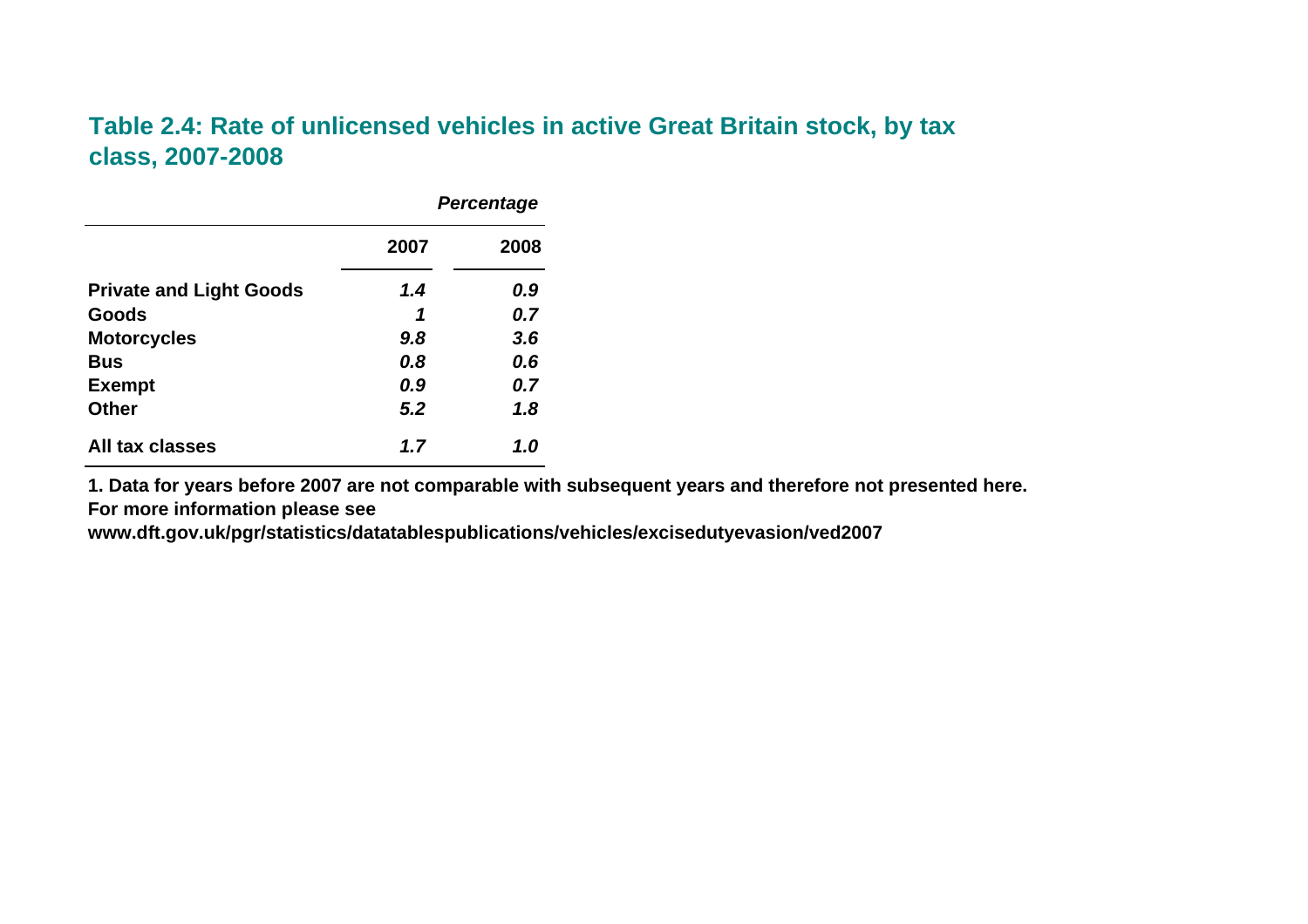|  |  | Table 2.5: Motorcycle $^{1,2}$ stock in different countries, 1997 and 2007 |  |
|--|--|----------------------------------------------------------------------------|--|
|--|--|----------------------------------------------------------------------------|--|

|                         |       |       | <b>Thousands/rate</b>            |
|-------------------------|-------|-------|----------------------------------|
|                         | 1997  | 2007  | Stock per 1,000<br>people (2007) |
| <b>United Kingdom</b>   | 794   | 1,323 | 21.8                             |
| <b>Great Britain</b>    | 780   | 1,291 | 21.8                             |
| <b>Northern Ireland</b> | 14    | 32    | 20.5                             |
| <b>Austria</b>          | 576   | 668   | 80.4                             |
| <b>Belgium</b>          | 225   | 375   | 35.4                             |
| <b>Denmark</b>          | 94    | 197   | 36.2                             |
| <b>Finland</b>          | 167   | 377   | 71.3                             |
| <b>France</b>           | 2,298 | 2,535 | 40.0                             |
| Germany                 | 4,547 | 5,550 | 67.4                             |
| Greece                  | ٠.    | 1,299 | 116.3                            |
| <b>Irish Republic</b>   | 24    | 37    | 8.6                              |
| <b>Italy</b>            | 6,430 | 9,280 | 156.9                            |
| Luxembourg              | 30    | 40    | 83.0                             |
| <b>Netherlands</b>      | 373   | 585   | 35.8                             |
| Portugal                | 272   | 537   | 50.6                             |
| Spain                   | 1,326 | 4,742 | 106.6                            |
| <b>Sweden</b>           | 279   | 528   | 58.0                             |
| <b>Bulgaria</b>         | 525   | 90    | 11.7                             |
| <b>Cyprus</b>           | ٠.    | 41    | 52.9                             |
| <b>Czech Republic</b>   | ٠.    | 860   | 83.6                             |
| <b>Estonia</b>          | 5     | 15    | 11.0                             |
| <b>Hungary</b>          | Ω,    | 136   | 13.5                             |
| Latvia                  | 19    | 44    | 19.5                             |
| Lithuania               | 19    | 29    | 8.5                              |
| <b>Malta</b>            | 14    | 13    | 31.4                             |
| <b>Poland</b>           | Ω,    | 825   | 21.6                             |
| Romania                 | 251   | 57    | 2.6                              |
| <b>Slovak Republic</b>  | 81    | 64    | 11.8                             |
| Slovenia                | ٠.    | 72    | 35.6                             |
| <b>Norway</b>           | 175   | 283   | 60.4                             |
| <b>Switzerland</b>      | 411   | 619   | 82.5                             |
| Japan                   |       |       |                                  |
| <b>USA</b>              | 3,826 | 7,138 | 23.7                             |

1 There are differences in definitions between countries which limit comparisons.

2 Includes mopeds and three-wheeled vehicles but excludes pedal cycles.

Source: EU Energy and Transport in Figures (EUROSTAT) Ministry of Land, Infrastructure and Transport, Japan Highway Statistics, USA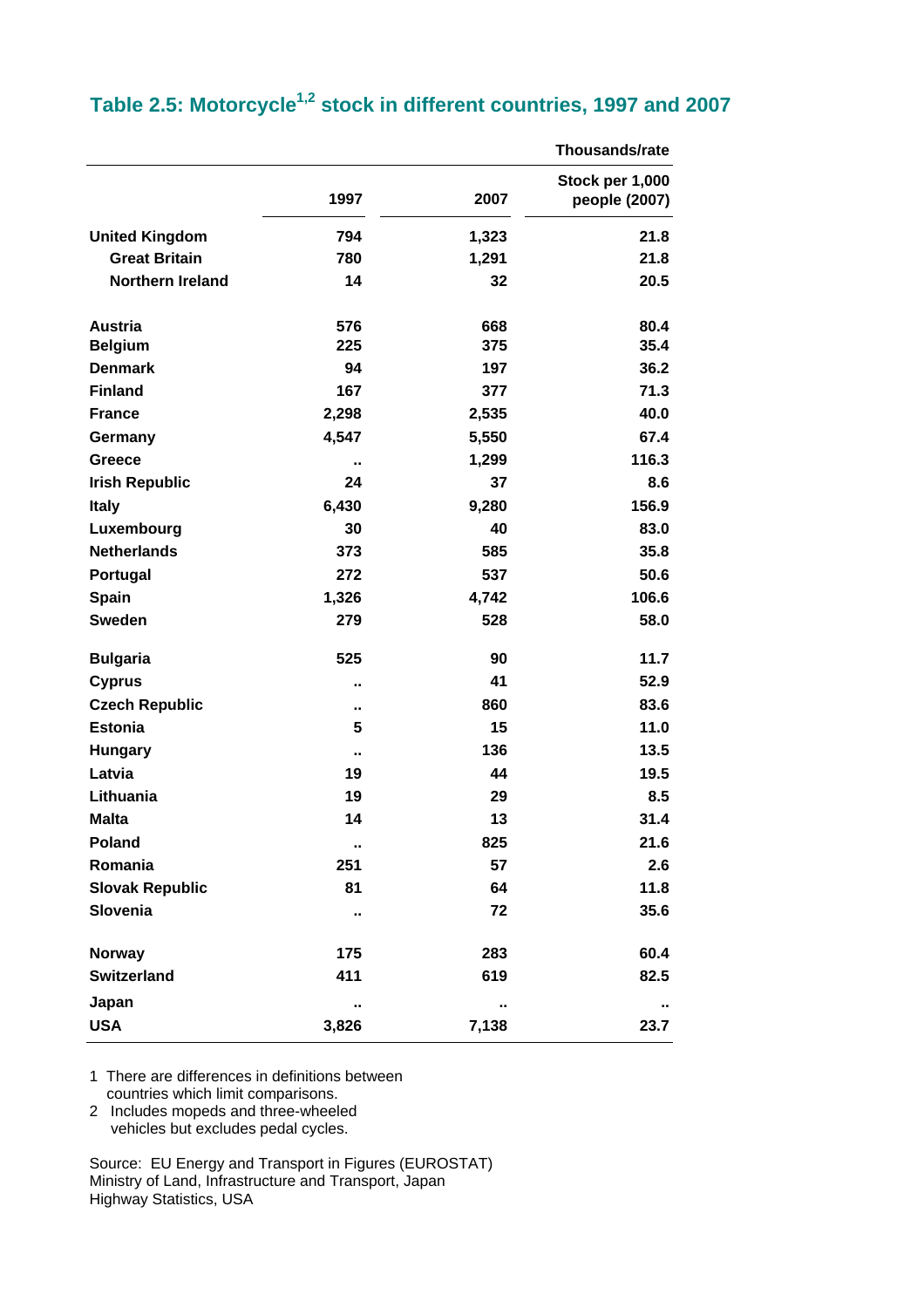## **Chart 2.6: New motorcycle registrations: by style, United Kingdom, 2008**



The data used to create this chart are outside the scope of National Statistics. Source: Motor Cycle Industry Association.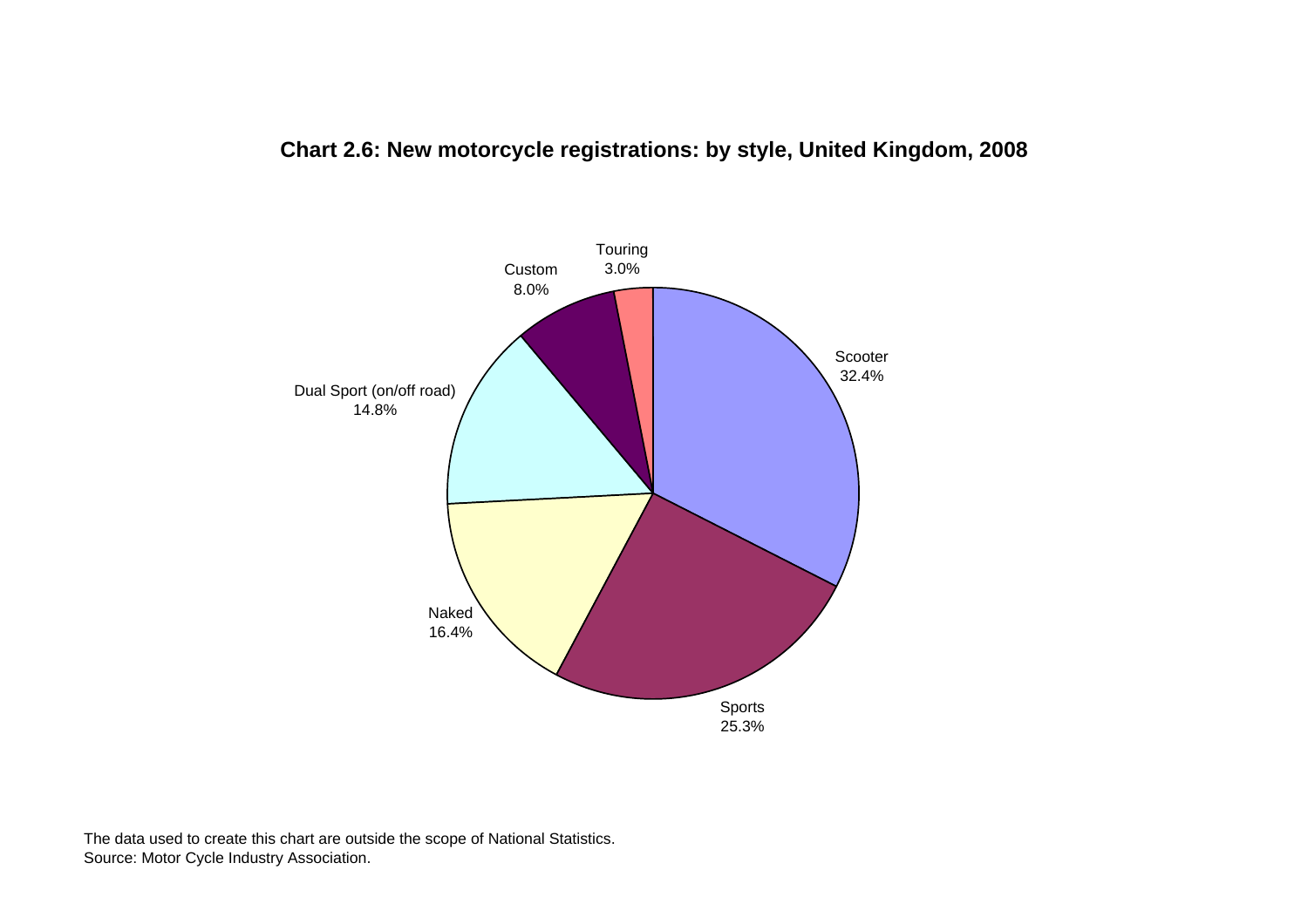## **Table 2.6: New motorcycle registrations: by style, United Kingdom, 2008**

|                          | Percentage |
|--------------------------|------------|
| <b>Scooter</b>           | 32.4       |
| <b>Sports</b>            | 25.3       |
| <b>Naked</b>             | 16.4       |
| Dual Sport (on/off road) | 14.8       |
| <b>Custom</b>            | 8.0        |
| <b>Touring</b>           | 3.0        |
|                          |            |

*The data used to create this chart are outside the scope of National Statistics Source: Motorcycle Industry Association*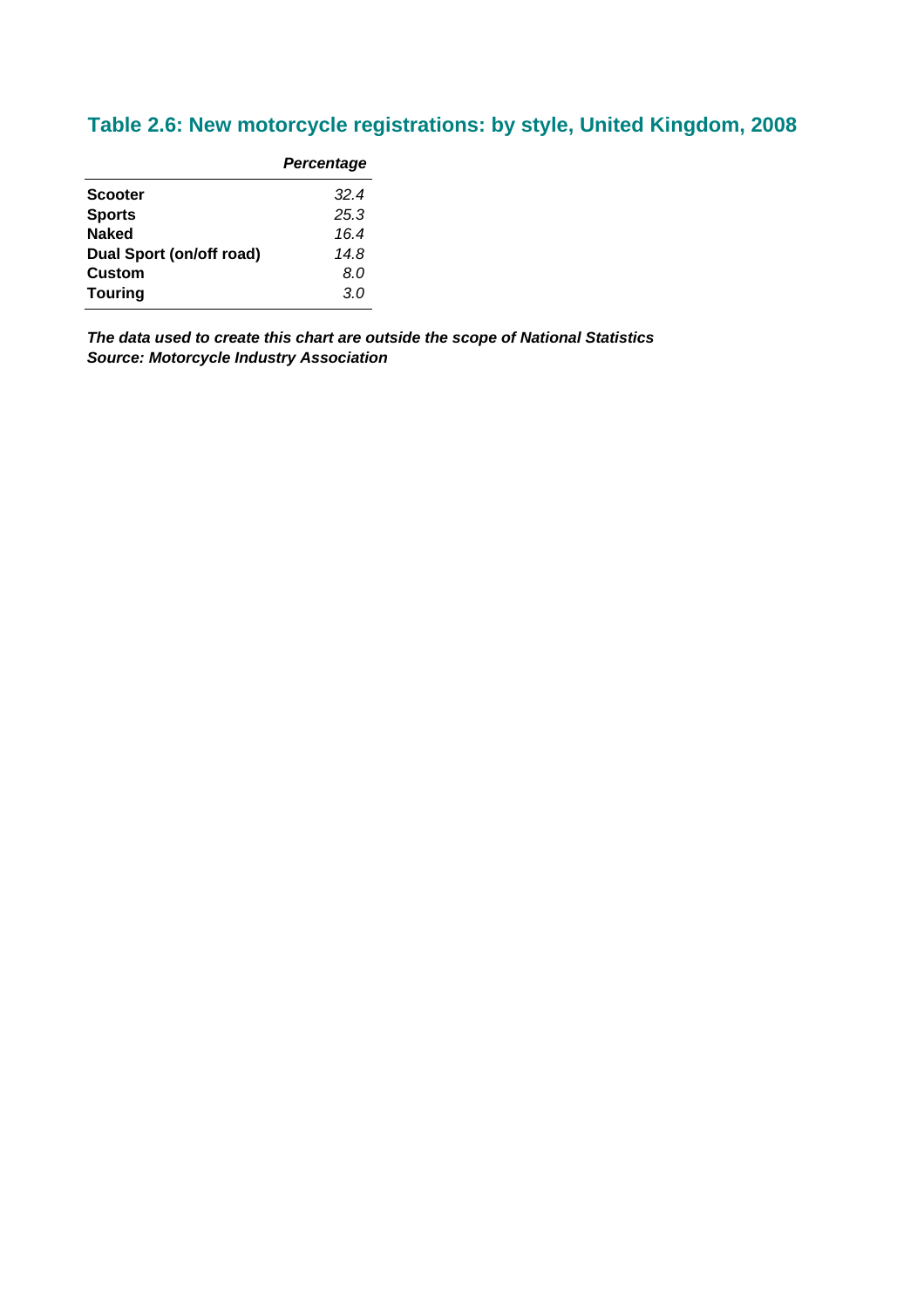|                 |       |       |       |       |       |       |       |       |       |       | <b>Thousands</b> |
|-----------------|-------|-------|-------|-------|-------|-------|-------|-------|-------|-------|------------------|
| Engine size, cc | 1998  | 1999  | 2000  | 2001  | 2002  | 2003  | 2004  | 2005  | 2006  | 2007  | 2008             |
| less than 50    | 22.9  | 36.3  | 49.6  | 46.1  | 36.0  | 35.0  | 27.3  | 24.1  | 22.8  | 23.9  | 24.9             |
| $51 - 150$      | 19.3  | 29.2  | 40.1  | 44.3  | 39.0  | 39.0  | 33.2  | 35.2  | 38.3  | 42.4  | 41.2             |
| 151 - 500       | 21.8  | 19.2  | 17.7  | 16.3  | 17.0  | 17.0  | 12.7  | 12.7  | 11.6  | 12.2  | 12.0             |
| $501 - 700$     | 33.5  | 37.3  | 33.3  | 30.9  | 28.0  | 28.0  | 21.3  | 21.2  | 21.7  | 22.9  | 20.6             |
| $701 - 1,000$   | 35.9  | 33.0  | 29.7  | 27.0  | 27.0  | 26.0  | 26.1  | 23.3  | 22.9  | 22.7  | 22.6             |
| over 1,000      | 15.5  | 17.3  | 16.2  | 17.1  | 19.0  | 17.0  | 16.4  | 19.2  | 17.9  | 22.0  | 20.7             |
| <b>Total</b>    | 149.0 | 172.4 | 186.7 | 180.0 | 168.0 | 161.0 | 137.1 | 135.6 | 135.2 | 146.4 | 142.0            |

## **Table 2.7: New motorcycle registrations: by engine size, Great Britain, 1998-2008**

**Note - total includes those vehicles with unknown engine size.**  *Source: DVLA/DfT*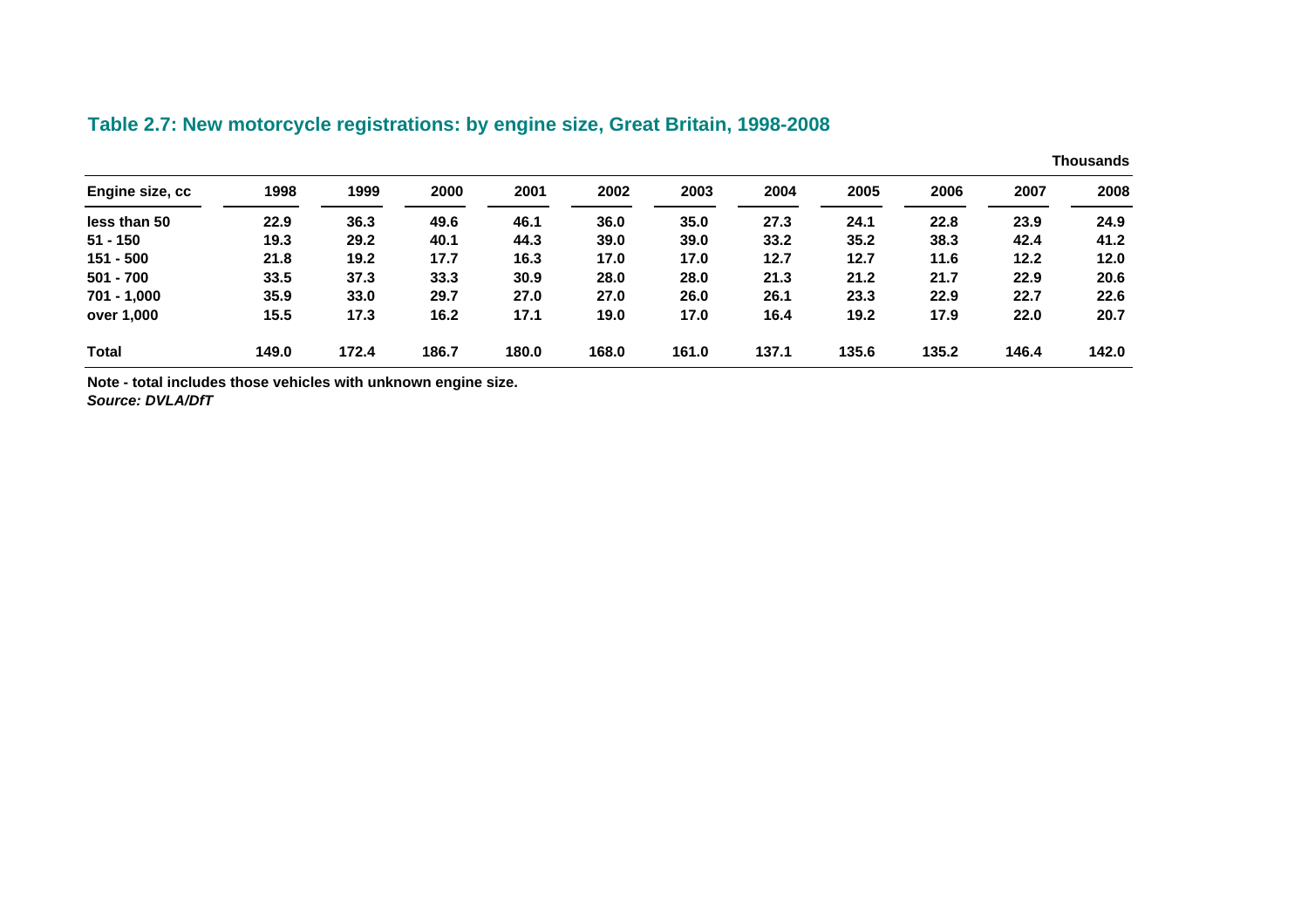## **Table 2.8: New motorcycle registrations: Top 10 models, United Kingdom, 2008**

| Rank<br><b>Manufacturer</b> |                | <b>Description</b>    | Type              | Engine size (cc) |  |
|-----------------------------|----------------|-----------------------|-------------------|------------------|--|
| 1                           | <b>BMW</b>     | R 1200 GS / Adventure | <b>Dual Sport</b> | 1170             |  |
| $\mathbf{2}$                | Honda          | <b>CBR 1000 RR</b>    | <b>Sports</b>     | 998              |  |
| 3                           | Yamaha         | <b>YBR 125</b>        | <b>Naked</b>      | 124              |  |
| 4                           | Yamaha         | <b>YZF R125</b>       | <b>Sports</b>     | 124              |  |
| 5                           | <b>Suzuki</b>  | <b>GSXR 1000</b>      | <b>Sports</b>     | 998              |  |
| 6                           | <b>Baotian</b> | QT-50 (all variants)  | <b>Scooter</b>    | 49               |  |
| 7                           | Yamaha         | <b>YZF R6</b>         | <b>Sports</b>     | 599              |  |
| 8                           | Yamaha         | YZFR1                 | <b>Sports</b>     | 998              |  |
| 9                           | Honda          | <b>PES 125</b>        | <b>Scooter</b>    | 125              |  |
| 10                          | <b>Piaggio</b> | Zip 50 4T             | <b>Scooter</b>    | 49               |  |

*The data used to create this chart are outside the scope of National Statistics Source: Motorcycle Industry Association*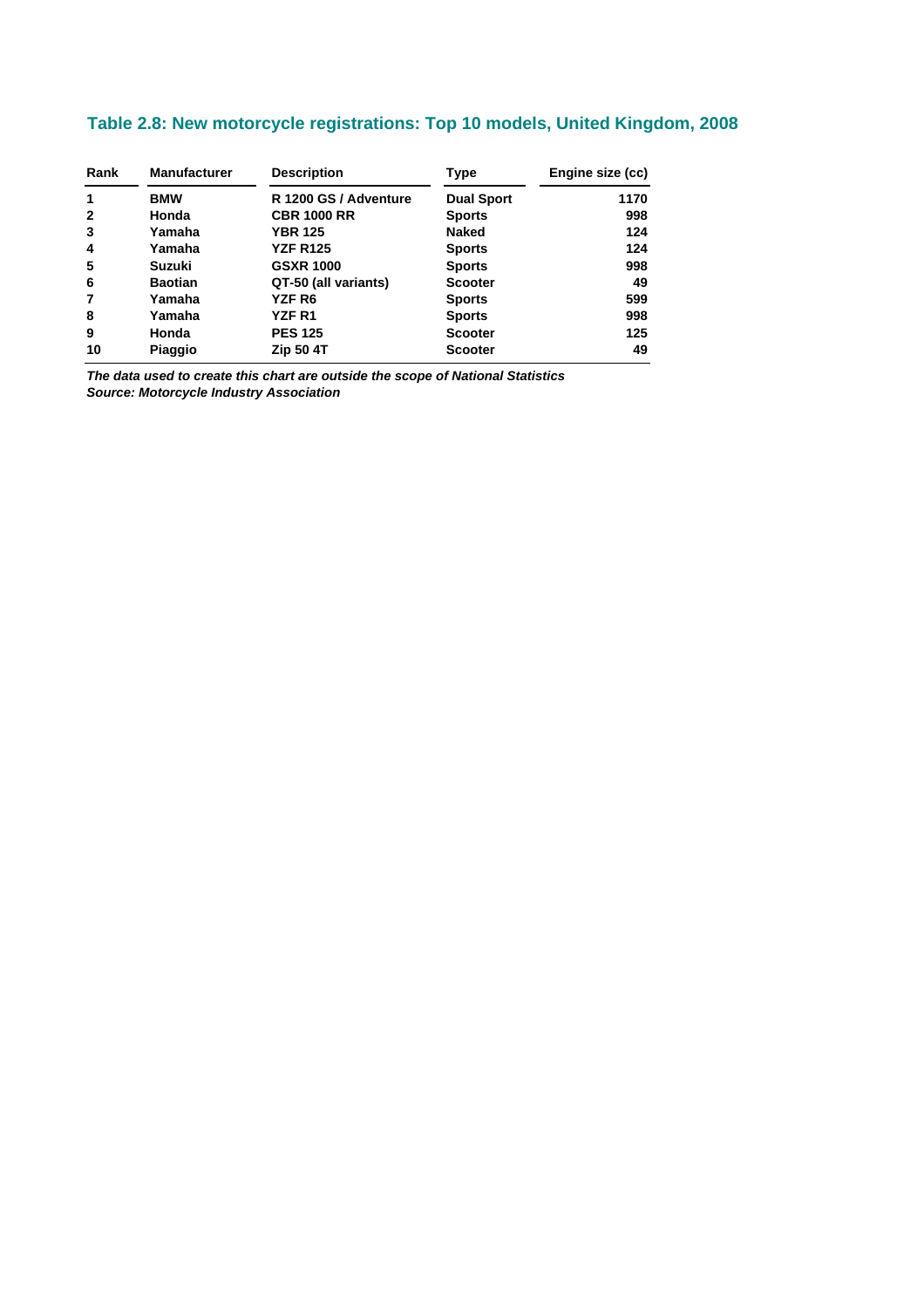| Percentages / thousands       |             |                            |              |                |              |                         |                        |       |  |  |  |
|-------------------------------|-------------|----------------------------|--------------|----------------|--------------|-------------------------|------------------------|-------|--|--|--|
|                               |             | Number of previous keepers |              |                |              |                         |                        |       |  |  |  |
| Year of first<br>registration | $\mathbf 0$ | 1                          | $\mathbf{2}$ | 3              | $4 - 5$      | $6 - 10$                | <b>More</b><br>than 10 | Total |  |  |  |
| pre 1979                      | 43          | 17                         | 10           | 7              | 9            | 10                      | $\overline{2}$         | 98    |  |  |  |
| 1979 - 1984                   | 9           | 5                          | 4            | 3              | 6            | 10                      | 4                      | 41    |  |  |  |
| 1985 - 1990                   | 5           | 4                          | 5            | 5              | 9            | 14                      | 4                      | 46    |  |  |  |
| 1991 - 1996                   | 8           | 12                         | 14           | 15             | 26           | 27                      | 3                      | 105   |  |  |  |
| 1997 - 1999                   | 18          | 26                         | 30           | 28             | 40           | 23                      |                        | 165   |  |  |  |
| 2000                          | 10          | 13                         | 15           | 12             | 15           | 6                       | 0                      | 71    |  |  |  |
| 2001                          | 12          | 17                         | 17           | 13             | 13           | 5                       | 0                      | 77    |  |  |  |
| 2002                          | 15          | 20                         | 18           | 13             | 12           | 3                       | 0                      | 81    |  |  |  |
| 2003                          | 17          | 23                         | 20           | 13             | 10           | $\overline{\mathbf{2}}$ | 0                      | 84    |  |  |  |
| 2004                          | 21          | 25                         | 18           | 10             | 6            | 1                       | 0                      | 81    |  |  |  |
| 2005                          | 29          | 30                         | 18           | 7              | 3            | 0                       | 0                      | 88    |  |  |  |
| 2006                          | 44          | 34                         | 14           | 4              | $\mathbf{2}$ | 0                       | 0                      | 98    |  |  |  |
| 2007                          | 68          | 38                         | 9            | $\overline{2}$ | 1            | 0                       | 0                      | 119   |  |  |  |
| 2008                          | 109         | 27                         | 3            | $\bf{0}$       | 0            | 0                       | 0                      | 139   |  |  |  |
| Total                         | 406         | 290                        | 194          | 135            | 152          | 101                     | 13                     | 1,291 |  |  |  |
| Percentage                    | 31          | 22                         | 15           | 10             | 12           | 8                       | 1                      | 100   |  |  |  |
|                               |             |                            |              |                |              |                         |                        |       |  |  |  |

### **Table 2.9: Number of motorcycle previous keepers by year of registration, Great Britain, 2008**

*Source: DVLA/DfT*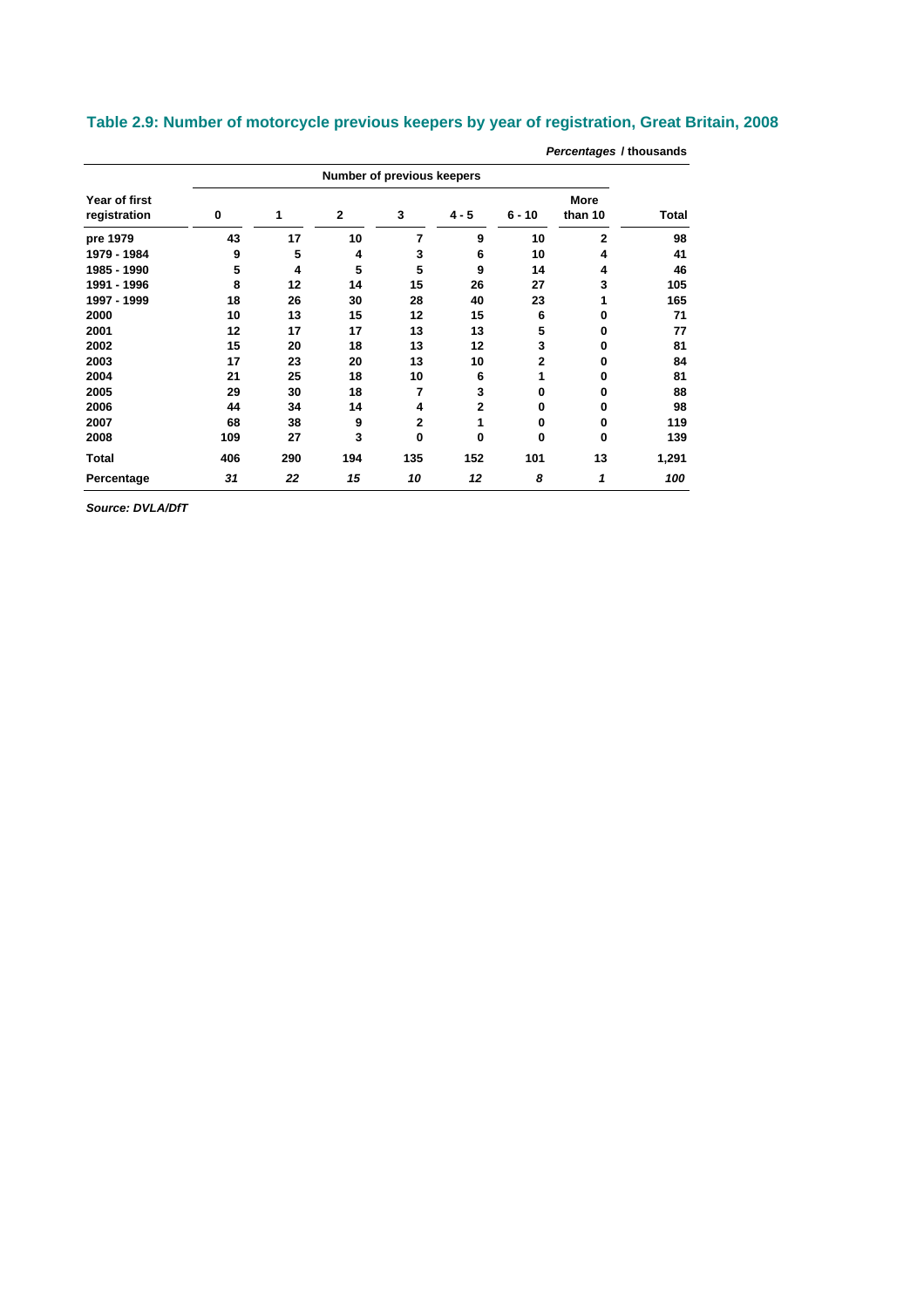

#### **Chart 2.10: Motorcycle MOT tests: number and pass rate, Great Britain, 1998/99 - 2008/09**

The data used to create this chart are outside the scope of National Statistics. Source: VOSA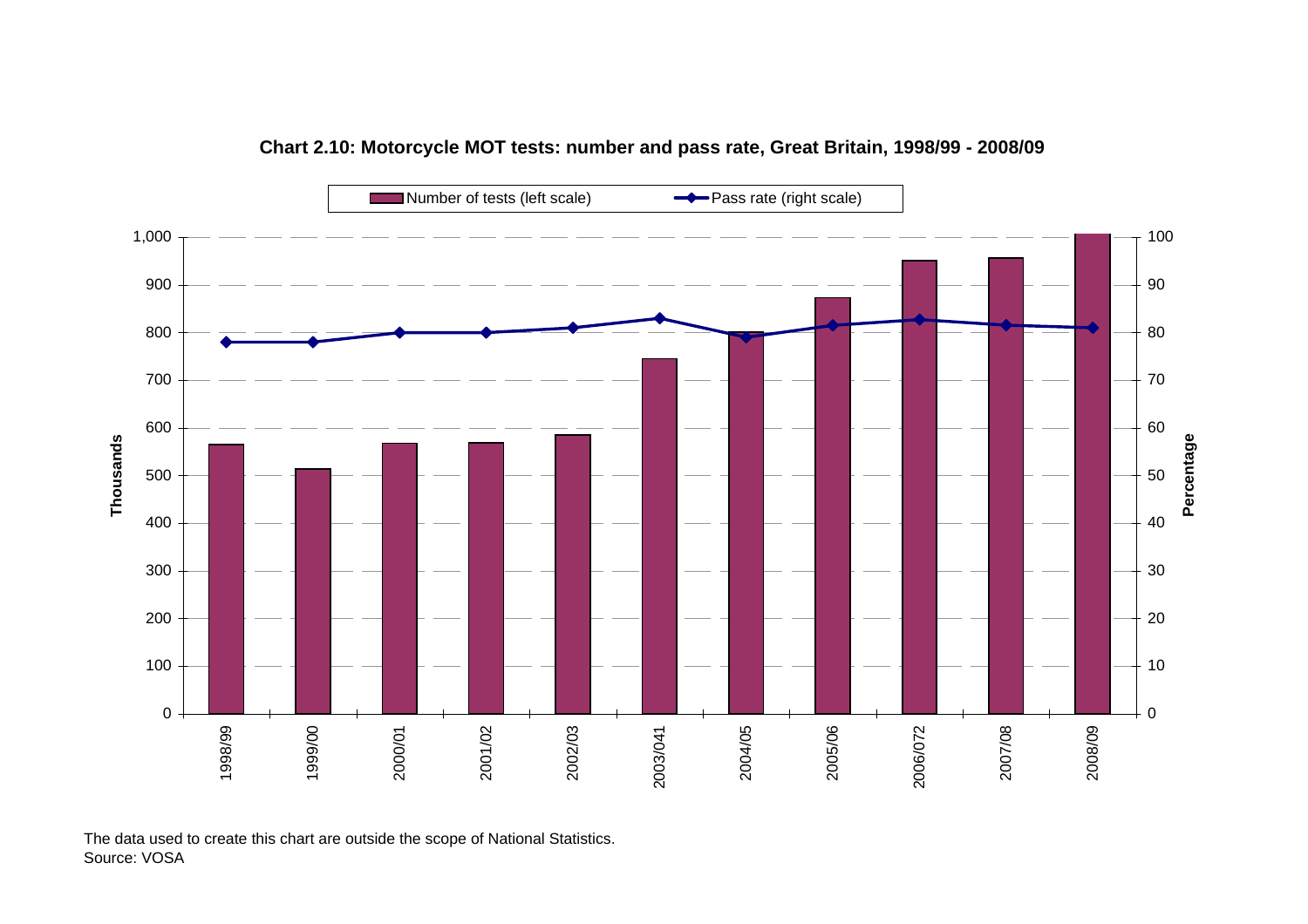### **Table 2.10: Motorcycle MOT tests: number and pass rate, Great Britain, 1998/99-2008/09**

**Thousands /** *percentage* 

|                        | 1998/99 | 1999/00 | 2000/01 | 2001/02 | 2002/03 | 2003/04 | 2004/05 | 2005/06 | 2006/07 | 2007/08 | 2008/09 |
|------------------------|---------|---------|---------|---------|---------|---------|---------|---------|---------|---------|---------|
| <b>Number of tests</b> | 564.4   | 513.8   | 567.8   | 568.4   | 584.9   | 745.0   | 801.0   | 873.2   | 951.0   | 955.7   | .012.9  |
| Pass rate              | 78      | 78      | 80      | 80      | 81      | 83      | 79      | 82      | 83      | 82      | 81      |

**1. The increase from 2003/04 reflects an increase in small cc scooters, bikes and mopeds being tested.** 

**2. Computerised MOT figures are available from 2006/07. Prior to this a 2% sample survey was used.** 

*The data used to create this chart are outside the scope of National Statistics* 

*Source: VOSA*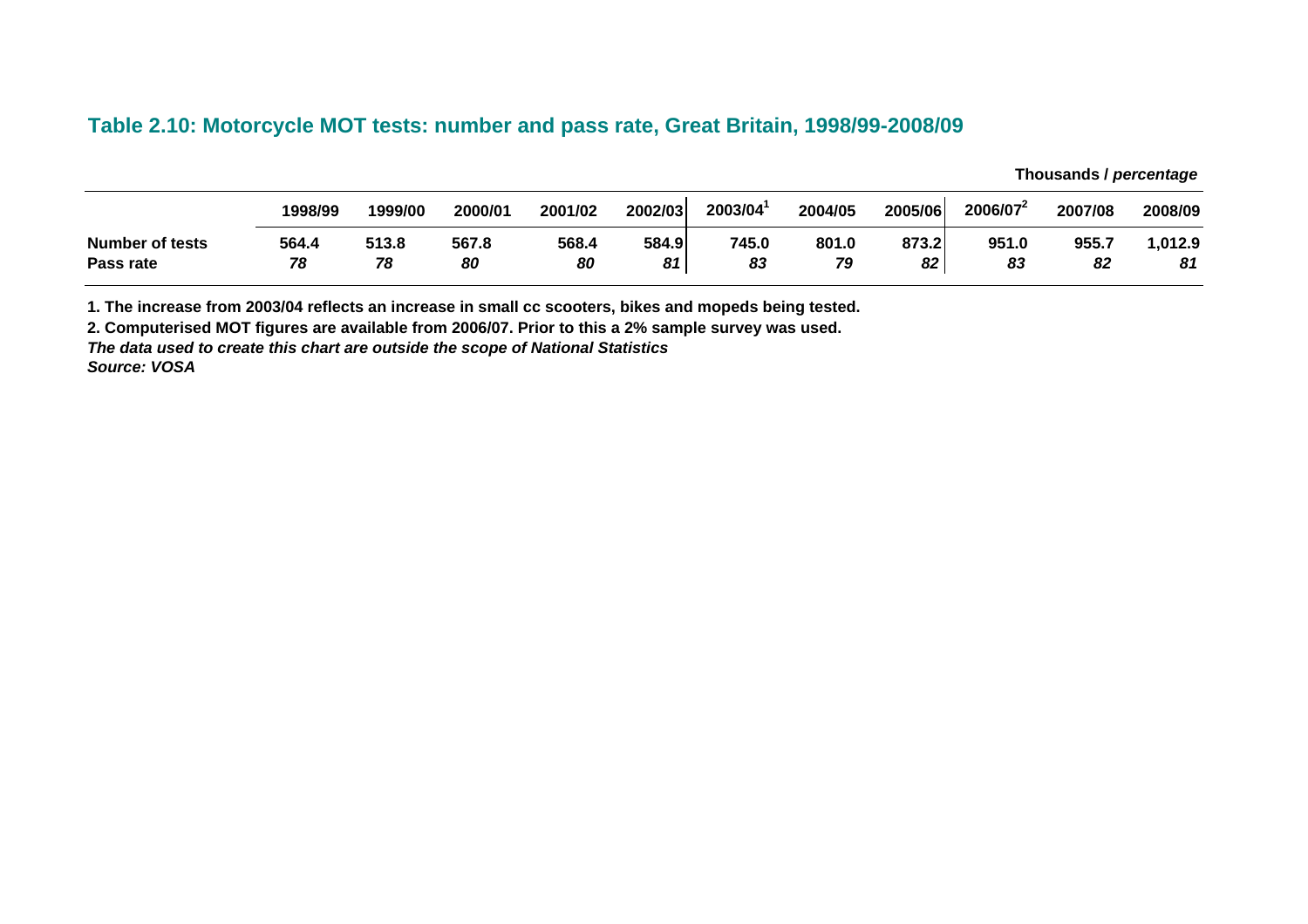## **Table 2.11: Motorcycle MOT tests: common causes of failure, 1998/99-2008/0 9**

|                 |         |         |         |         |         |         |     |                 |         |         | <i>ı</i> vrvonlayo |
|-----------------|---------|---------|---------|---------|---------|---------|-----|-----------------|---------|---------|--------------------|
|                 | 1998/99 | 1999/00 | 2000/01 | 2001/02 | 2002/03 | 2003/04 |     | 2004/05 2005/06 | 2006/07 | 2007/08 | 2008/09            |
| <b>Brakes</b>   | 7.4     | 8.6     | 6.5     | 6.1     | 5.7     | 5.7     | 7.1 | 5.9             | 5.8     | 5.9     | 5.8                |
| <b>Steering</b> | 8.9     | 9.2     | 7.9     | 6.6     | 6.7     | 6.7     | 7.4 | 2.7             | 2.3     | 2.2     | $\overline{2}$     |
| <b>Lights</b>   | 11.4    | 11.6    | 10.1    | 9.8     | 9.5     | 9.1     | 9.5 | 10.0            | 8.7     | 8.9     | 8.9                |
| <b>Tyres</b>    | 5.5     | 6.2     | 4.9     | 4.4     | 4.4     | 4.0     | 4.3 | 3.3             | 2.5     | 2.6     | 2.6                |
| <b>Other</b>    | 7.2     | 5.9     | 6.4     | 6.2     | 5.8     | 5.4     | 6.2 |                 | 8.6     | 8.7     | 8.7                |

*Percentage* 

**1. Computerised MOT figures are available from 2006/07. Prior to this a 2% sample survey was used.** 

**The figures in this table are outside the scope of National Statistics** 

*Source: VOSA*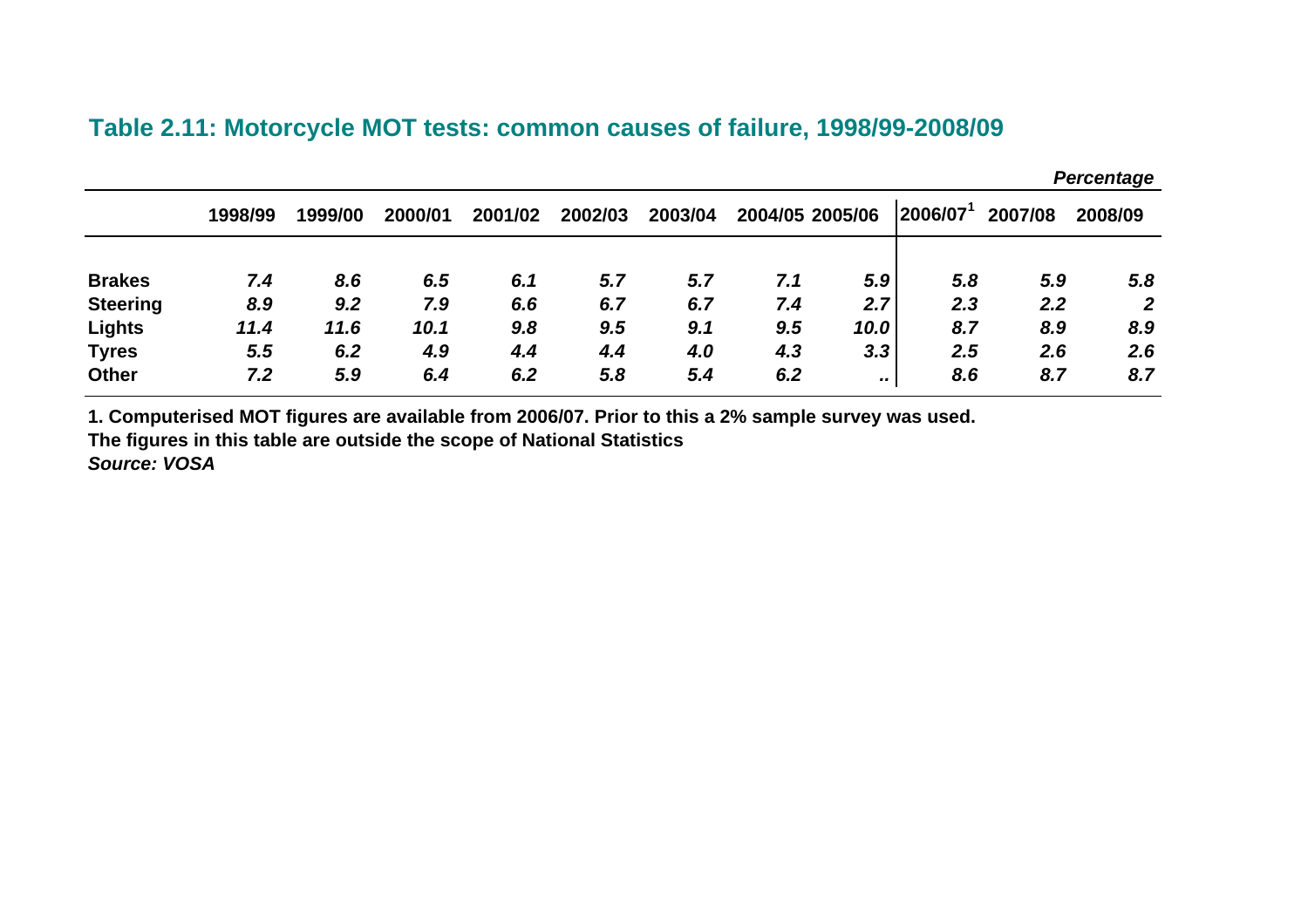

## **Chart 3.1: Motorcycle traffic, Great Britain, 1998-2008**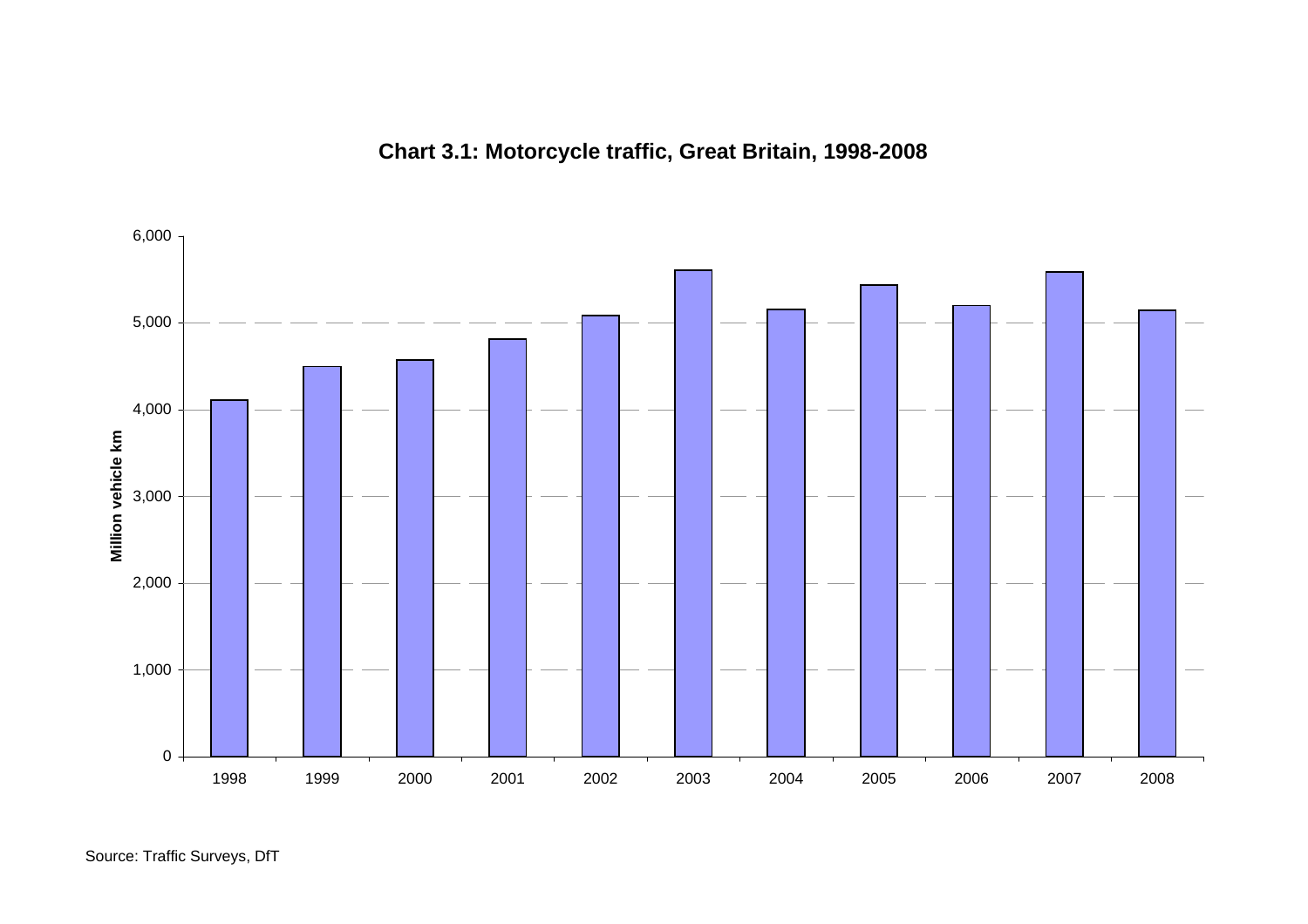## **Table 3.1: Motorcycle traffic, Great Britain, 1998-2008**

**million vehicle km** 

|                          | 1998    | 1999    | 2000    | 2001    | 2002    | 2003    | 2004    | 2005    | 2006    | 2007    | 2008    |
|--------------------------|---------|---------|---------|---------|---------|---------|---------|---------|---------|---------|---------|
| <b>Motorcyle traffic</b> | 4,109.0 | 4,495.3 | 4,572.9 | 1,815.8 | 5,080.1 | 5,607.3 | 5,155.1 | 5,431.7 | 5,197.3 | 5,587.8 | 5,141.5 |

*Source: Statistics Roads, DfT*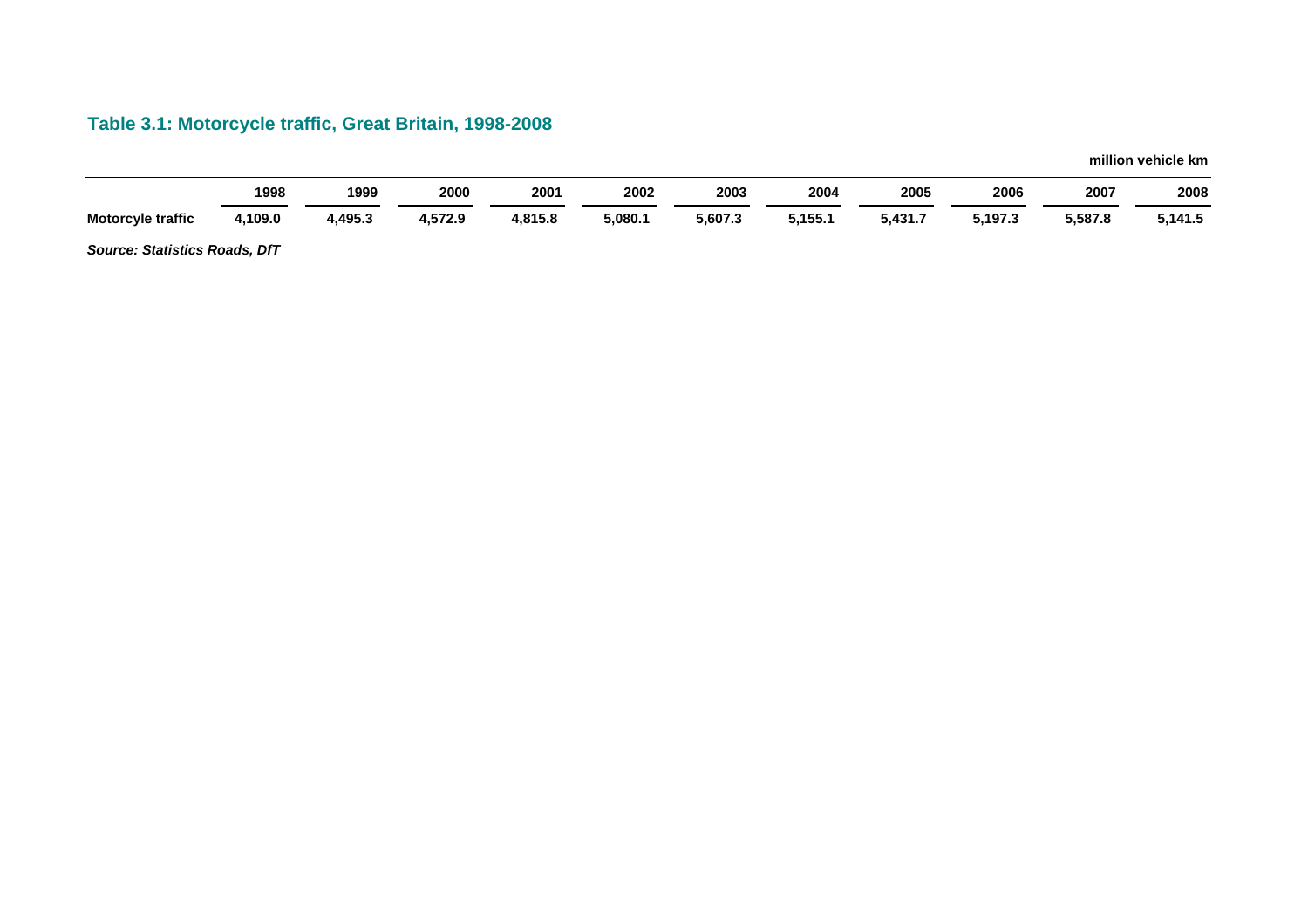

## **Chart 3.2: Motorcycle traffic: by month, Great Britain, average 2004-2008**

Souce: Traffic Surveys, DfT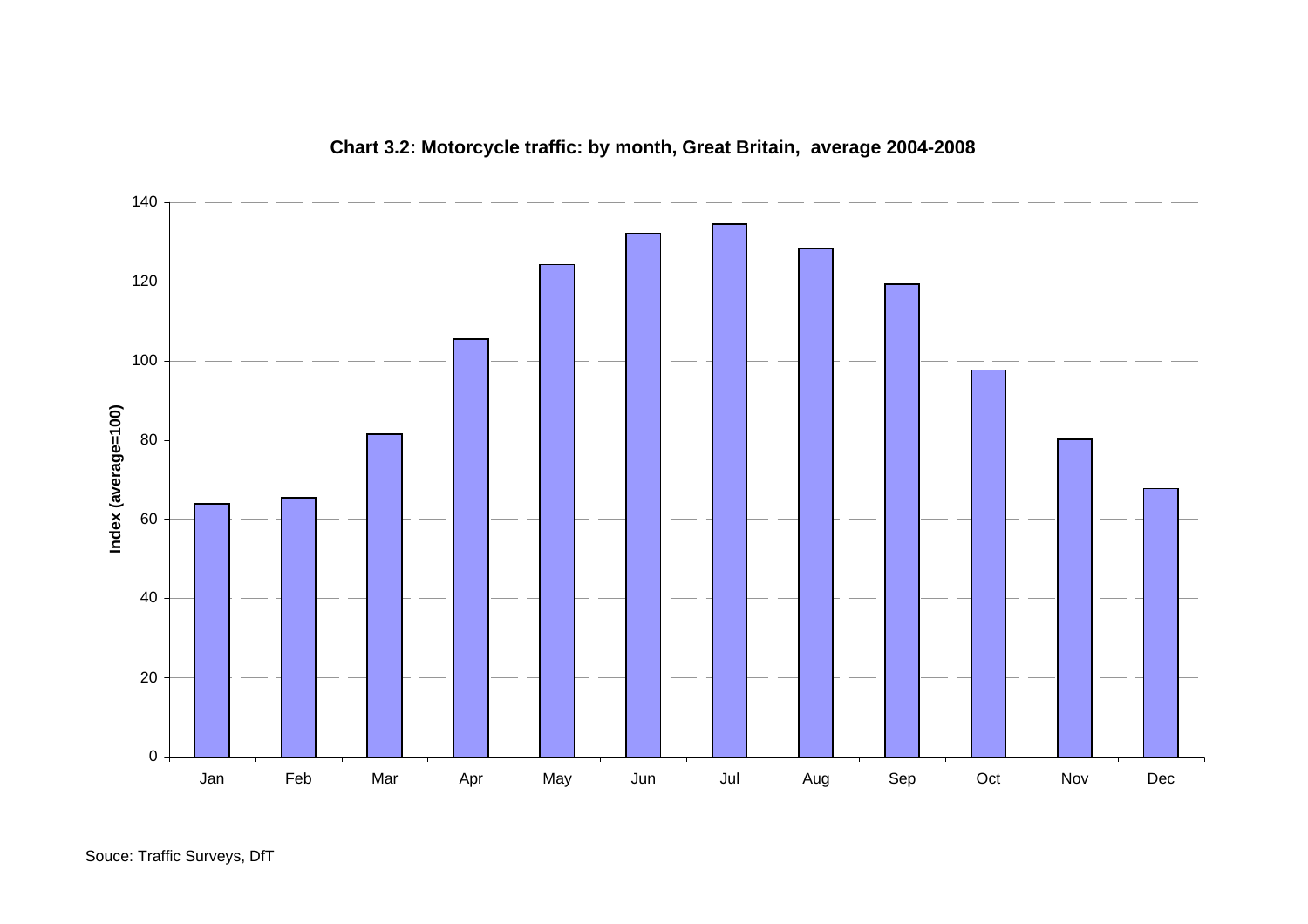## **Table 3.2: Motorcycle traffic: by month, Great Britain, average 2004-2008**

| Index: Average month=100 |             |  |  |  |  |
|--------------------------|-------------|--|--|--|--|
|                          | 2004 - 2008 |  |  |  |  |
| Jan                      | 64          |  |  |  |  |
| Feb                      | 65          |  |  |  |  |
| Mar                      | 81          |  |  |  |  |
| Apr                      | 106         |  |  |  |  |
| May                      | 124         |  |  |  |  |
| Jun                      | 132         |  |  |  |  |
| Jul                      | 134         |  |  |  |  |
| Aug                      | 128         |  |  |  |  |
| Sep                      | 119         |  |  |  |  |
| Oct                      | 98          |  |  |  |  |
| Nov                      | 80          |  |  |  |  |
| Dec                      | 68          |  |  |  |  |

*Source: Statistics Roads, DfT*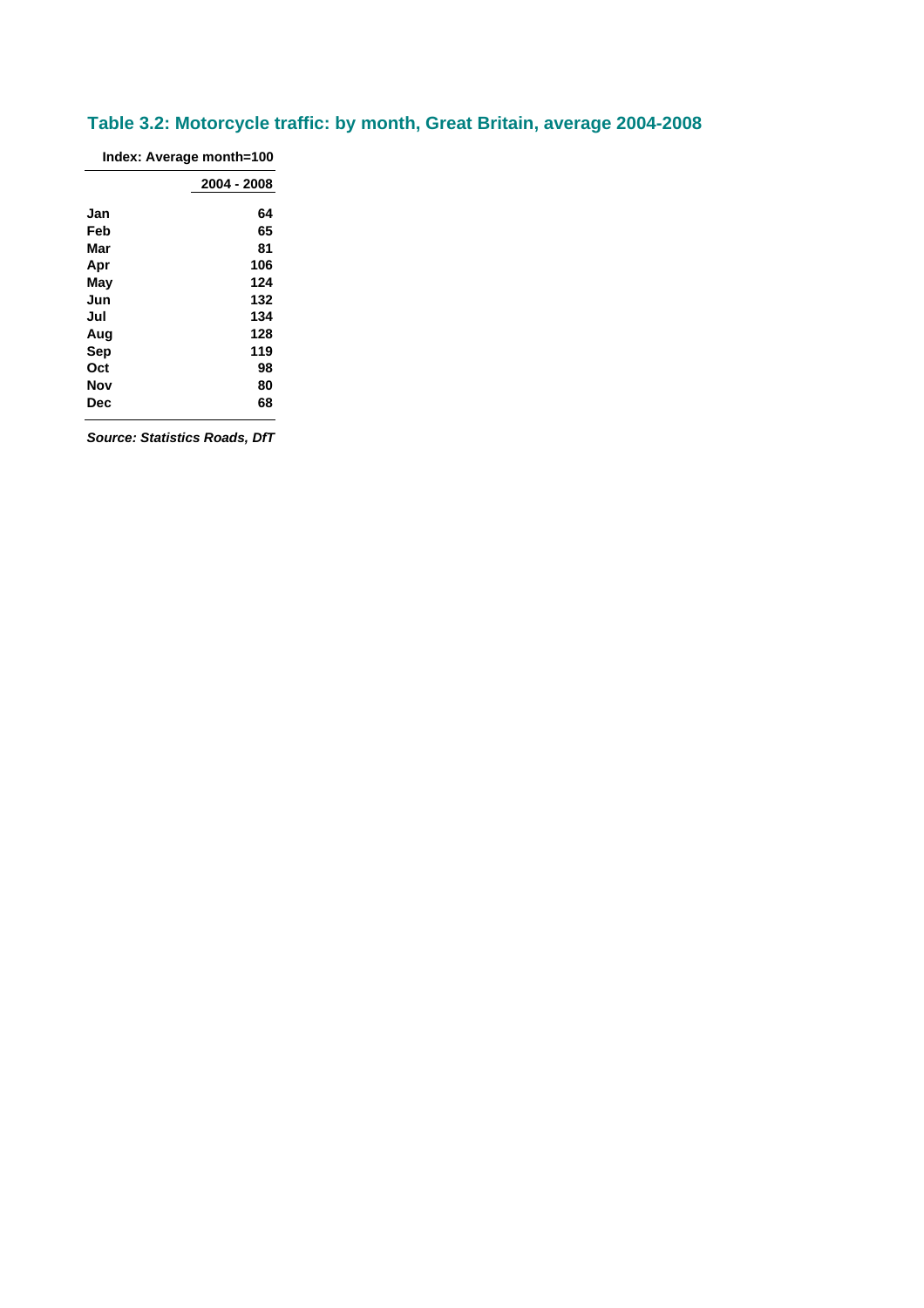

### **Chart 3.3: Motorcycle travel: trips by day of the week, Great Britain, average 2006-2008**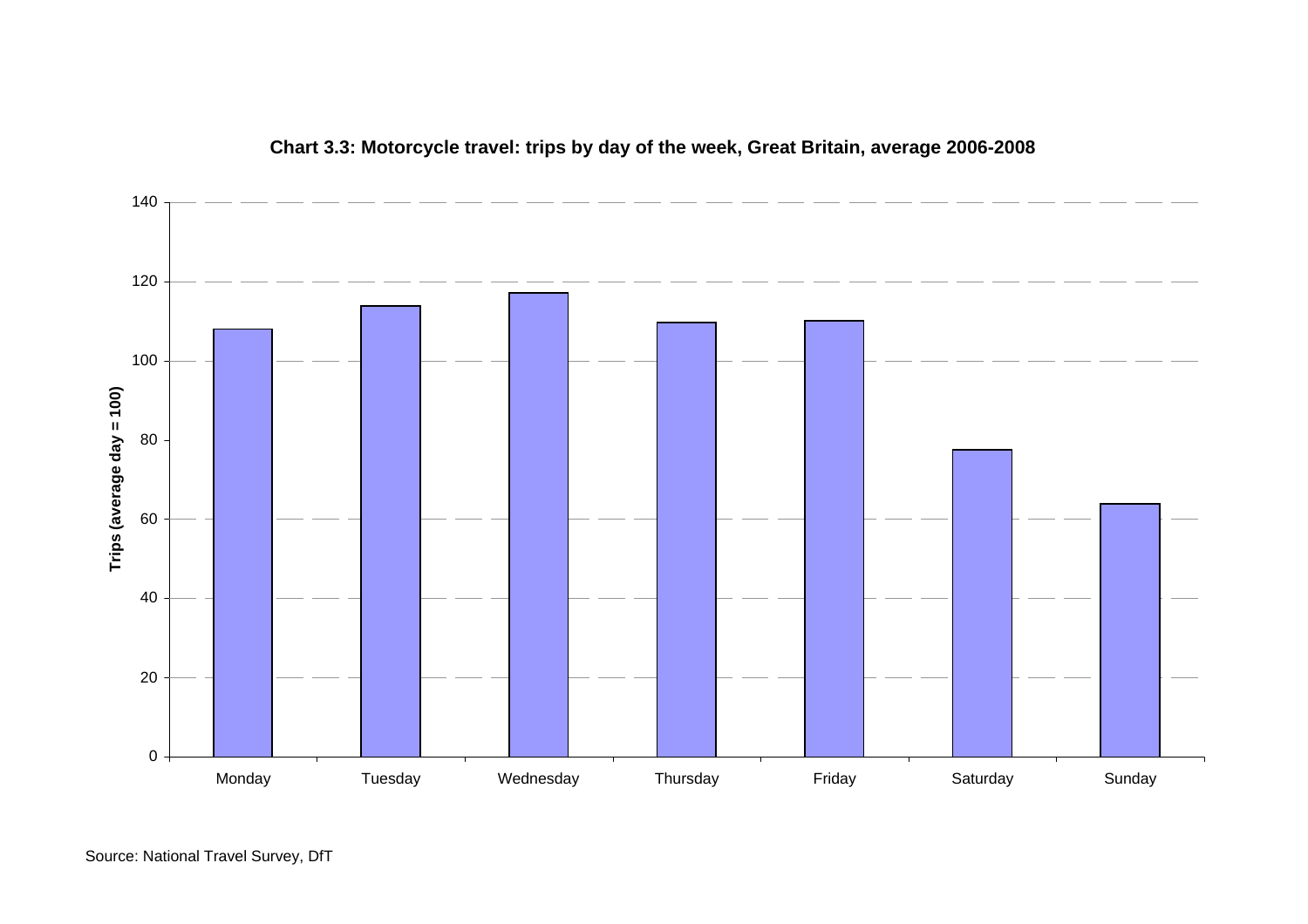#### **Table 3.3: Motorcycle travel: trips by day of the week, Great Britain, 2006-2008**

| Index (average day=100) |           |  |  |  |  |  |  |  |
|-------------------------|-----------|--|--|--|--|--|--|--|
|                         | 2006-2008 |  |  |  |  |  |  |  |
| Monday                  | 108       |  |  |  |  |  |  |  |
| Tuesday                 | 114       |  |  |  |  |  |  |  |
| Wednesday               | 117       |  |  |  |  |  |  |  |
| <b>Thursday</b>         | 110       |  |  |  |  |  |  |  |
| Friday                  | 110       |  |  |  |  |  |  |  |
| Saturday                | 78        |  |  |  |  |  |  |  |
| Sunday                  | 64        |  |  |  |  |  |  |  |

*Source: National Travel Survey, DfT*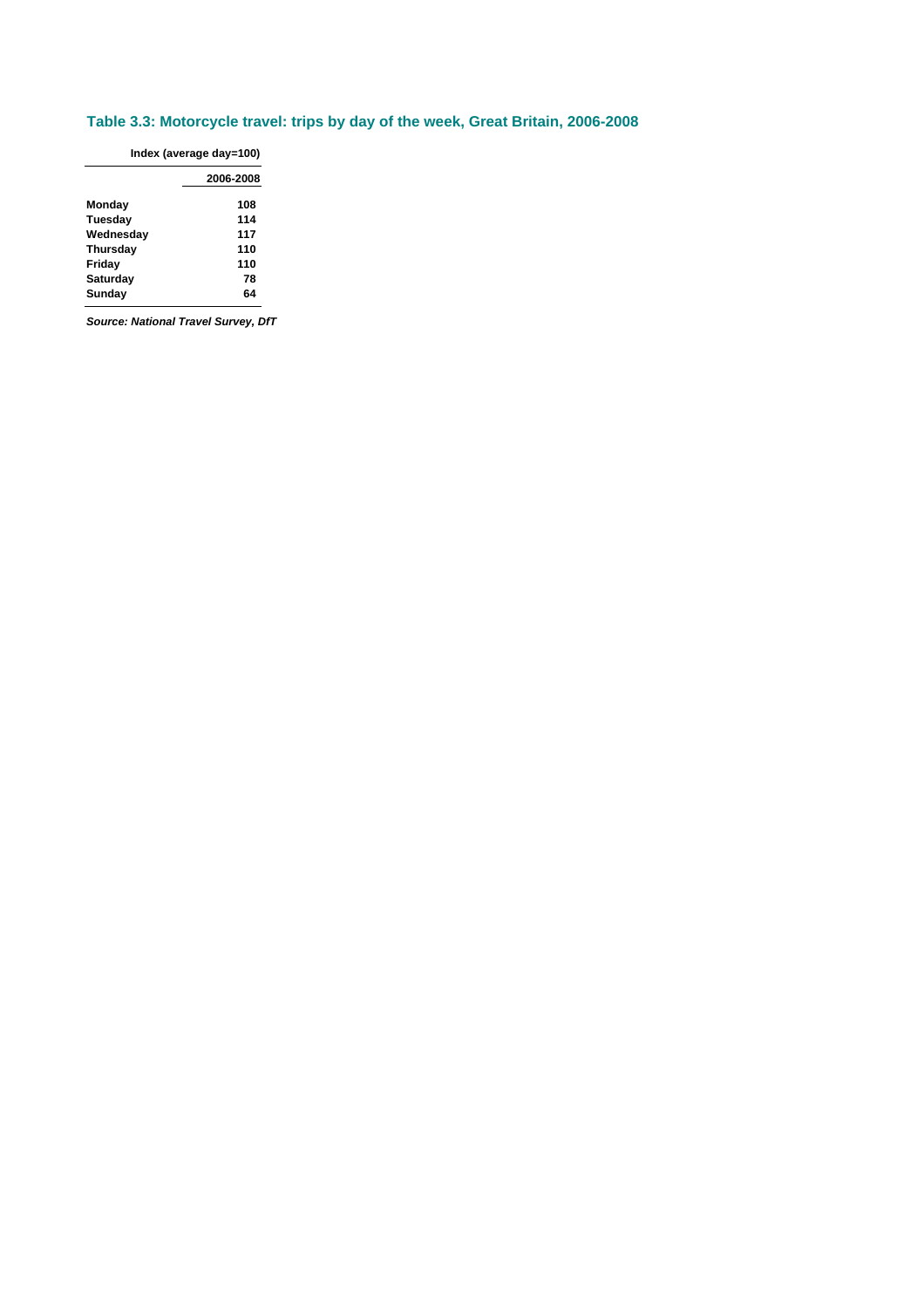|                          |                                    |                 | <b>Other</b><br>personal<br>and escort |                         | Number / percentage |                  |  |
|--------------------------|------------------------------------|-----------------|----------------------------------------|-------------------------|---------------------|------------------|--|
|                          | Work,<br>business and<br>education | <b>Shopping</b> |                                        | <b>Visit</b><br>friends | Other<br>leisure    | <b>All trips</b> |  |
| Trips per rider per week | 4.6                                | 0.6             | 0.5                                    | 1.0                     | 1.0                 | 7.6              |  |
| Percentage of trips      | 60                                 | 8               | 6                                      | 13                      | 13                  | 100              |  |
| Average trip length      | 9.6                                | 6.3             | 6.9                                    | 9.7                     | 21.5                | 10.7             |  |
| Miles per rider per week | 43.6                               | 3.7             | 3.4                                    | 9.6                     | 21.5                | 81.8             |  |
| Sample sizes: trips      | 1,854                              | 231             | 190                                    | 393                     | 442                 | 3,110            |  |

**Table 3.4a: Motorcycle travel: number and length of trips by purpose, Great Britain, average 2006-2008** 

*Source: National Travel Survey, DfT* 

#### **Table 3.4b: Car travel: number and length of trips by purpose, Great Britain, average 2006-2008**

|                            | Work.<br>business and<br>education | <b>Shopping</b> | <b>Other</b><br>personal<br>and escort | <b>Visit</b><br>friends | <b>Other</b><br>leisure | <b>All trips</b> |
|----------------------------|------------------------------------|-----------------|----------------------------------------|-------------------------|-------------------------|------------------|
| Trips per driver per week  | 4.5                                | 3.4             | 4.6                                    | 2.2                     | 1.6                     | 16.4             |
| <b>Percentage of trips</b> | 27                                 | 21              | 28                                     | 13                      | 10                      | 100              |
| Average trip length        | 11.8                               | 5.2             | 5.4                                    | 10.8                    | 12.1                    | 8.5              |
| Miles per driver per week  | 53.2                               | 17.9            | 24.9                                   | 23.8                    | 20.0                    | 139.8            |
| Sample sizes: trips        | 119,592                            | 85.547          | 120.297                                | 59,315                  | 45.724                  | 430,475          |

**Number /** *percentage* 

*Source: National Travel Survey, DfT*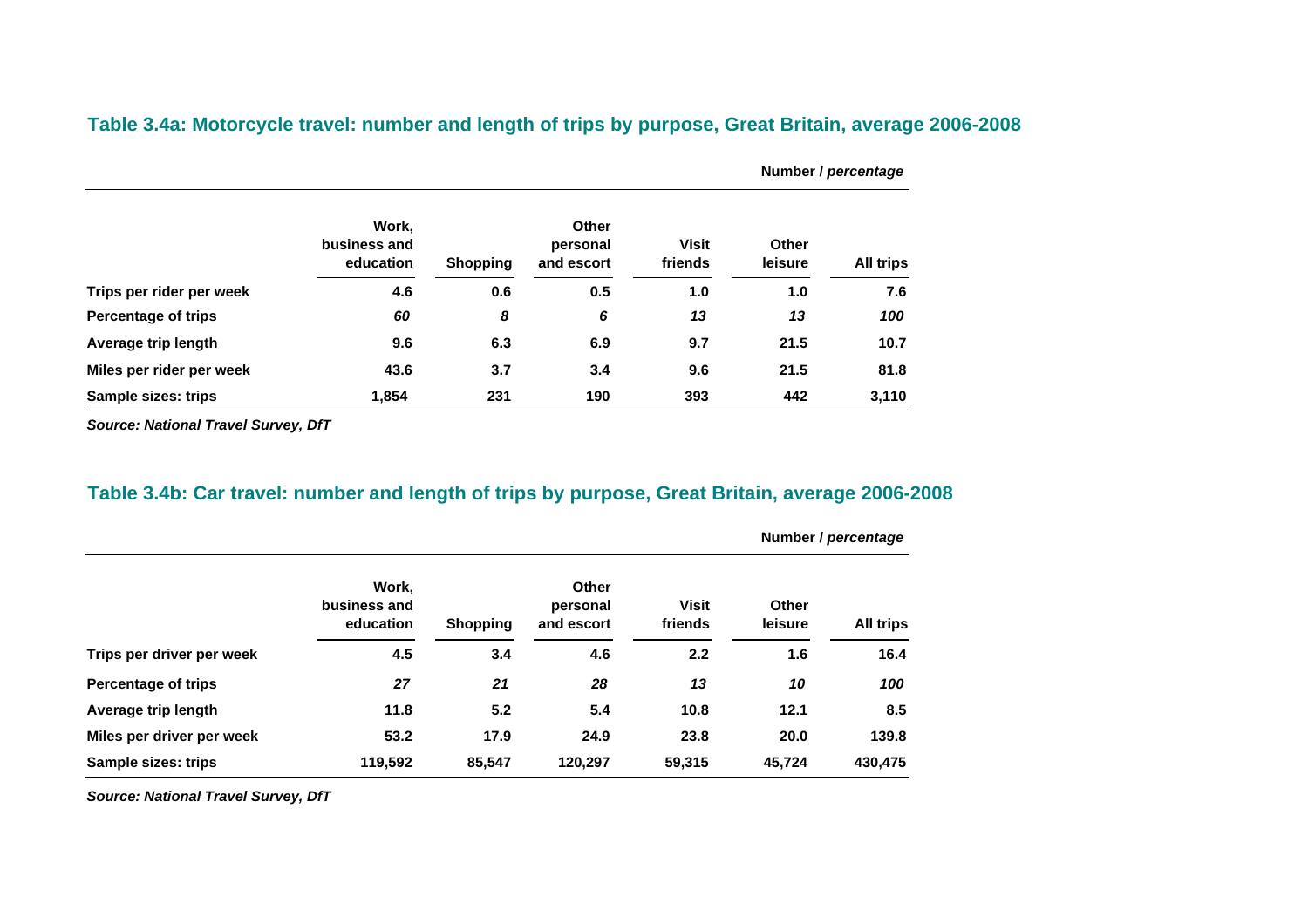## Table 3.5: Motorcycle travel: trends<sup>1</sup>, Great Britain: 1985/1986-2008

|                                               | 1985/86 | 1995/97 | 1998/00 | 2002 | 2003 | 2004 | 2005 | 2006 | 2007 | 2008 |
|-----------------------------------------------|---------|---------|---------|------|------|------|------|------|------|------|
| Trips per rider per week                      | 11      |         | 9       | O    |      |      |      |      |      | 8    |
| Percentage of all trips made by rider in week | 45      | 35      | 36      | 36   | 40   | 37   | 34   | 32   | 39   | 35   |
| Distance per rider per week (miles)           | 63      | 79      | 78      | 73   | 94   | 93   | 76   | 82   | 86   | 78   |
| Time per rider per week (minutes)             | 188     | 192     | 191     | 166  | 216  | 218  | 180  | 192  | 201  | 191  |
| Unweighted sample size                        | 372     | 178     | 166     | 131  | 143  | 129  | 149  | 142  | 134  | 155  |

**1. Those recording trips as motorcycle 'drivers' only** 

*Source: National Travel Survey, DfT* 

**Number /** *percentage*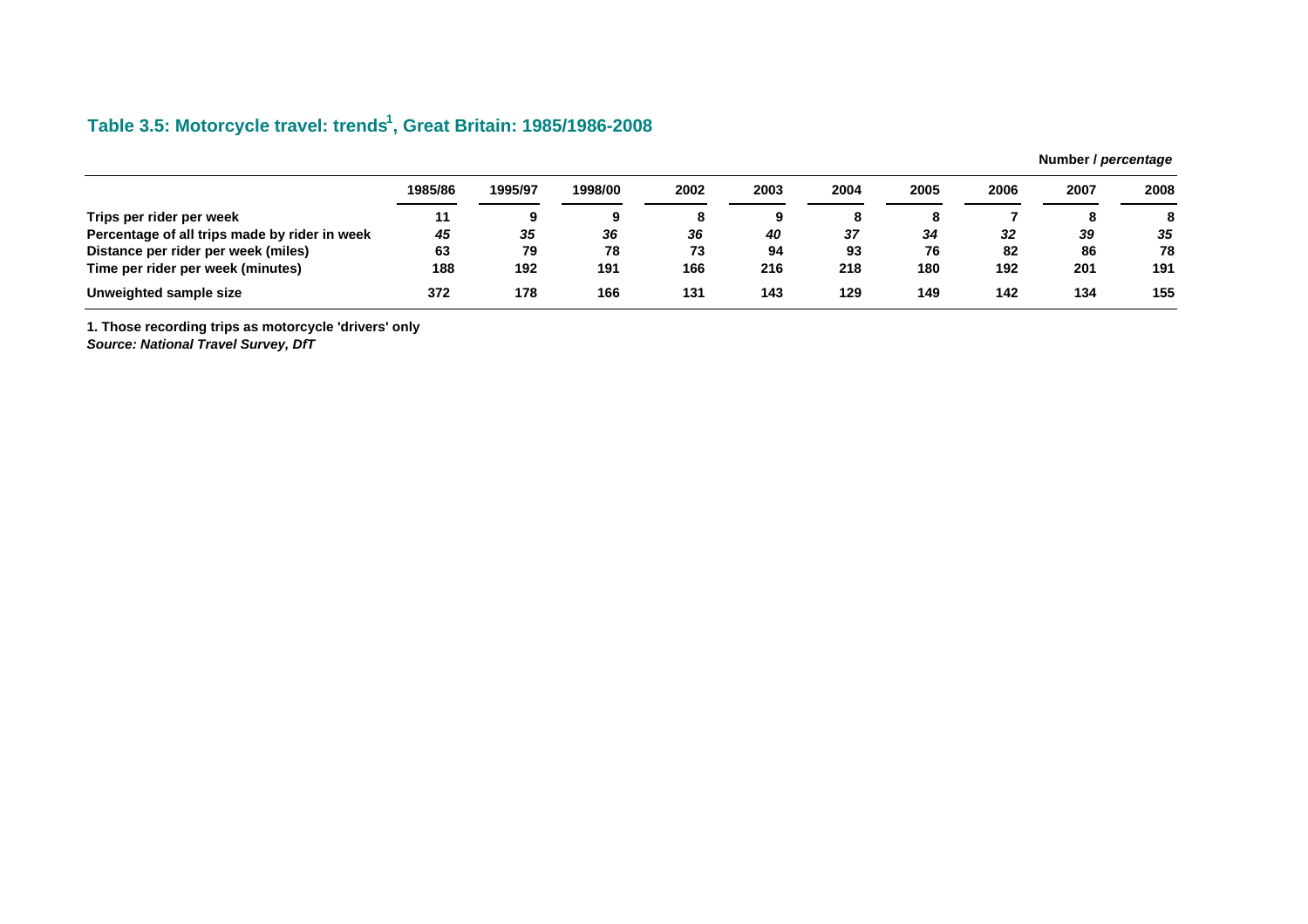

## **Chart 3.6: Motorcycle travel: average annual distance travelled per motorcycle by engine size, GB average 2006-2008**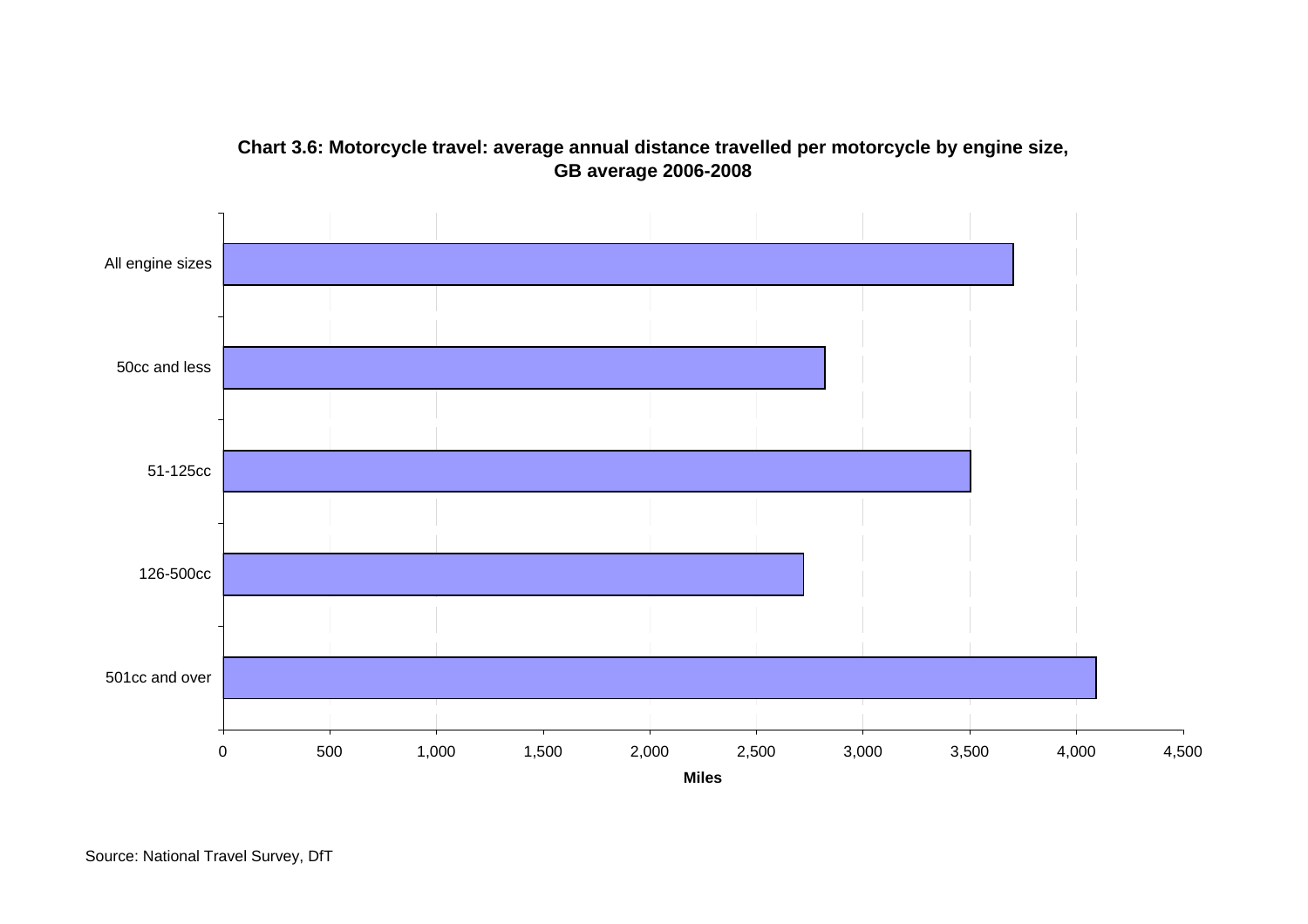## **Table 3.6: Motorcycle travel: average annual distance travelled per motorcycle by engine size, Great Britain, average 2006-2008**

|                  | Miles per year |
|------------------|----------------|
|                  | 2006-2008      |
| 501cc and over   | 4,092          |
| 126-500cc        | 2,722          |
| 51-125cc         | 3,504          |
| 50cc and less    | 2,821          |
| All engine sizes | 3,703          |

*Source: National Travel Survey, DfT*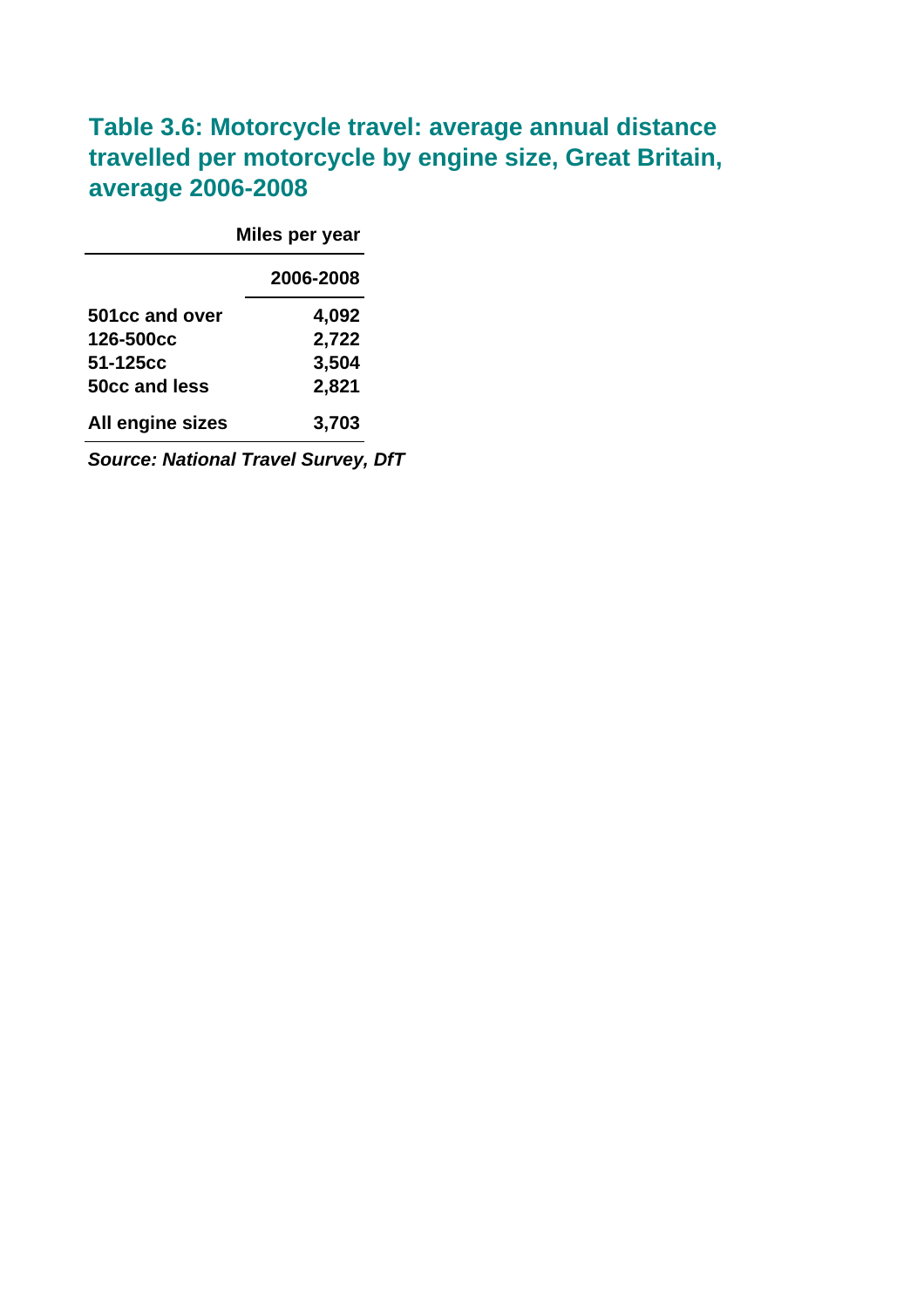## **Table 3.7: Motorcycle travel: Speed distributions by type of road, Great Britain, 2008**

*Percentage* 

|                                                           | <b>Speed limit</b> |                  |                    |             |             |  |  |  |
|-----------------------------------------------------------|--------------------|------------------|--------------------|-------------|-------------|--|--|--|
|                                                           |                    | 70 mph           | 60 mph             | 40 mph      | 30 mph      |  |  |  |
|                                                           | <b>Motorways</b>   | Dual carriageway | Single carriageway | Urban roads | Urban roads |  |  |  |
| Percentage exceeding speed limit<br>by up to 10mph        | 28                 | 30               | 15                 | 29          | 41          |  |  |  |
| Percentage exceeding speed limit<br>by more than 10mph    | 20                 | 22               | 11                 | 8           | 11          |  |  |  |
| Average motorcycle speed (mph)<br>Average car speed (mph) | 69<br>69           | 70<br>67         | 53<br>48           | 38<br>36    | 31<br>30    |  |  |  |

*Source: Traffic Surveys, DfT*

*Note - speeds are measured at free-flowing locations - away from junctions, bends, hills etc.*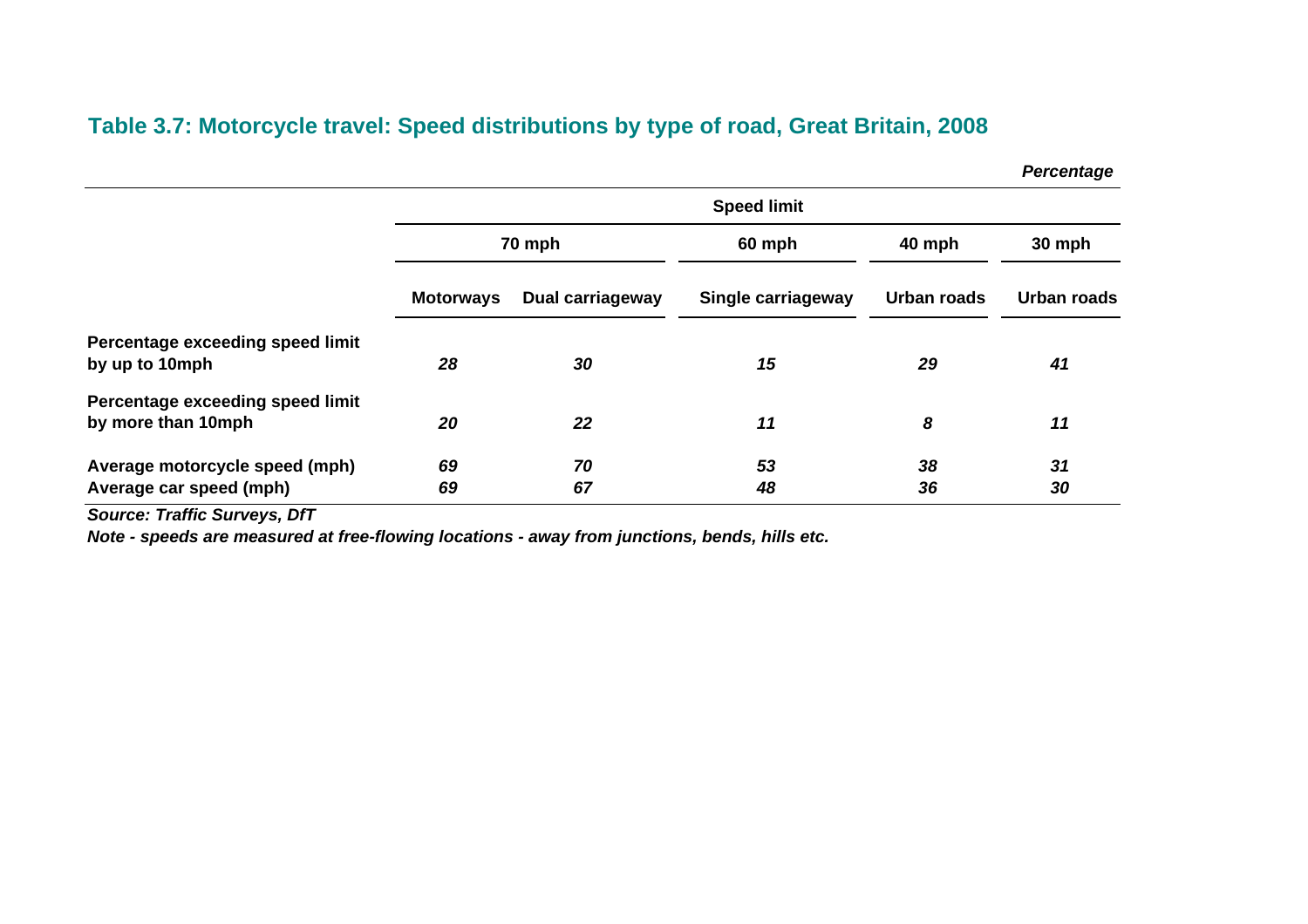

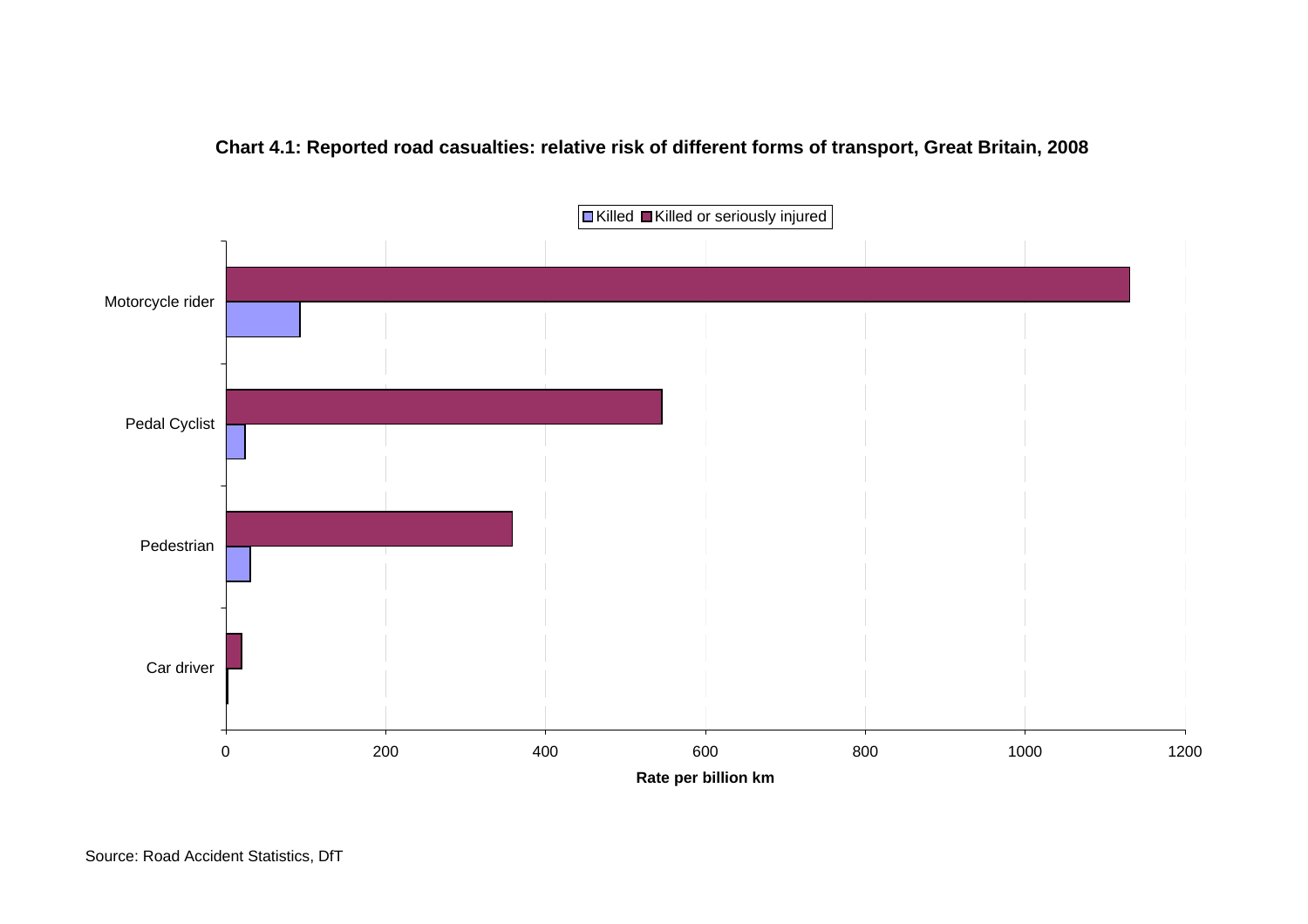#### **Table 4.1: Reported road casualties: relative risk of different forms of transport, Great Britain, 2008**

|                      |             | Rate per billion km |
|----------------------|-------------|---------------------|
|                      |             | Killed or seriously |
|                      | Killed      | injured             |
| <b>Car driver</b>    | $\mathbf 2$ | 20                  |
| Pedestrian           | 31          | 358                 |
| <b>Pedal Cyclist</b> | 24          | 546                 |
| Motorcycle rider     | 93          | 1,131               |
|                      |             |                     |

*Source: Road Safety Statistics, DfT*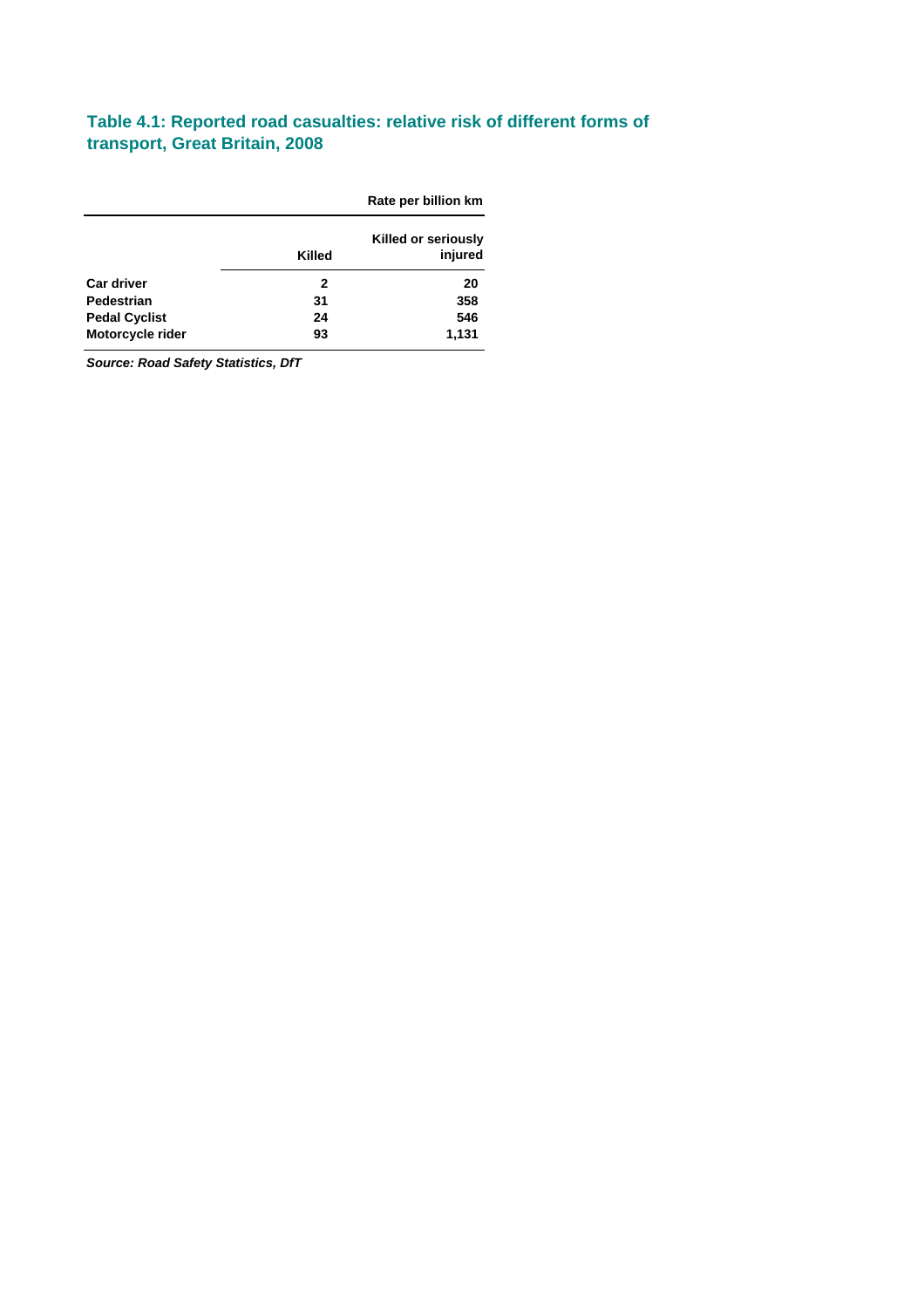

**Chart 4.2: Reported road casualties: KSI rates by type of rider/driver, Great Britain, 1998- 2008**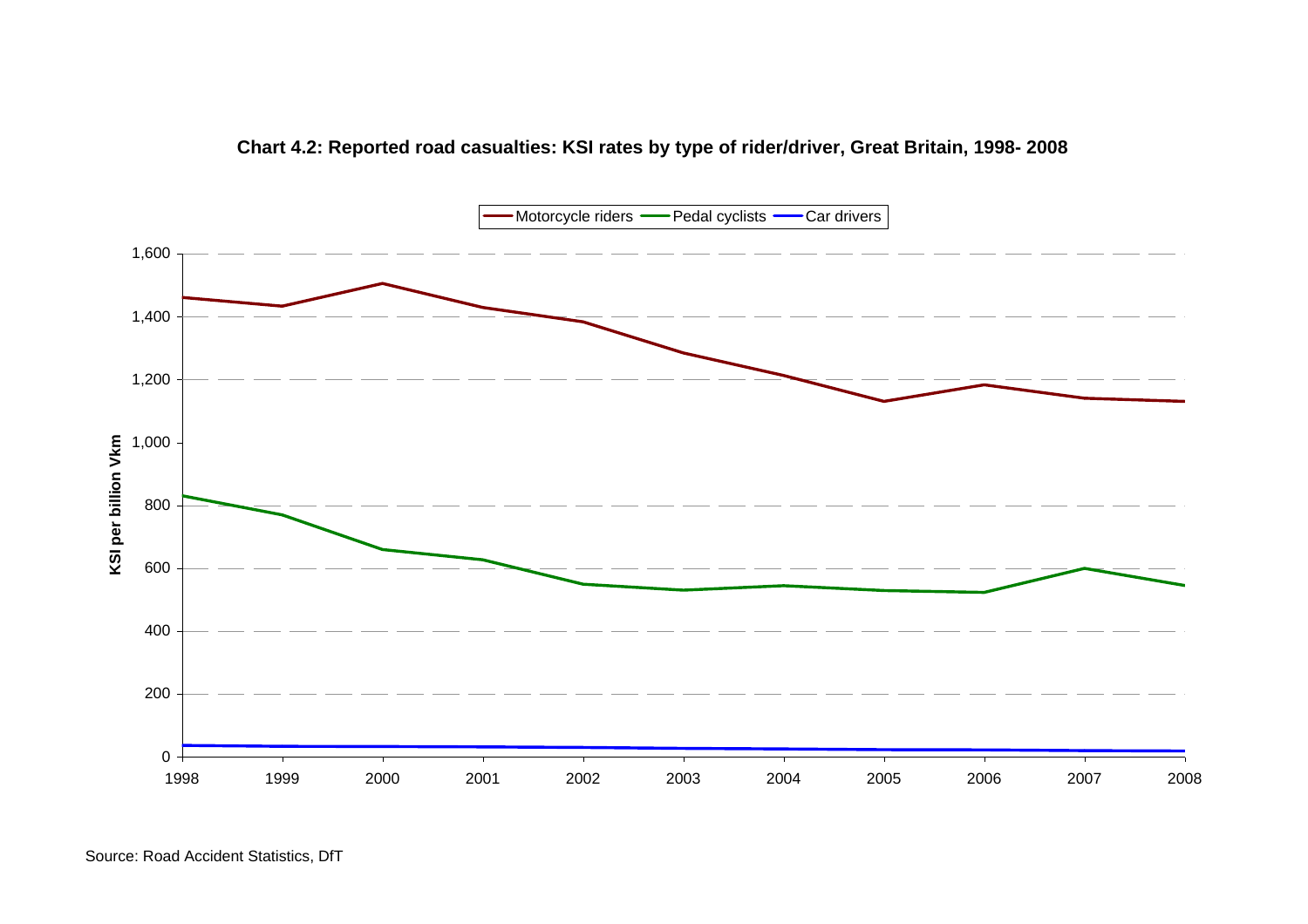## **Table 4.2: Reported road casualties: KSI rates by type of rider/driver, Great Britain, 1998-2008**

|                          | 1998  | 1999  | 2000 | 2001  | 2002  | 2003  | 2004  | 2005  | 2006  | 2007  | 2008  |
|--------------------------|-------|-------|------|-------|-------|-------|-------|-------|-------|-------|-------|
| <b>Motorcycle riders</b> | 1,461 | 1,433 | .506 | 1,429 | 1,384 | 1,285 | 1,213 | 1,131 | 1,183 | 1,141 | 1,131 |
| <b>Pedal cyclists</b>    | 831   | 770   | 660  | 627   | 550   | 531   | 545   | 530   | 524   | 600   | 546   |
| <b>Car drivers</b>       | 37    | 34    | 34   | 33    | 31    | 28    | 26    | 24    | 23    | 21    | 20    |

**KSI per billion vehicle km**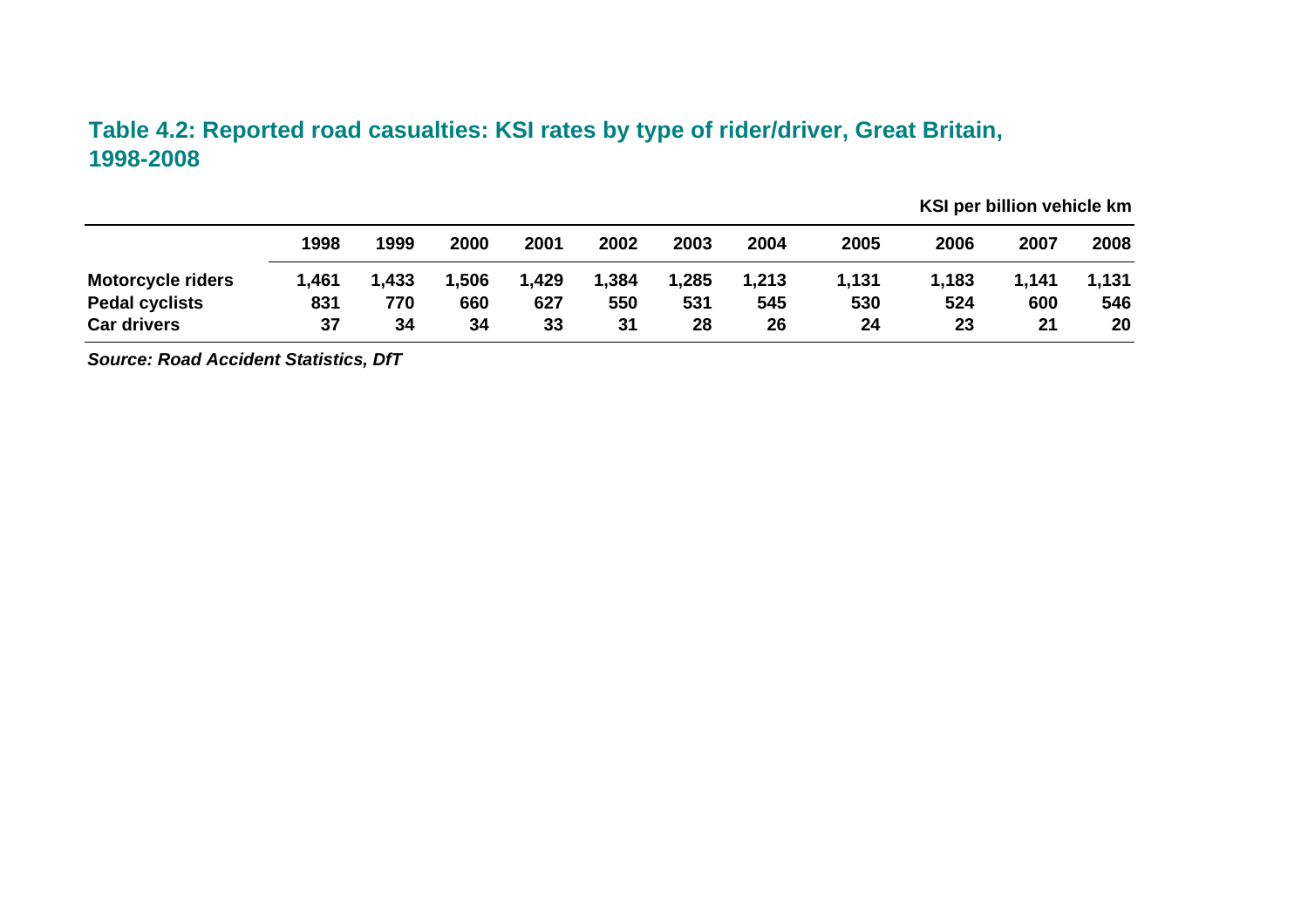## **Table 4.3: Reported motorcyclist casualties: injuries by type of vehicle and age of casualty, Great Britain, 2008**

|                          |                                        | Killed or seriously injured   |                                 | <b>Slight injury</b>                   |                               |                                 |  |
|--------------------------|----------------------------------------|-------------------------------|---------------------------------|----------------------------------------|-------------------------------|---------------------------------|--|
|                          | <b>Motorcycle</b><br>50cc and<br>under | <b>Motorcycle</b><br>51-125cc | <b>Motorcycle</b><br>over 125cc | <b>Motorcycle</b><br>50cc and<br>under | <b>Motorcycle</b><br>51-125cc | <b>Motorcycle</b><br>over 125cc |  |
| Under 16                 | 14                                     | 28                            | 19                              | 43                                     | 42                            | 50                              |  |
| $16 - 19$                | 399                                    | 473                           | 200                             | 2,183                                  | 1,412                         | 458                             |  |
| 20-29                    | 91                                     | 433                           | 846                             | 470                                    | 1,482                         | 1,868                           |  |
| 30-39                    | 50                                     | 196                           | 989                             | 252                                    | 808                           | 1,929                           |  |
| 40-49                    | 38                                     | 158                           | 1,161                           | 168                                    | 479                           | 2,023                           |  |
| 50-59                    | 18                                     | 59                            | 544                             | 71                                     | 185                           | 841                             |  |
| 60-69                    | 14                                     | 19                            | 146                             | 40                                     | 56                            | 268                             |  |
| 70 and over              | 7                                      | 9                             | 49                              | 17                                     | 20                            | 53                              |  |
| Total (inc. age unknown) | 640                                    | 1,403                         | 4,006                           | 3,284                                  | 4,616                         | 7,601                           |  |

*Source: Road Accident Statistics, DfT* 

**Number**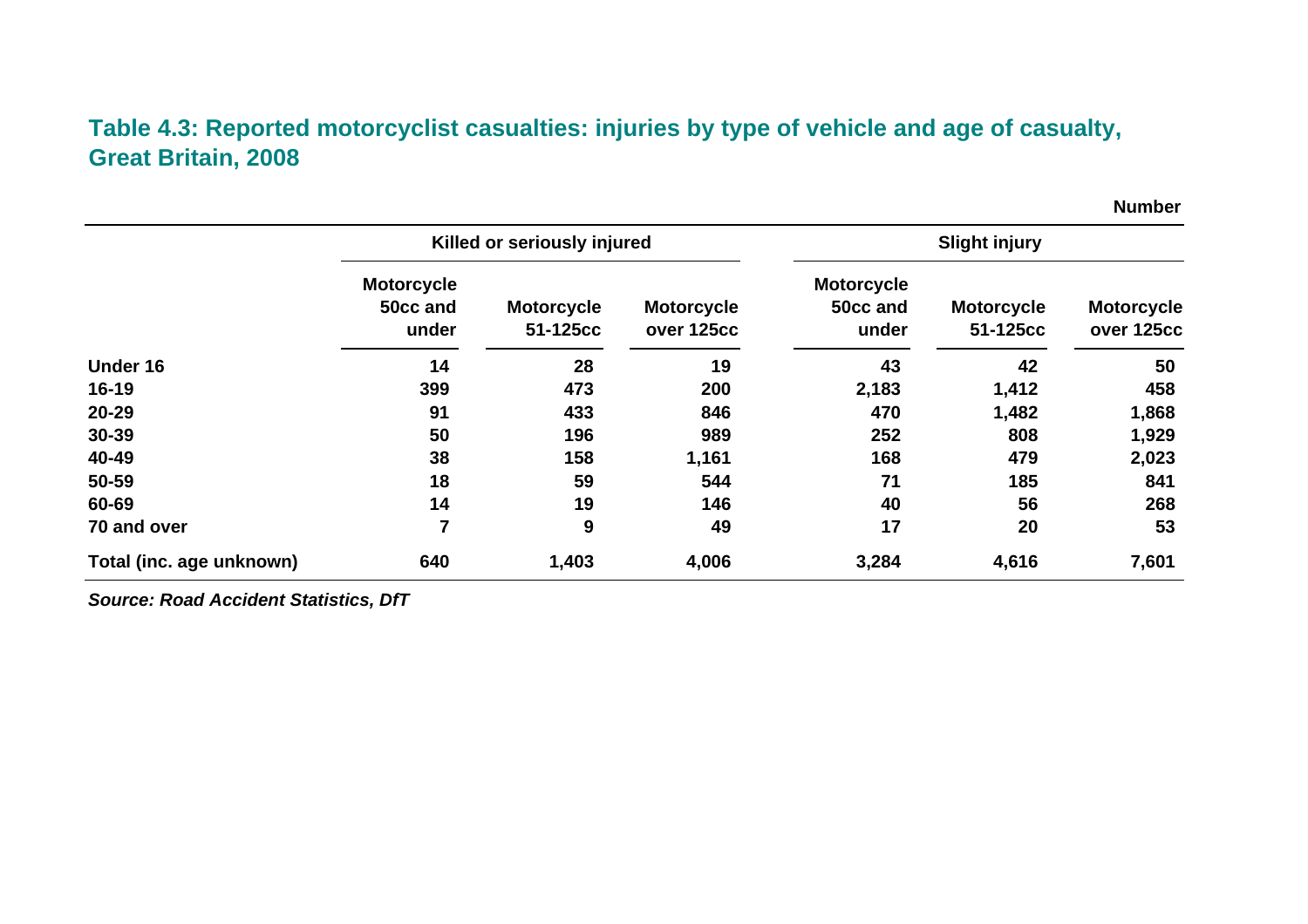|                                      |                    |       |       |       |       |       |       |       |       |       |       | <b>Number</b> |
|--------------------------------------|--------------------|-------|-------|-------|-------|-------|-------|-------|-------|-------|-------|---------------|
|                                      | 1994-98<br>average | 1998  | 1999  | 2000  | 2001  | 2002  | 2003  | 2004  | 2005  | 2006  | 2007  | 2008          |
| Under 16                             | 55                 | 39    | 54    | 69    | 69    | 76    | 79    | 72    | 84    | 62    | 45    | 37            |
| 16                                   | 190                | 178   | 204   | 257   | 298   | 333   | 343   | 397   | 396   | 337   | 339   | 264           |
| 17                                   | 270                | 268   | 256   | 304   | 331   | 341   | 394   | 361   | 378   | 355   | 374   | 330           |
| 18                                   | 200                | 180   | 214   | 250   | 272   | 251   | 265   | 242   | 220   | 232   | 221   | 239           |
| 19                                   | 170                | 133   | 164   | 216   | 190   | 205   | 213   | 200   | 203   | 208   | 216   | 185           |
| 20 to 24                             | 964                | 756   | 759   | 773   | 760   | 875   | 814   | 750   | 754   | 731   | 816   | 711           |
| 25 to 29                             | 1,180              | 1,111 | 1,090 | 1,094 | 969   | 864   | 818   | 672   | 610   | 667   | 724   | 594           |
| 30 to 34                             | 995                | 1,047 | 1,162 | 1,177 | 1,157 | 1,092 | 1,027 | 832   | 683   | 644   | 632   | 545           |
| 35 to 39                             | 651                | 851   | 924   | 1,024 | 1,001 | 1,059 | 1,024 | 868   | 849   | 802   | 731   | 649           |
| 40 to 49                             | 709                | 815   | 949   | 987   | 1,053 | 1,206 | 1,327 | 1,116 | 1,202 | 1,282 | 1,329 | 1,305         |
| 50 to 59                             | 336                | 389   | 412   | 450   | 505   | 467   | 576   | 480   | 522   | 531   | 592   | 589           |
| 60 to 69                             | 128                | 109   | 113   | 128   | 115   | 122   | 167   | 148   | 135   | 164   | 197   | 171           |
| 70 and over                          | 56                 | 42    | 50    | 44    | 31    | 36    | 47    | 37    | 25    | 47    | 59    | 64            |
| <b>Male riders</b>                   | 5,590              | 5,657 | 6,074 | 6,496 | 6,474 | 6,618 | 6,775 | 5,889 | 5,822 | 5,804 | 5,998 | 5,399         |
| <b>Female riders</b>                 | 398                | 348   | 368   | 388   | 405   | 403   | 430   | 365   | 320   | 347   | 377   | 365           |
| All age groups (inc.<br>age & gender |                    |       |       |       |       |       |       |       |       |       |       |               |
| unknown)                             | 5,988              | 6,005 | 6,443 | 6,885 | 6,883 | 7,030 | 7,205 | 6,255 | 6,142 | 6,151 | 6,376 | 5,767         |

## **Table 4.4: Reported motorcyclist rider casualties: KSI by age and totals by sex, Great Britain, 1994-2008**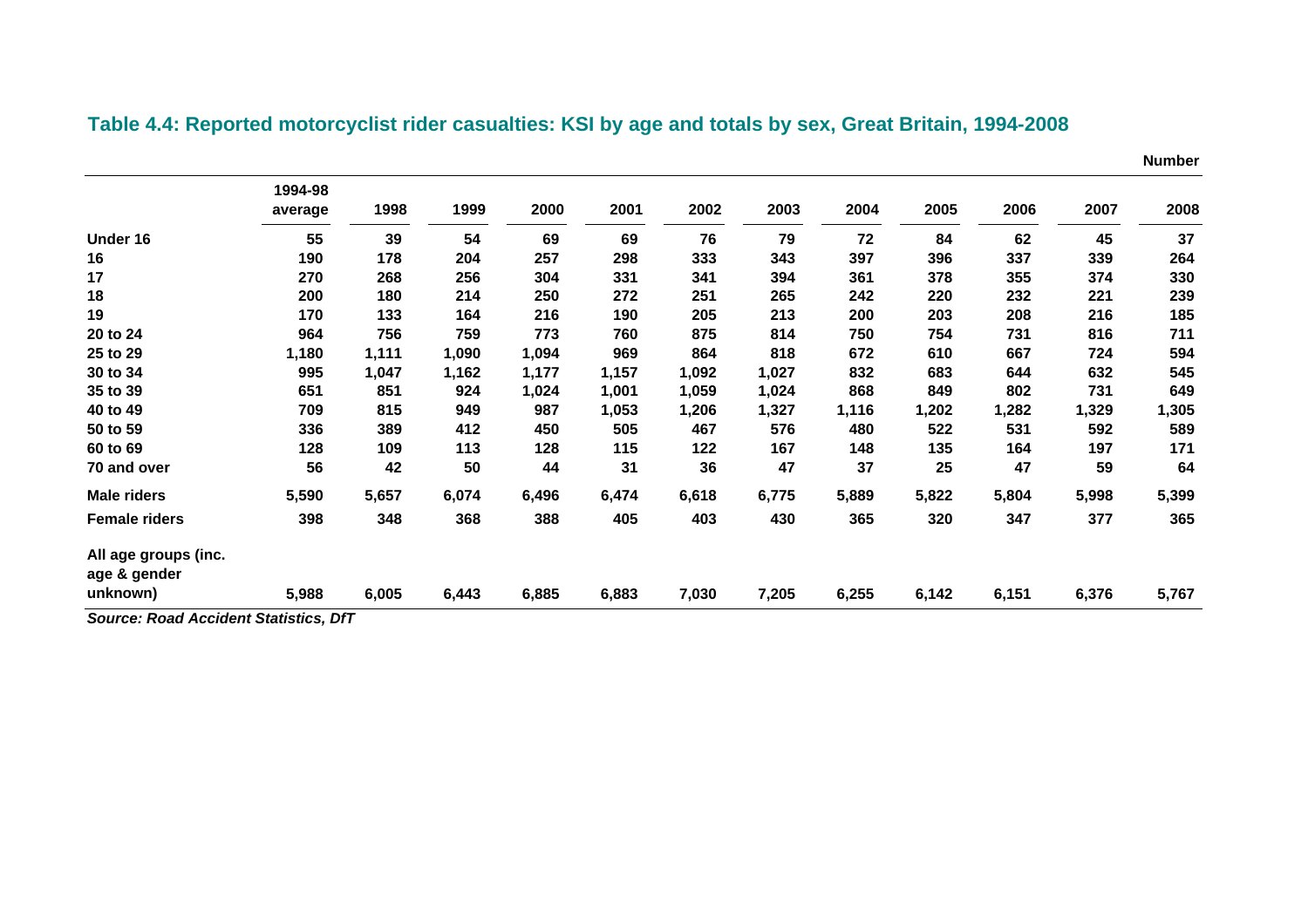|                            |         |       |       |       |       |       |       |       |       |       |       | <b>Number</b> |
|----------------------------|---------|-------|-------|-------|-------|-------|-------|-------|-------|-------|-------|---------------|
|                            | 1994-98 |       |       |       |       |       |       |       |       |       |       |               |
|                            | average | 1998  | 1999  | 2000  | 2001  | 2002  | 2003  | 2004  | 2005  | 2006  | 2007  | 2008          |
| Urban roads $\cdot$ :      |         |       |       |       |       |       |       |       |       |       |       |               |
| A roads                    | 1,609   | 1,579 | 1,694 | 1,844 | 1,860 | 1,894 | 1,833 | 1,635 | 1,472 | 1,525 | 1,558 | 1,415         |
| <b>B</b> roads             | 389     | 365   | 375   | 418   | 440   | 434   | 435   | 386   | 368   | 394   | 397   | 375           |
| Other roads                | 1,238   | 1,147 | 1,225 | 1,363 | 1,420 | 1,457 | 1,496 | 1,396 | 1,418 | 1,384 | 1,434 | 1,296         |
| All urban roads            | 3,236   | 3,091 | 3,294 | 3,625 | 3,720 | 3,785 | 3,764 | 3,417 | 3,258 | 3,303 | 3,389 | 3,086         |
| Rural roads <sup>1</sup> : |         |       |       |       |       |       |       |       |       |       |       |               |
| A roads                    | 1,752   | 1,880 | 1,999 | 2,027 | 1,995 | 2,006 | 2,161 | 1,725 | 1,757 | 1,757 | 1,846 | 1,556         |
| <b>B</b> roads             | 585     | 598   | 615   | 685   | 666   | 652   | 719   | 635   | 579   | 574   | 599   | 548           |
| Other roads                | 782     | 743   | 800   | 836   | 753   | 890   | 837   | 753   | 754   | 700   | 747   | 722           |
| All rural roads            | 3,119   | 3,221 | 3,414 | 3,548 | 3,414 | 3,548 | 3,717 | 3,113 | 3,090 | 3,031 | 3,192 | 2,826         |
| Total <sup>2</sup>         |         |       |       |       |       |       |       |       |       |       |       |               |
| <b>Motorways</b>           | 106     | 110   | 148   | 149   | 139   | 160   | 164   | 116   | 156   | 150   | 155   | 136           |
| A roads                    | 3,369   | 3,469 | 3,715 | 3,903 | 3,868 | 3,904 | 3,998 | 3,360 | 3,230 | 3,282 | 3,405 | 2,972         |
| <b>B</b> roads             | 976     | 966   | 1,000 | 1,112 | 1,112 | 1,087 | 1,154 | 1,023 | 948   | 968   | 996   | 923           |
| <b>Other roads</b>         | 2,024   | 1,897 | 2,045 | 2,210 | 2,186 | 2,349 | 2,336 | 2,149 | 2,174 | 2,084 | 2,181 | 2,018         |

## **Table 4.5: Reported motorcyclist casualties: KSI by road class, Great Britain, 1994-2008**

**1 Excluding motorways** 

**2 Includes cases where area type was not reported**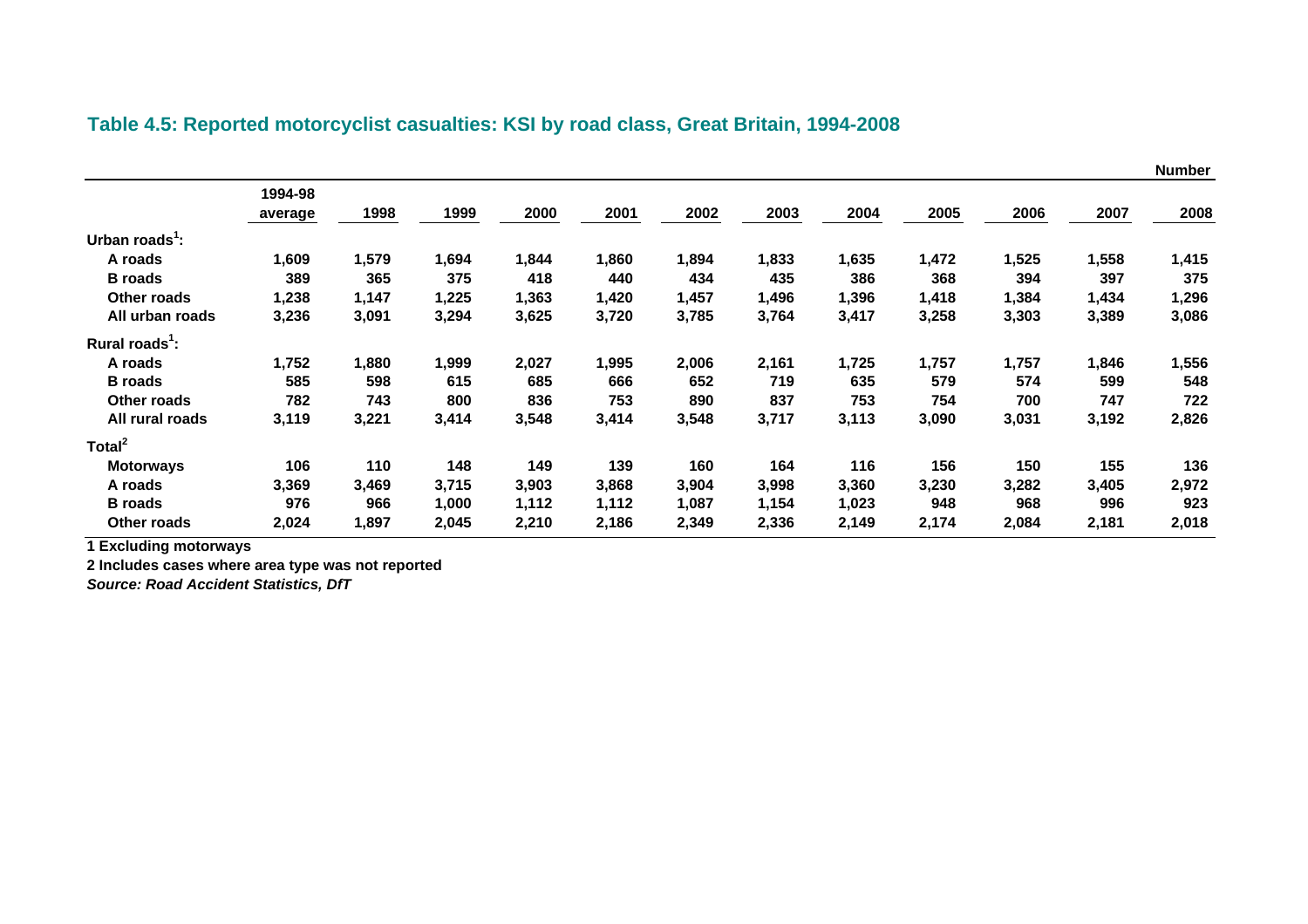

## **Chart 4.6 Reported motorcycle Casualties: KSI by day of week (indexed), Great Britain, 2008**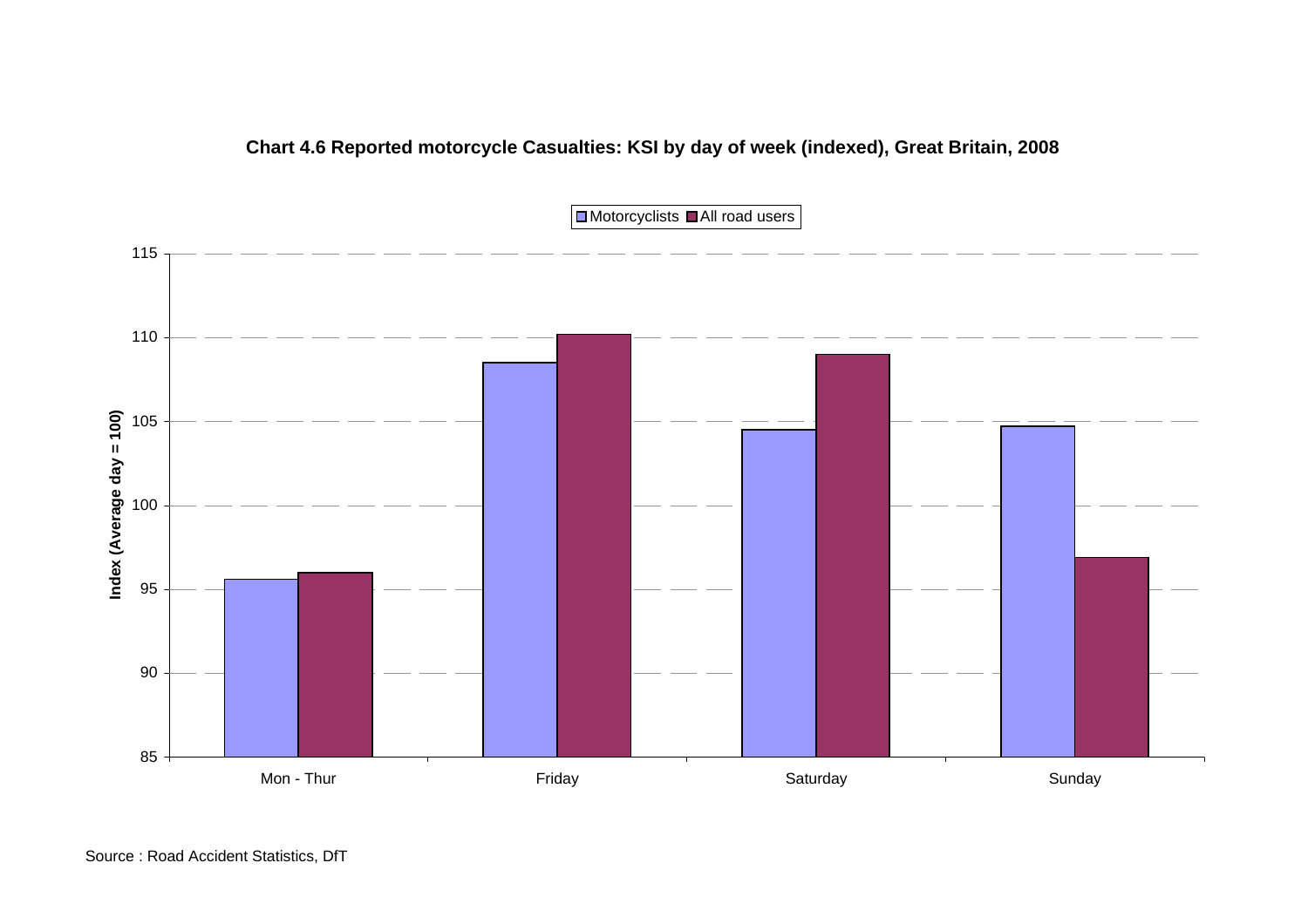#### **Table 4.6: Reported motorcycle casualties: KSI by day of week (indexed), Great Britain, 2008**

|                 | Index: average day=100 |                              |  |  |  |  |
|-----------------|------------------------|------------------------------|--|--|--|--|
|                 |                        | Motorcyclists All road users |  |  |  |  |
| Mon - Thur      | 95.6                   | 96.0                         |  |  |  |  |
| Friday          | 108.5                  | 110.2                        |  |  |  |  |
| <b>Saturday</b> | 104.5                  | 109.0                        |  |  |  |  |
| Sunday          | 104.7                  | 96.9                         |  |  |  |  |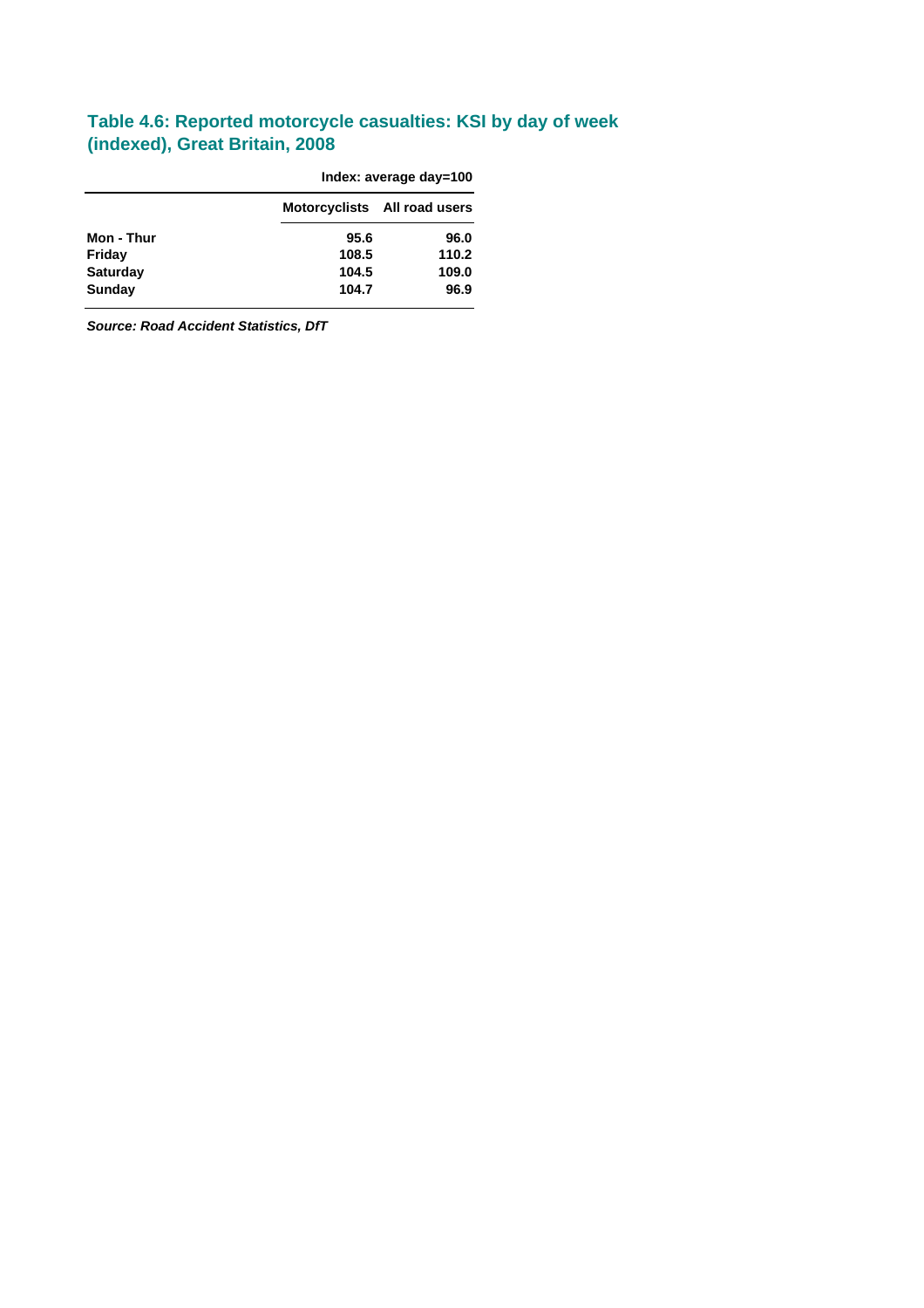

### **Chart 4.7: Reported motorcycle casualties: KSI by time of day (indexed), Great Britain, 2008**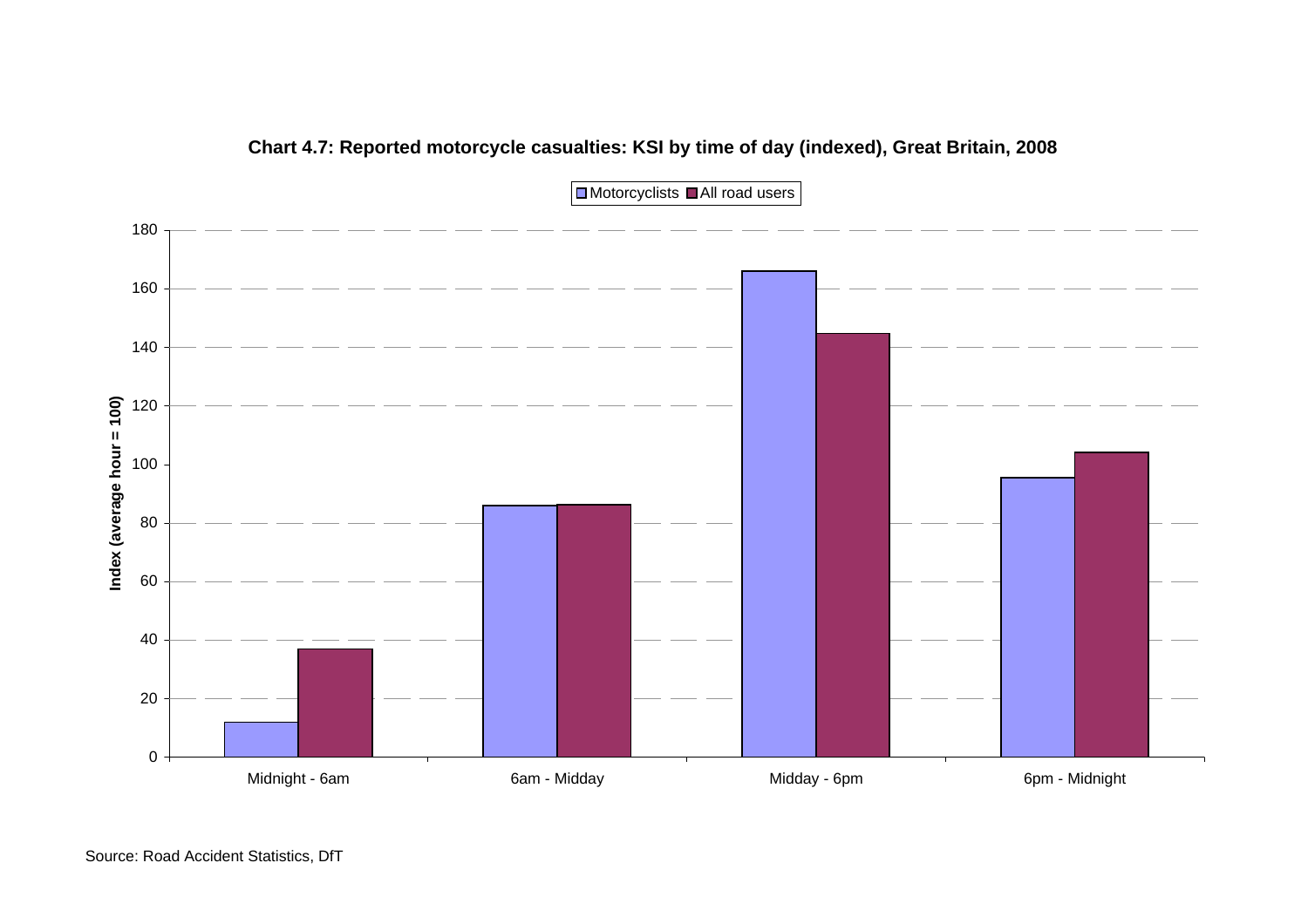## **Table 4.7: Reported motorcycle casualties: KSI by time of day (indexed), Great Britain, 2008**

|                | Index: Average hour=100 |                |  |  |  |
|----------------|-------------------------|----------------|--|--|--|
|                | <b>Motorcyclists</b>    | All road users |  |  |  |
| Midnight - 6am | 11.9                    | 36.9           |  |  |  |
| 6am - Midday   | 86.0                    | 86.1           |  |  |  |
| Midday - 6pm   | 166.0                   | 144.8          |  |  |  |
| 6pm - Midnight | 95.4                    | 104.1          |  |  |  |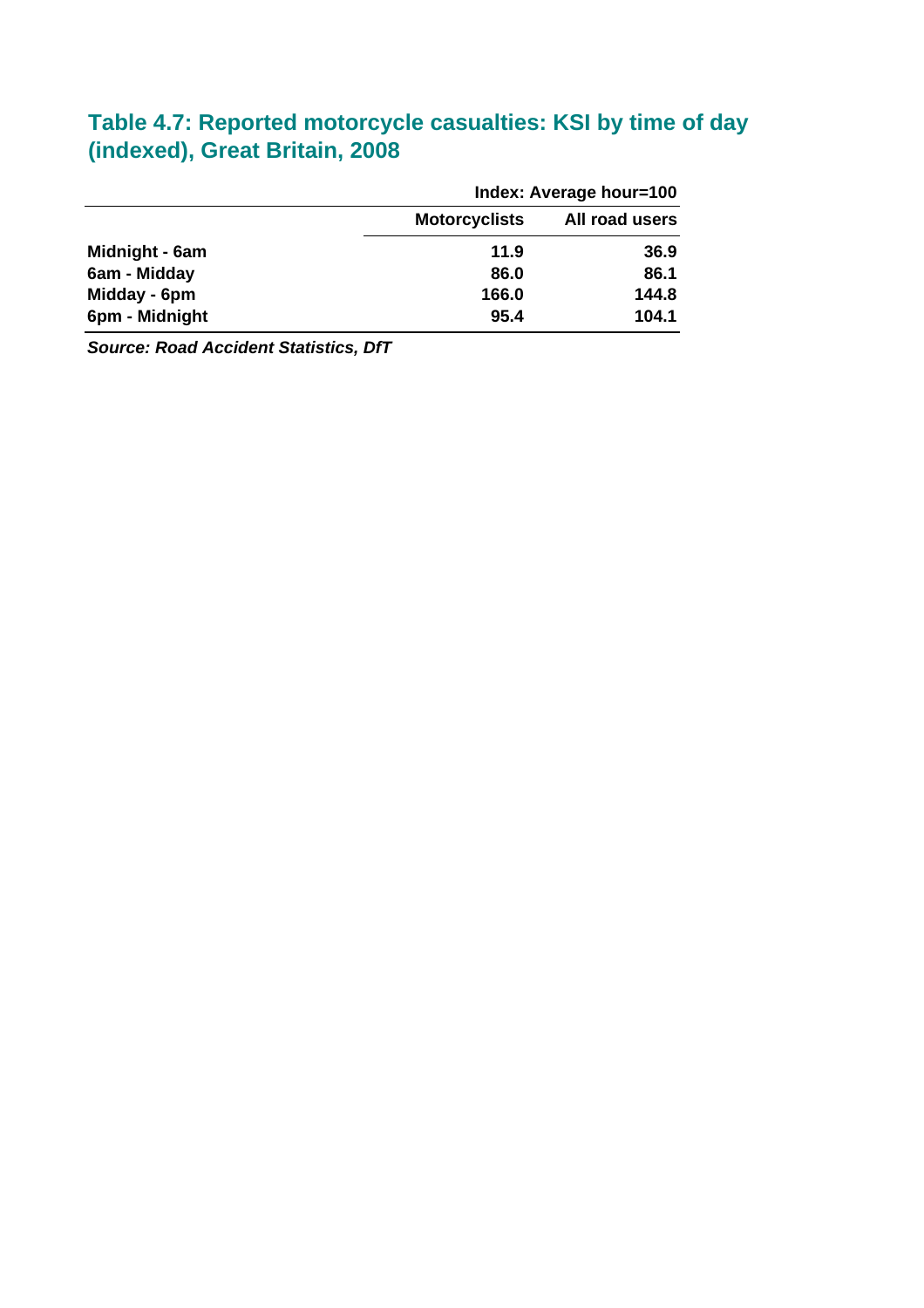

## **Chart 4.8: Reported motorcyclist casualties: KSI number and rate by month of year (indexed), Great Britain, 2008**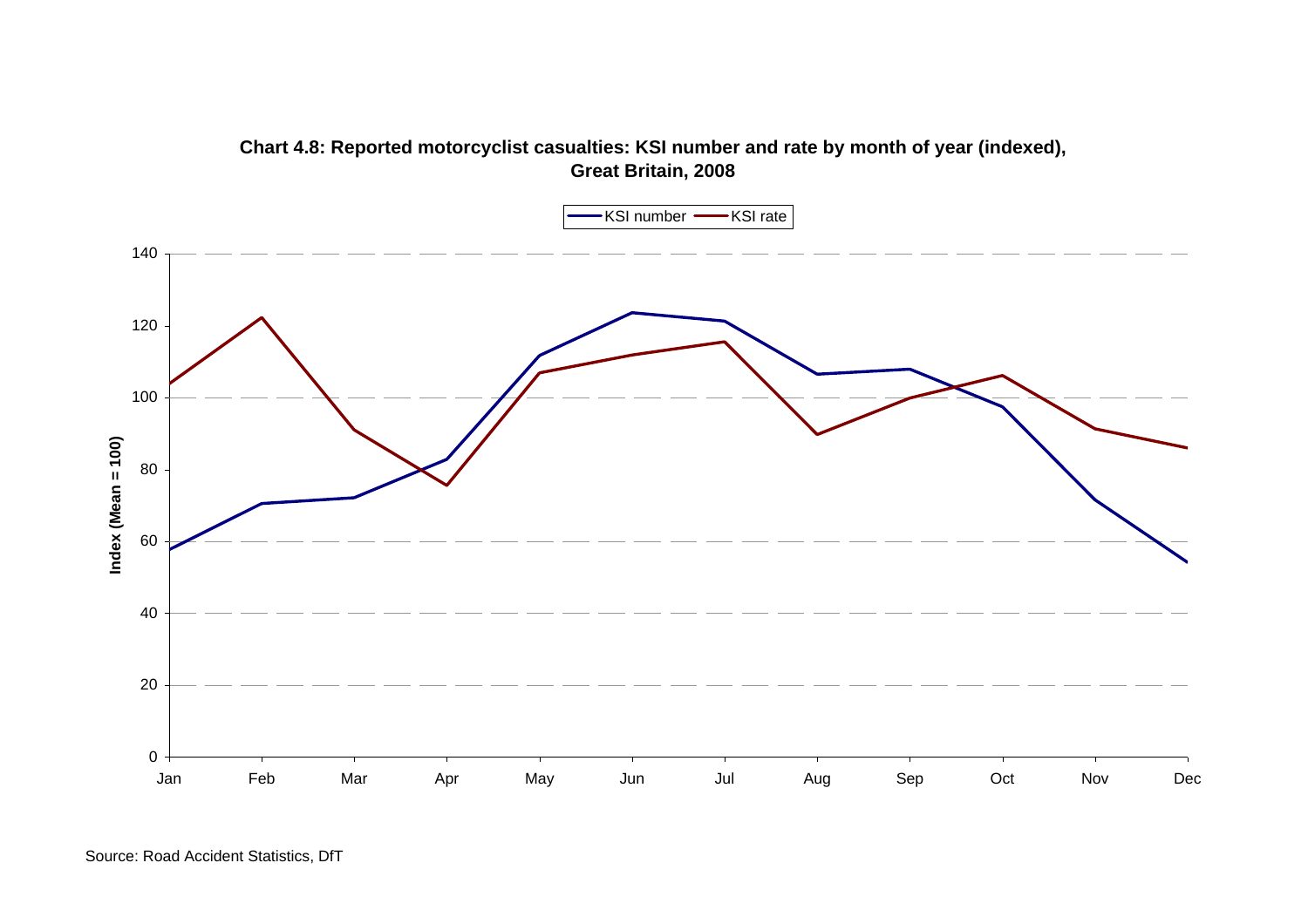## **Table 4.8: Reported motorcyclist casualties: KSI number and rate by month of year (indexed), Great Britain, 2008**

|            |                   | Index: Mean=100 |
|------------|-------------------|-----------------|
|            | <b>KSI number</b> | <b>KSI rate</b> |
| Jan        | 58                | 104             |
| Feb        | 71                | 122             |
| <b>Mar</b> | 72                | 91              |
| Apr        | 83                | 76              |
| <b>May</b> | 112               | 107             |
| Jun        | 124               | 112             |
| Jul        | 121               | 116             |
| Aug        | 107               | 90              |
| <b>Sep</b> | 108               | 100             |
| Oct        | 97                | 106             |
| <b>Nov</b> | 72                | 91              |
| <b>Dec</b> | 54                | 86              |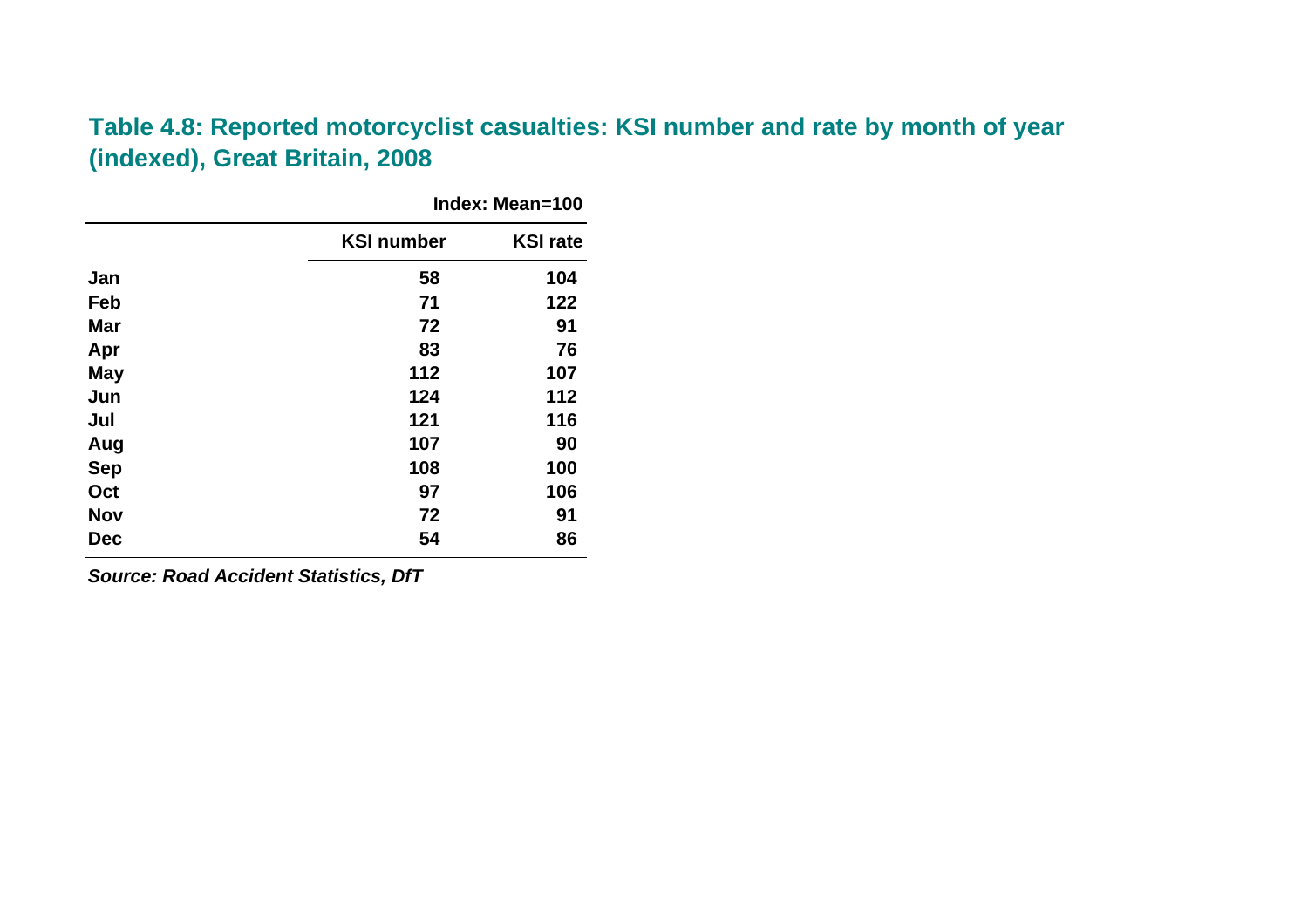## **Table 4.9: Reported motorcyclist casualties: by severity, type of accident and other party involved in accident with the motorcycle, Great Britain, 2008**

|                                 |                                |                                 |                                | <b>Number</b>                   |  |
|---------------------------------|--------------------------------|---------------------------------|--------------------------------|---------------------------------|--|
|                                 | <b>Motorcyclist casualties</b> |                                 | <b>Motorcyclist KSIs</b>       |                                 |  |
|                                 | <b>Motorcycle</b><br>over 51cc | <b>Motorcycle</b><br>under 50cc | <b>Motorcycle</b><br>over 51cc | <b>Motorcycle</b><br>under 50cc |  |
| Two vehicle accidents           |                                |                                 |                                |                                 |  |
| <b>Pedal Cycle</b>              | 101                            | 25                              | 18                             | $\boldsymbol{2}$                |  |
| <b>Motorcycle under 50cc</b>    | 36                             | 84                              | 10                             | 8                               |  |
| Motorcycle over 51cc            | 256                            | 31                              | 90                             | 5                               |  |
| Car                             | 10,907                         | 2,616                           | 2,865                          | 418                             |  |
| <b>Bus or Coach</b>             | 116                            | 42                              | 29                             | 11                              |  |
| <b>LGV</b>                      | 806                            | 178                             | 234                            | 29                              |  |
| <b>HGV</b>                      | 297                            | 51                              | 117                            | 14                              |  |
| <b>Other vehicle</b>            | 216                            | 53                              | 88                             | 9                               |  |
| <b>Single vehicle accidents</b> |                                |                                 |                                |                                 |  |
| <b>Pedestrians</b>              | 247                            | 41                              | 38                             | 3                               |  |
| No other involvment             | 3,275                          | 582                             | 1,347                          | 104                             |  |
| <b>All accidents</b>            | 17,626                         | 3,924                           | 5,409                          | 640                             |  |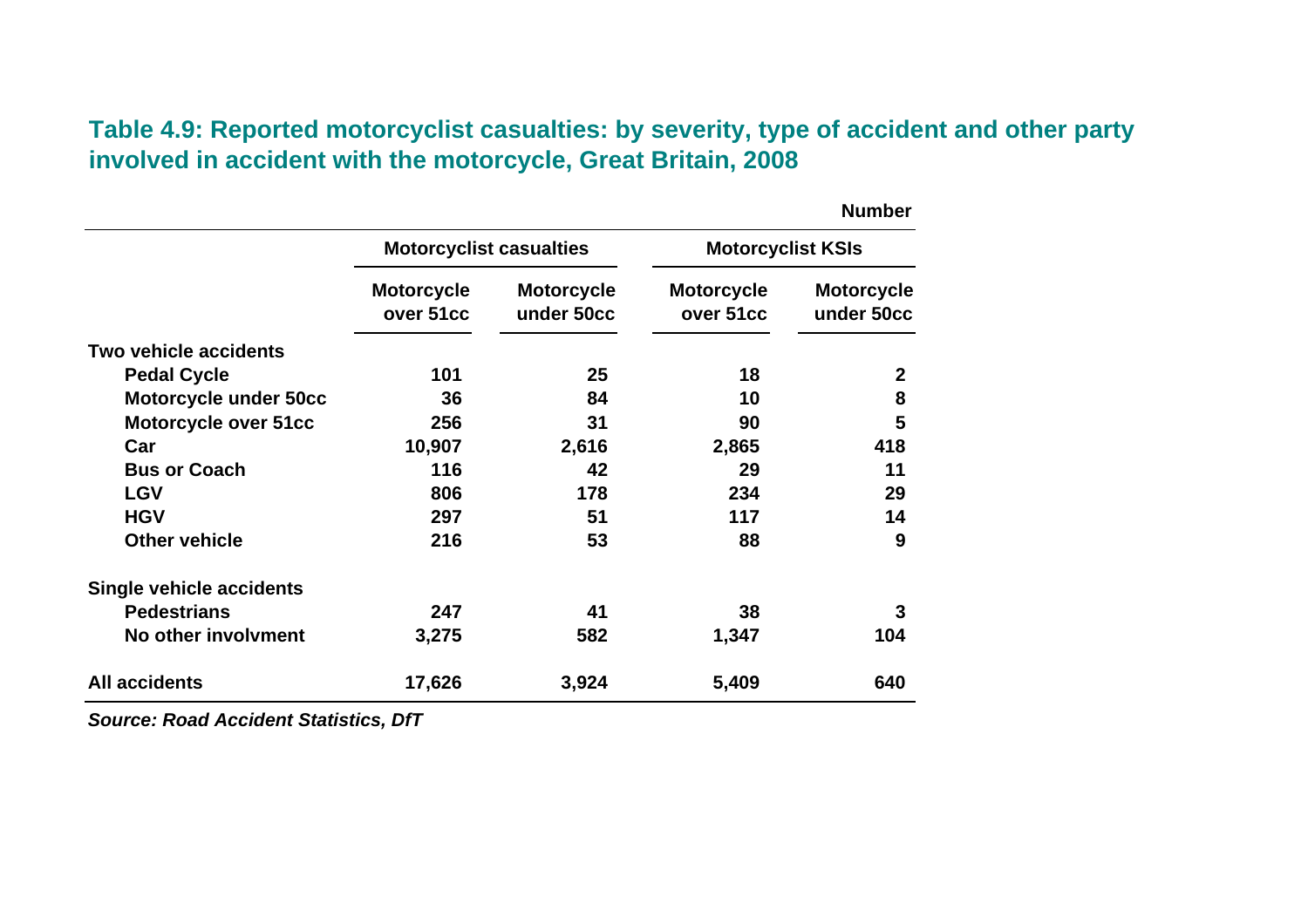## **Table 4.10: Reported motorcyclist breath tests and failure rates, England and Wales, 2008**

**Number/***percentage* 

|                       | <b>Number</b>                           |                         | Percentage failuxe road users |                      |                           |  |
|-----------------------|-----------------------------------------|-------------------------|-------------------------------|----------------------|---------------------------|--|
|                       | involved in<br><b>Affridents</b> clists | <b>Number</b><br>tested | <b>Number of</b><br>failures  | <b>Motorcyclists</b> | (inc. motor-<br>cyclists) |  |
| <b>Under 17</b>       | 1,925                                   | 1,058                   | 23                            | 1.2                  | 11.8                      |  |
| $17-19$               | 3,403                                   | 1,887                   | 59                            | 1.7                  | 3.7                       |  |
| $20 - 24$             | 2,782                                   | 1,540                   | 67                            | 2.4                  | 5.0                       |  |
| $25 - 29$             | 2,458                                   | 1,266                   | 48                            | 2.0                  | 4.4                       |  |
| 30-34                 | 2,104                                   | 1,032                   | 32                            | 1.5                  | 3.1                       |  |
| 35-39                 | 2,282                                   | 1,200                   | 26                            | 1.1                  | 3.0                       |  |
| 40-49                 | 4,135                                   | 2,144                   | 43                            | 1.0                  | 2.2                       |  |
| 50-59                 | 1,749                                   | 942                     | 8                             | 0.5                  | 1.7                       |  |
| 60-69                 | 564                                     | 330                     | $\overline{2}$                | 0.4                  | 1.2                       |  |
| 70 and over           | 161                                     | 83                      | $\boldsymbol{0}$              | 0.0                  | 0.6                       |  |
| All ages <sup>1</sup> | 22,427                                  | 11,569                  | 314                           | 1.4                  | 2.7                       |  |

**1 Includes age not known**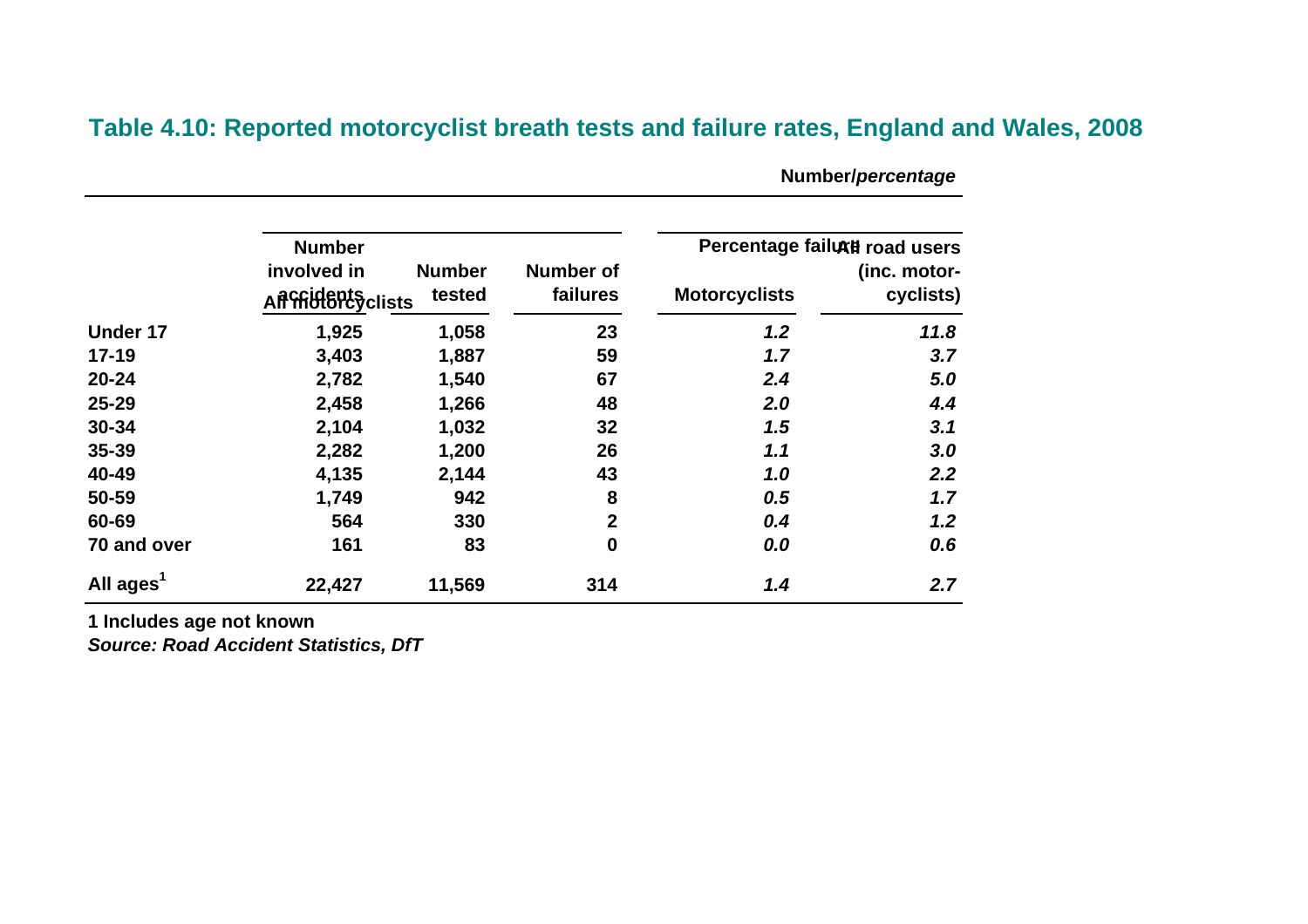## **Table 4.11: Contributory factors: vehicles by vehicle type, Great Britain, 2008**

**Number /** *percentage* 

|                                              | 50cc and under       |                   | 51 - 125 cc          |                   | 126-500cc            |                   | Over 500cc             |                   | All motorcycles        |                   |
|----------------------------------------------|----------------------|-------------------|----------------------|-------------------|----------------------|-------------------|------------------------|-------------------|------------------------|-------------------|
| Contributory factor attributed to motorcycle | <b>Number</b><br>407 | Per<br>cent<br>12 | <b>Number</b><br>714 | Per<br>cent<br>14 | <b>Number</b><br>365 | Per<br>cent<br>15 | <b>Number</b><br>1,402 | Per<br>cent<br>18 | <b>Number</b><br>2,888 | Per<br>cent<br>15 |
| <b>Failed to look properly</b>               |                      |                   |                      |                   |                      |                   |                        |                   |                        |                   |
| Loss of control                              | 605                  | 18                | 892                  | 17                | 329                  | 13                | 1,005                  | 13                | 2,831                  | 15                |
| Failed to judge other person's path or speed | 380                  | 11                | 566                  | 11                | 259                  | 10                | 905                    | 12                | 2,110                  | 11                |
| Careless, reckless or in a hurry             | 789                  | 24                | 667                  | 13                | 127                  | 5                 | 182                    | 2                 | 1,765                  | 9                 |
| Poor turn or manoeuvre                       | 316                  | 9                 | 520                  | 10                | 206                  | 8                 | 636                    | 8                 | 1,678                  | 9                 |
| Learner or inexperienced driver/rider        | 272                  | 8                 | 415                  | 8                 | 185                  |                   | 805                    | 10                | 1,677                  | 9                 |
| Travelling too fast for conditions           | 369                  | 11                | 513                  | 10                | 183                  |                   | 462                    | 6                 | 1,527                  | 8                 |
| Slippery road (due to weather)               | 183                  | 5                 | 318                  | 6                 | 153                  | 6                 | 587                    |                   | 1,241                  |                   |
| Sudden braking                               | 187                  | 6                 | 288                  | 6                 | 136                  | 5                 | 534                    |                   | 1,145                  | 6                 |
| <b>Exceeding speed limit</b>                 | 69                   | 2                 | 188                  | 4                 | 121                  | 5                 | 561                    |                   | 939                    | 5                 |
| <b>Following too close</b>                   | 140                  | 4                 | 208                  | 4                 | 87                   | 4                 | 290                    | 4                 | 725                    | 4                 |
| <b>Aggressive driving</b>                    | 71                   | 2                 | 117                  | $\boldsymbol{2}$  | 77                   | 3                 | 323                    | 4                 | 588                    | 3                 |
| Total motorcycles involved in accidents      | 3,336                | 100               | 5,224                | 100               | 2,476                | 100               | 7,845                  | 100               | 18,881                 | 100               |